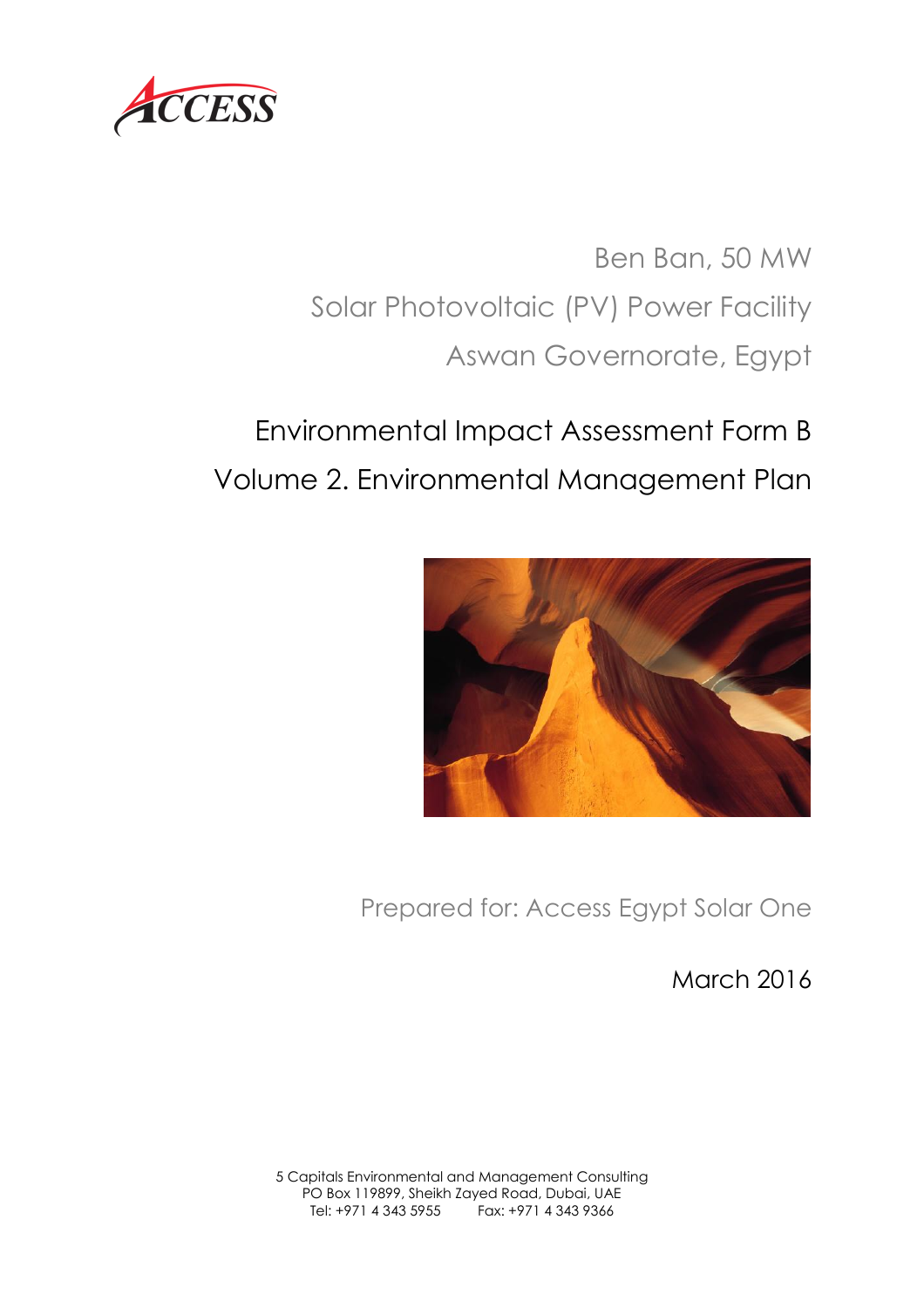

# **Table Of Contents**

| 1                                                                                          |              |
|--------------------------------------------------------------------------------------------|--------------|
| 1.1                                                                                        |              |
| 2                                                                                          |              |
| 3                                                                                          |              |
| 3.1                                                                                        |              |
| 3.2                                                                                        |              |
| 3.3                                                                                        |              |
| 3.4                                                                                        |              |
| 3.5                                                                                        |              |
| 3.6                                                                                        |              |
| $\overline{4}$                                                                             |              |
| 4.1.1<br>Applicable Legislation, Policy and Environmental /Social Principles 14            |              |
| 4.1.2                                                                                      |              |
| 4.1.3                                                                                      |              |
| 4.1.4                                                                                      |              |
| 4.1.5                                                                                      |              |
| 4.1.6                                                                                      |              |
| 5                                                                                          |              |
| 6                                                                                          |              |
| 6.1                                                                                        |              |
| 6.1.1                                                                                      |              |
| 6.1.2                                                                                      |              |
| 6.2                                                                                        |              |
| 6.2.1                                                                                      |              |
| 6.2.2                                                                                      |              |
| 50 MW Photovoltaic Power Plant in Benban, Egypt<br>Volume 2. Environmental Management Plan | Page 2 of 42 |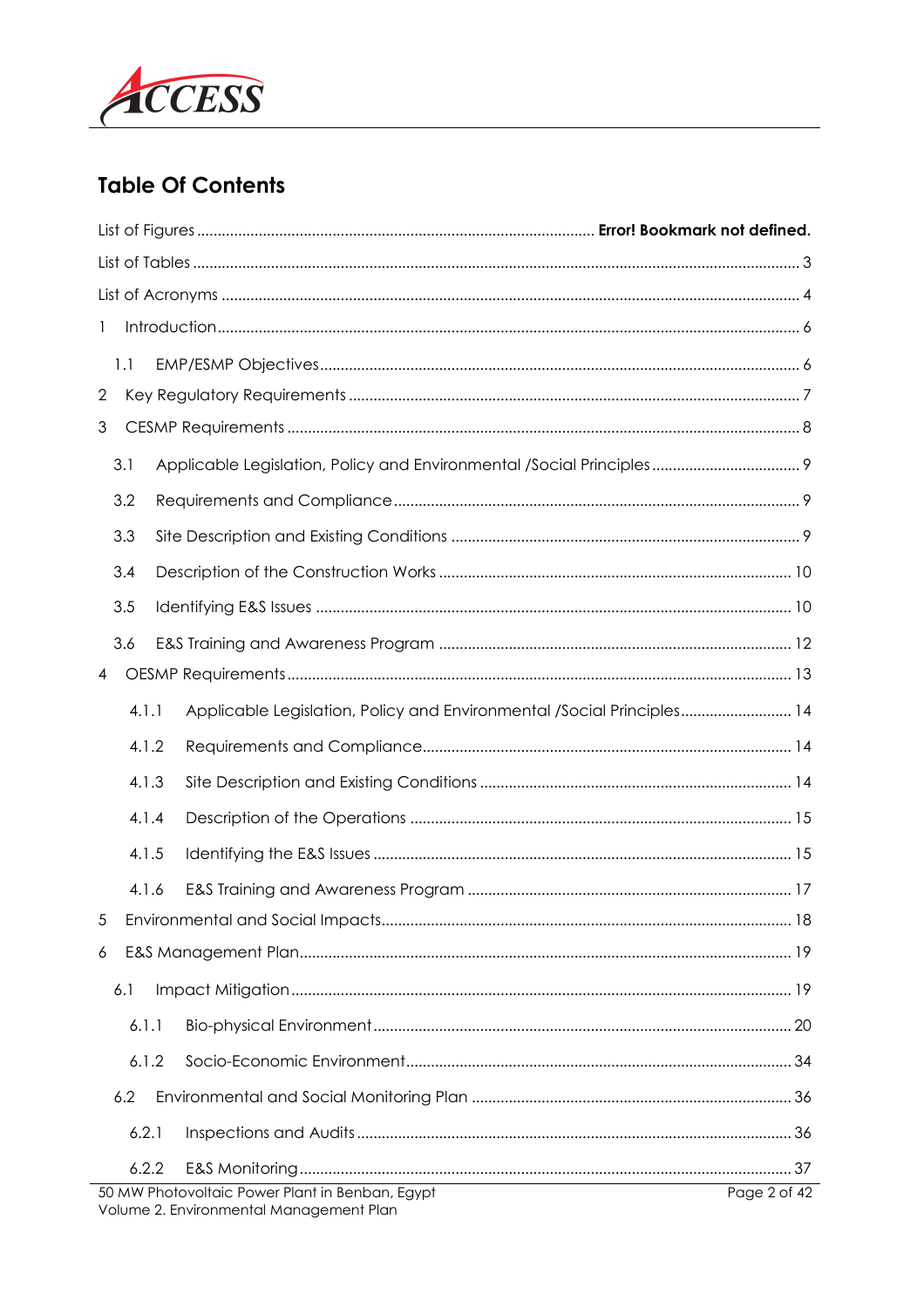

|                                                                  | 6.3   |
|------------------------------------------------------------------|-------|
|                                                                  | 6.3.1 |
|                                                                  | 6.3.2 |
|                                                                  | 6.3.3 |
|                                                                  | 6.4   |
|                                                                  | 6.4.1 |
|                                                                  | 6.4.2 |
| Implementing the Control Measures Error! Bookmark not defined.   | 6.4.3 |
|                                                                  | 6.4.4 |
| Record the Risk Management process  Error! Bookmark not defined. | 6.4.5 |
|                                                                  | 7     |

# **List of Tables**

| Table 6-2 Soil and Geology mitigation measures – construction and operation phases |
|------------------------------------------------------------------------------------|
| Table 6-3: Hydrology and Hydrogeology - Construction and Operational phase22       |
| Table 6-4 Ecology Mitigation Measures - Construction and Operational phase 22      |
|                                                                                    |
| Table 6-6 Water and Groundwater quality mitigation measures - construction and     |
| Table 6-7 Utilities Management mitigation measures – construction and operational  |
| Table 6-8 Noise and Vibration mitigation measures – construction phase 31          |
| Table 6-8 Topography and Landscape – construction and operation phases 32          |
| Table 6-9 Traffic mitigation measures – Construction and Operation phase 32        |
| Table 6-9 Socioeconomic mitigation measures – Construction and Operational phase   |
|                                                                                    |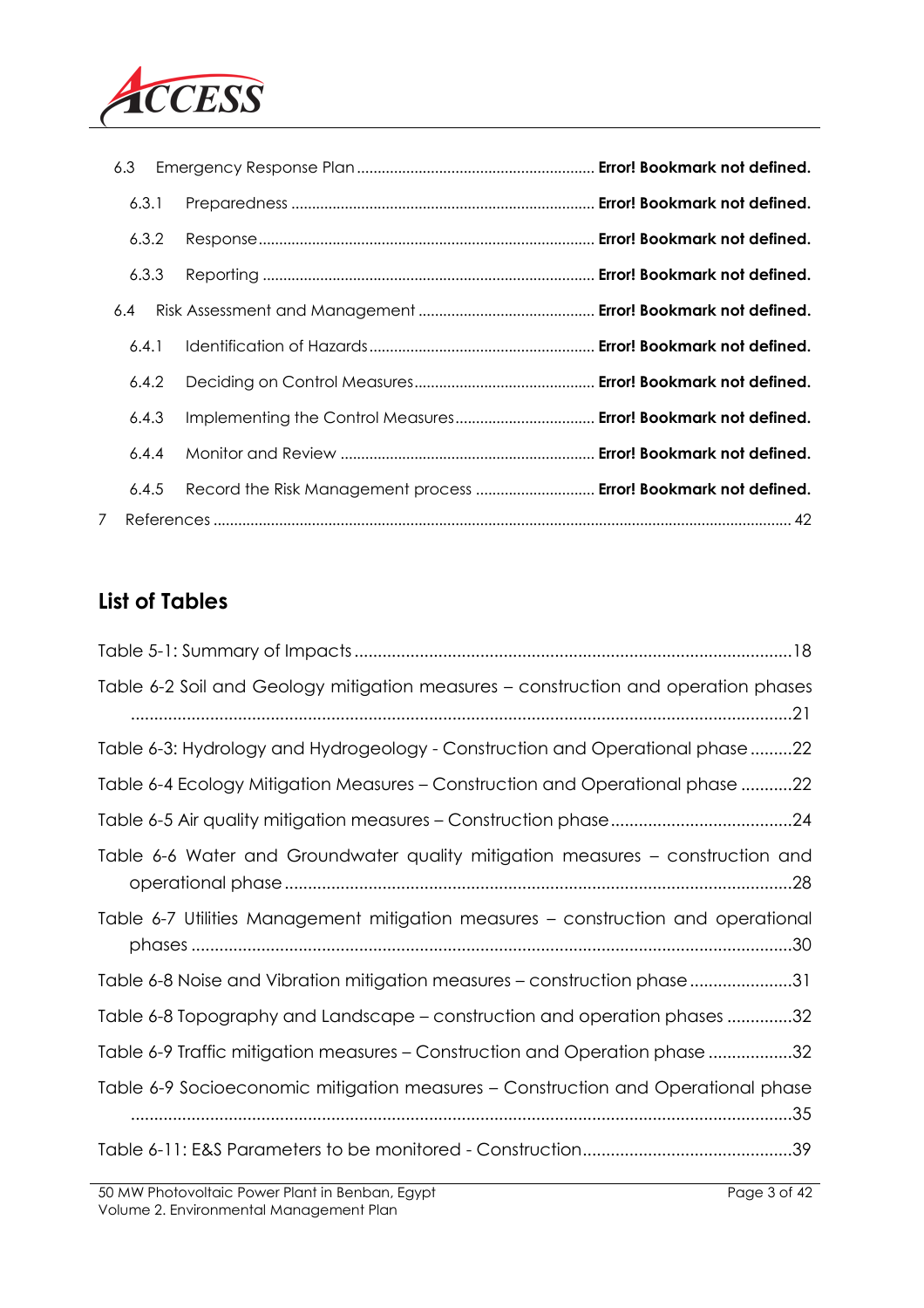

Table 6-12: E&S Parameters to be monitored - Operation.................................................40

# **List of Acronyms**

| <b>Abbreviation</b> | <b>Meaning</b>                                                    | <b>Definition</b>                                                                                                                                                                                                                                                                                                                                               |
|---------------------|-------------------------------------------------------------------|-----------------------------------------------------------------------------------------------------------------------------------------------------------------------------------------------------------------------------------------------------------------------------------------------------------------------------------------------------------------|
| CAA                 | <b>Competent Administrative Authorities</b>                       |                                                                                                                                                                                                                                                                                                                                                                 |
| EBRD                | European Bank for Reconstruction and<br>Development               |                                                                                                                                                                                                                                                                                                                                                                 |
| <b>EEAA</b>         | Egypt Environmental Affairs Agency                                |                                                                                                                                                                                                                                                                                                                                                                 |
| <b>EIA</b>          | <b>Environmental Impact Assessment</b>                            |                                                                                                                                                                                                                                                                                                                                                                 |
| <b>EMP</b>          | Environmental Management Plan                                     |                                                                                                                                                                                                                                                                                                                                                                 |
| ESMMP               | <b>Environmental and Social</b><br>Management and Monitoring Plan |                                                                                                                                                                                                                                                                                                                                                                 |
| <b>ESIA</b>         | Environmental and Social Impact<br>Assessment                     |                                                                                                                                                                                                                                                                                                                                                                 |
| <b>ESSR</b>         | <b>Environmental and Social Scoping</b><br>Report                 |                                                                                                                                                                                                                                                                                                                                                                 |
| E&S                 | <b>Environmental and Social</b>                                   |                                                                                                                                                                                                                                                                                                                                                                 |
| <b>FIT</b>          | Feed-in-tariff                                                    |                                                                                                                                                                                                                                                                                                                                                                 |
| <b>IFC</b>          | <b>International Finance Corporation</b>                          |                                                                                                                                                                                                                                                                                                                                                                 |
| F                   | International Finance Institution                                 |                                                                                                                                                                                                                                                                                                                                                                 |
|                     | Mitigation Hierarchy                                              | The mitigation hierarchy comprises<br>measures taken to avoid creating<br>environmental / social impacts from<br>the outset of development activities,<br>and where this is not possible,<br>to<br>implement additional measures that<br>would minimise, mitigate and, as a last<br>resort, offset and/or compensate any<br>potential residual adverse impacts. |
| <b>NREA</b>         | New and Renewable Energy Authority                                |                                                                                                                                                                                                                                                                                                                                                                 |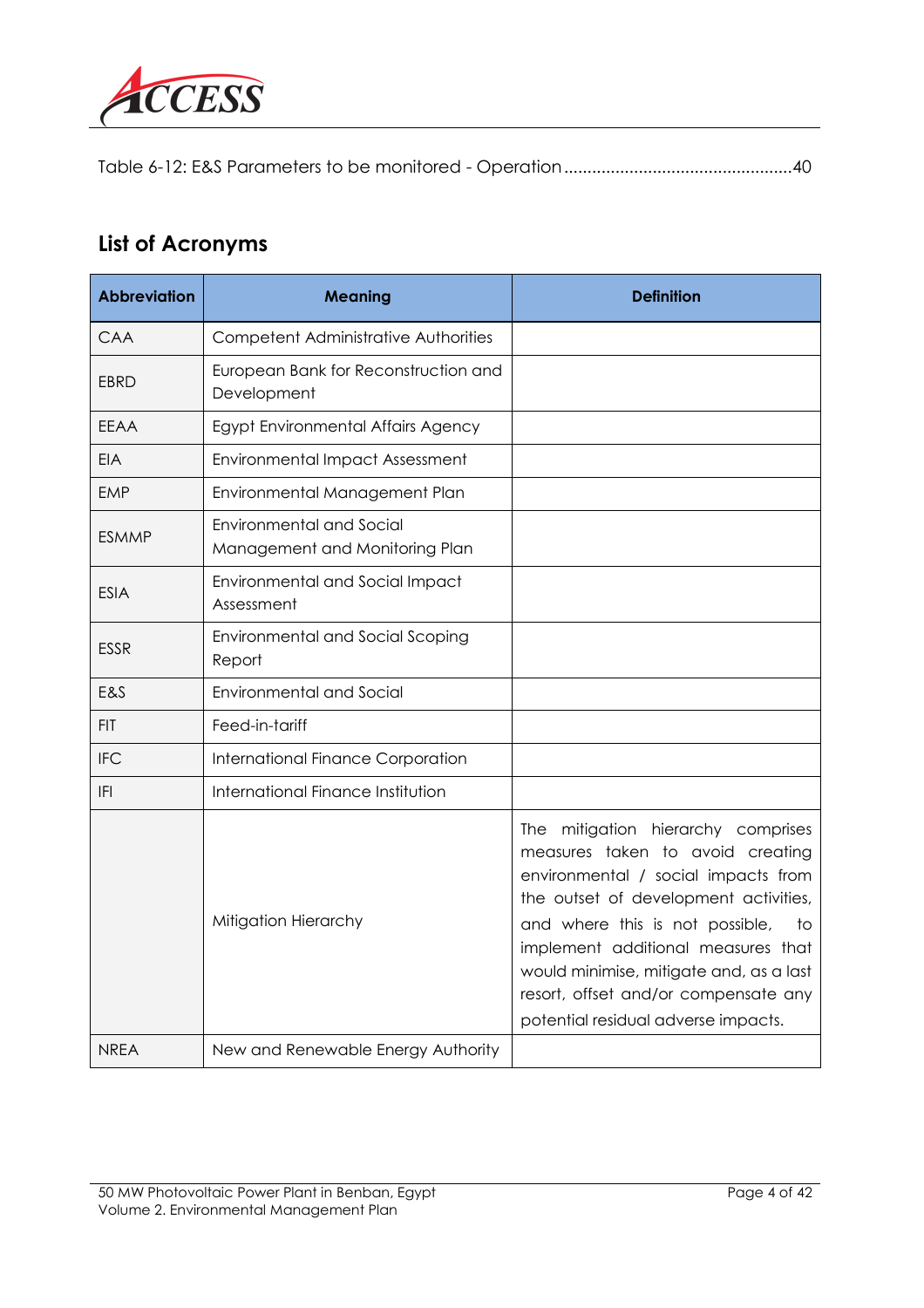

| <b>Abbreviation</b> | <b>Meaning</b>                                       | <b>Definition</b>                                                                                                                                                                                                                                                                                                                                                                                                                               |
|---------------------|------------------------------------------------------|-------------------------------------------------------------------------------------------------------------------------------------------------------------------------------------------------------------------------------------------------------------------------------------------------------------------------------------------------------------------------------------------------------------------------------------------------|
| <b>PBF</b>          | <b>Priority Biodiversity Feature</b>                 | Biodiversity that is<br>particularly<br>irreplaceable or vulnerable which<br>include: (i) threatened habitats; (ii)<br>vulnerable species; (iii) significant<br>biodiversity features identified by a<br>set of stakeholders<br>broad<br>or<br>governments (such as Key Biodiversity<br>Areas or Important Bird Areas); and<br>(iv) ecological structure and functions<br>needed to maintain the viability of<br>priority biodiversity features |
| <b>PRs</b>          | Performance Requirements                             |                                                                                                                                                                                                                                                                                                                                                                                                                                                 |
| <b>WB</b>           | <b>World Bank</b>                                    |                                                                                                                                                                                                                                                                                                                                                                                                                                                 |
| 5 Capitals          | 5 Capitals Environment and<br>Management Consultancy |                                                                                                                                                                                                                                                                                                                                                                                                                                                 |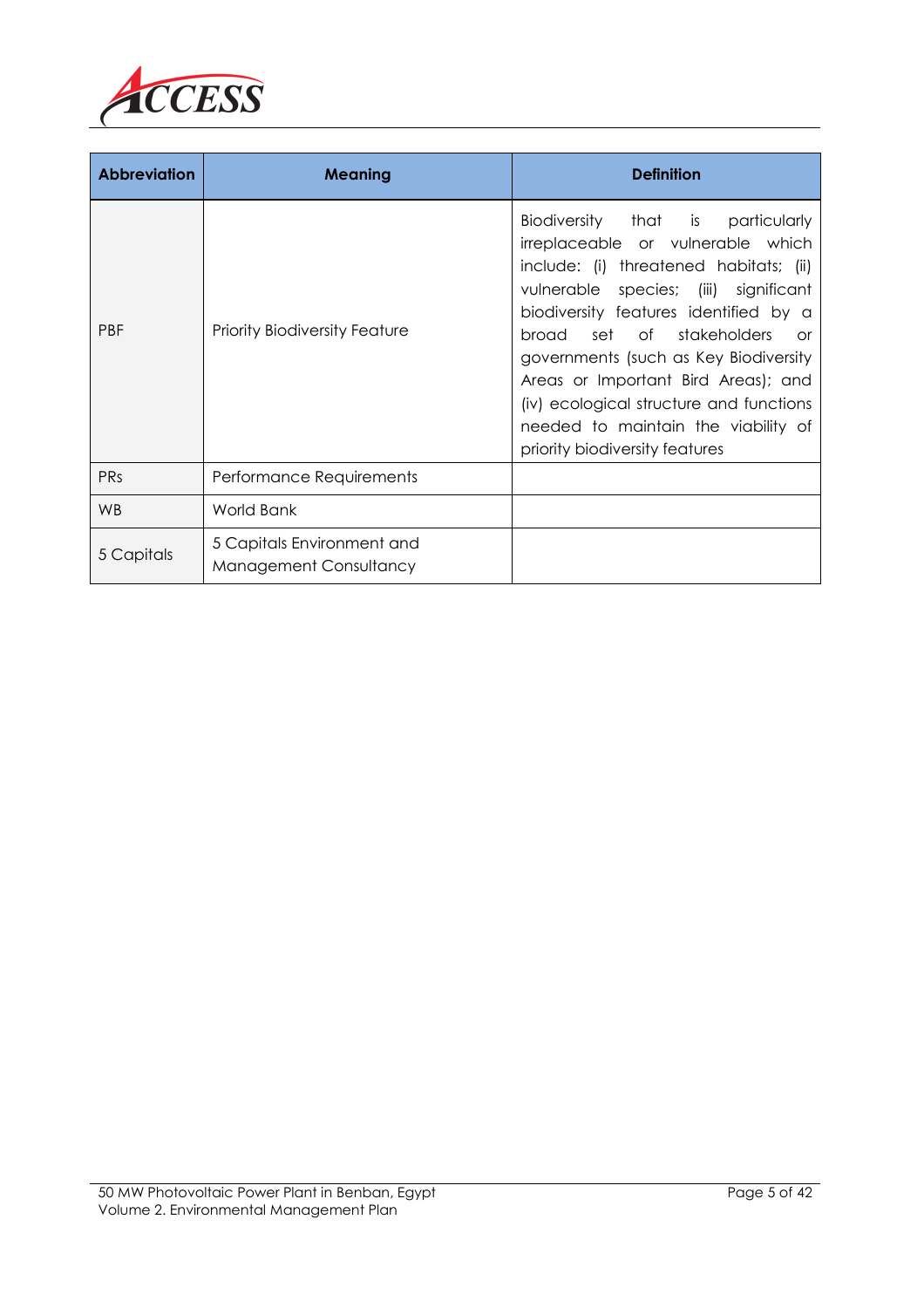

# **1 Introduction**

**Volume 2** is the project-specific Environmental and Social Management Plan (ESMP), or Environmental Management Plan (EMP) and provides the project-specific environmental and social mitigation measures and monitoring programmes for both construction and operational phases. This Project-specific EMP is a requirement of the Egyptian Government (Annex Five (5) of the Guidelines of Principles and Procedures for Environmental Impact Assessment, Form B). The ESMP is a requirement of the international Lenders as part of their obligations to the Equator Principles and EBRD PRs.

Regarding the dismantling phase, the solar power project is subjected to a 20-25 years FiT. If after these 20 to 25 years dismantling is decided, then the project company would be required to proceed with a preliminary assessment of the environmental and social impact of decommissioning in accordance with applicable national and international environmental regulations, and environmental policies at the time of decommissioning. The DESMP will be reviewed on the basis of this assessment.

#### **1.1 EMP/ESMP Objectives**

This EMP/ESMP contains a set of project-specific management tools that include mitigation and monitoring measures to be implemented at different stages (construction, commissioning and operation) to eliminate, offset or reduce adverse environmental impacts to acceptable levels. Elimination, prevention, or enhancement can be achieved by reducing the scale of the activities or introducing mitigation measures, which results in a minimisation of negative impacts, or increase of positive impacts. The main objectives of this EMP/ESMP are:

- Ensuring compliance with regulatory authority stipulations and guidelines which may be national and/or international;
- Ensuring that there is sufficient allocation of resources on the project budget so that the scale of ESMP-related activities is consistent with the significance of project impacts;
- Realizing environmental and social goals and objectives for the project;
- Verifying environmental and social performance through information on impacts as they occur;
- Responding to changes in project execution not considered in the impact assessment process thus far;
- Responding to unforeseen events; and
- Providing feedback for continual improvement in environmental and social performance.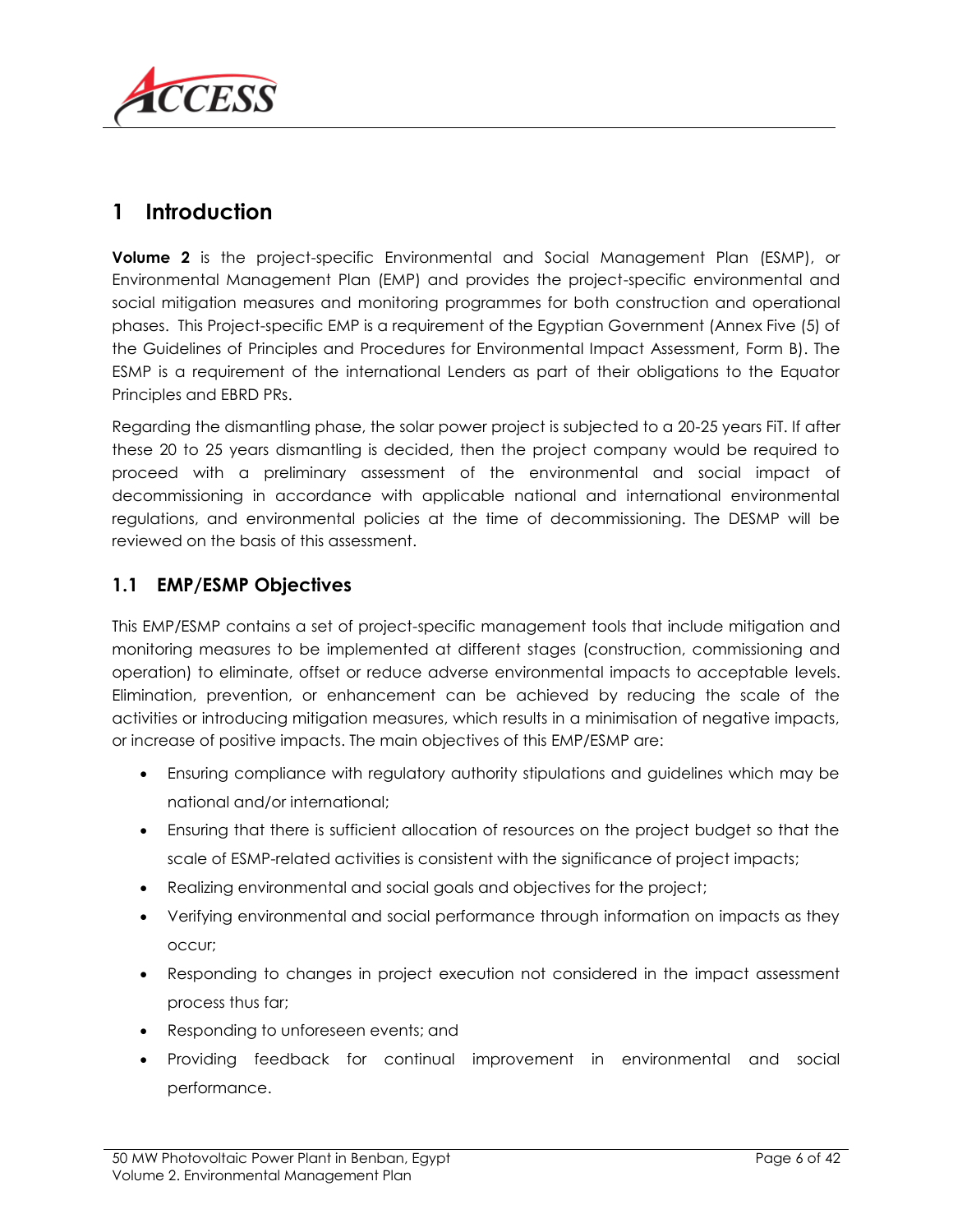

### <span id="page-6-0"></span>**2 Key Regulatory Requirements**

The Client and the Contractor will be engaged to conduct their activities in compliance with the applicable E&S standards. The E&S standards related to the development of the Benban project individually, are as follows:

- Egyptian Laws and Regulations including those set out by the Egyptian Environmental Affairs Agency (the **EEAA**), with special attention to the following:
	- o The Egyptian Law No. 4/1994 that was amended by law No. 9 of 2009, and its executive amendment no. 338 of 1995 modified by ministerial decrees no. 1741 of 2005, no. 1095 of 2011 and no. 964 of 2015 for the protection and improvement of the environment, and other laws and ordinances that are listed in the SESA and Environmental Specifications;
	- o The Egyptian Labor Law No. 12/2003 and other laws and ordinances that are listed in the SESA and Socio-economic Specifications;
- Relevant international conventions and protocols relating to environmental and social issues, as transposed into national legislation;
- EBRD's Environmental and Social Policy and Performance Requirements 2014 and IFC Performance Standards 1-8;
- IFC Good Practice Handbook on Cumulative Impact Assessment and Management: Guidance for the Private Sector in Emerging Markets;
- [World Bank Group General EHS Guidelines and EHS Guidelines for Electric Power](http://www.ifc.org/wps/wcm/connect/topics_ext_content/ifc_external_corporate_site/ifc+sustainability/our+approach/risk+management/ehsguidelines)  [Transmission and Distribution;](http://www.ifc.org/wps/wcm/connect/topics_ext_content/ifc_external_corporate_site/ifc+sustainability/our+approach/risk+management/ehsguidelines)
- Stakeholder Engagement: A Good Practice Handbook for Companies doing Business in [Emerging Markets;](http://www.ifc.org/wps/wcm/connect/938f1a0048855805beacfe6a6515bb18/IFC_StakeholderEngagement.pdf?MOD=AJPERES)
- [EBRD/IFC's Worker Accommodation Guidelines for Construction;](http://www.ifc.org/wps/wcm/connect/topics_ext_content/ifc_external_corporate_site/ifc+sustainability/learning+and+adapting/knowledge+products/publications/publications_gpn_workersaccommodation)
- [UN Voluntary Principles on Security and Human Rights;](http://www.voluntaryprinciples.org/) and
- [FAO, CSA \(2012\), Voluntary Guidelines on the Responsible Governance of Tenure.](http://www.fao.org/docrep/016/i2801e/i2801e.pdf)

Applicable Laws and Regulations are further described on Volume 1. Attachments.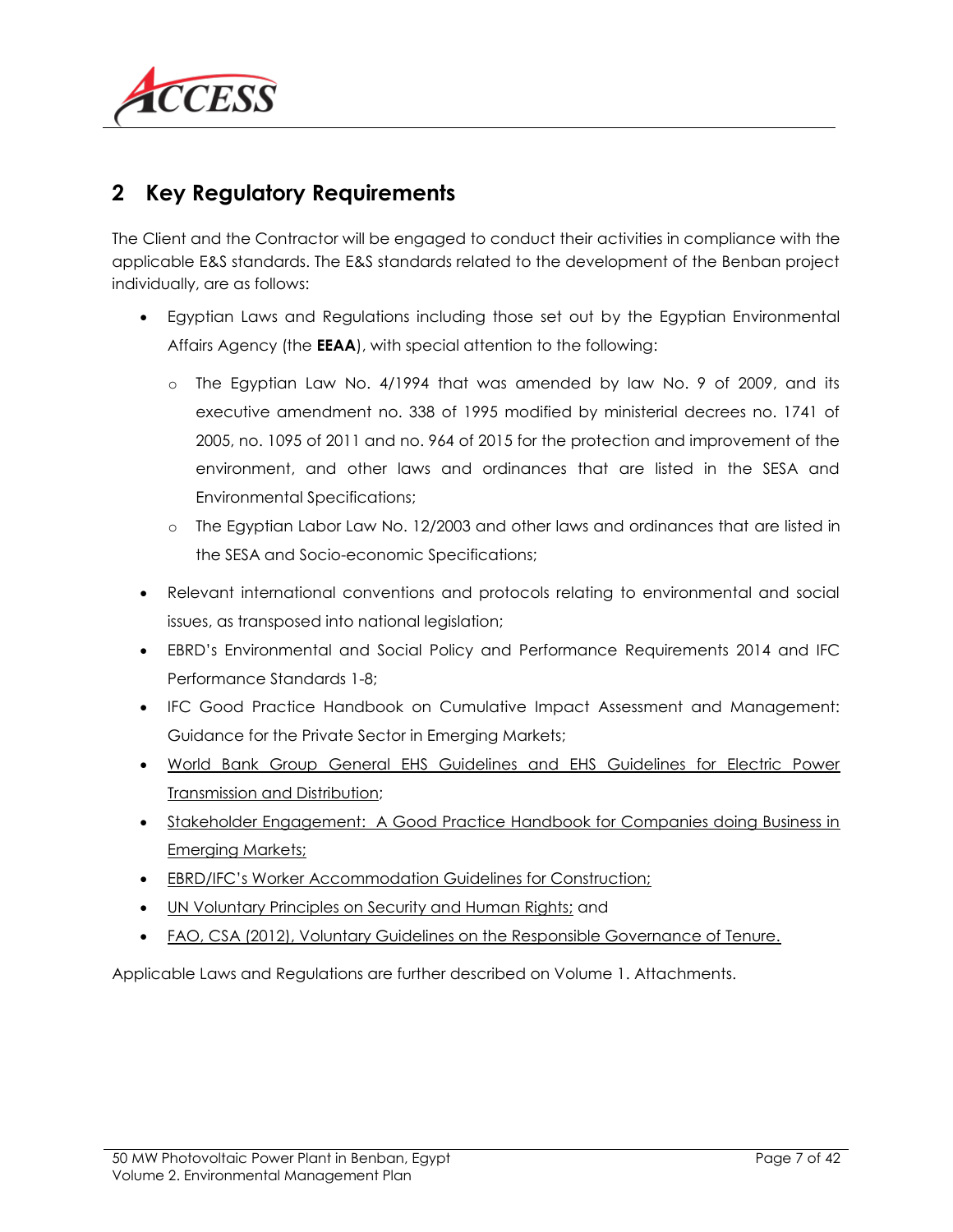

### **3 CESMP Requirements**

In order to ensure compliance with E&S legislation, a Construction Environmental and Social Management Plan (CEMP/CESMP) will be developed to manage project-specific E&S risks during the construction phase. The EPC contractor will prepare a CESMP, and all sub-contractors will be obliged to adhere to its procedures. The CESMP will be fully compliant with the requirements outlined in this EMP document for the construction phase. This document includes following and enacting proper management structures and procedures.

The key benefits of a CESMP are to:

- Enable the identification of objectives and targets;
- Address the identified E&S impacts and issues identified in the SESA, and provide specific mitigation to avoid, prevent, reduce or compensate other project-specific E&S impacts as per EBRDs mitigation hierarchy;
- Provide a mechanism for monitoring and measuring of performance during construction; and
- Provide a system for the correction of E&S incidents and to identify and correct unforeseen impacts during the construction processes.

The CESMP is required to cover all construction components of the proposed project and will provide detailed specifications for individual activities. The purpose of these is to reduce the severity of impacts of the construction of the project through avoidance, prevention, reduction and rectification. The actions to be set out in the CESMP are intended to act as a guide and tool for anticipating, recording and ameliorating any potential or actual impacts that may arise. In this regard, the CESMP is designed to specify timing and technical aspects of optimising or reducing positive and negative impacts, respectively and will evolve as the project construction progresses to ensure that its content reflects the current construction programme. As a more practical approach, the specific requirements of the CESMP may be finalised in accordance with the developing stages of construction. Managers and supervisors are responsible for providing assurance that their work unit is following the CESMP. Including actions in the work method statements and conducting regular audits of the management system can achieve this. A documented auditable trail will be established for verification purposes.

The content of this section will be used as a basic structure to provide a foundation upon which the EPC Contractor will develop of a final CESMP, when all the necessary details of the construction process are known, subcontractors are appointed, etc. The following sections describe the minimum contents that will be covered on the final CESMP.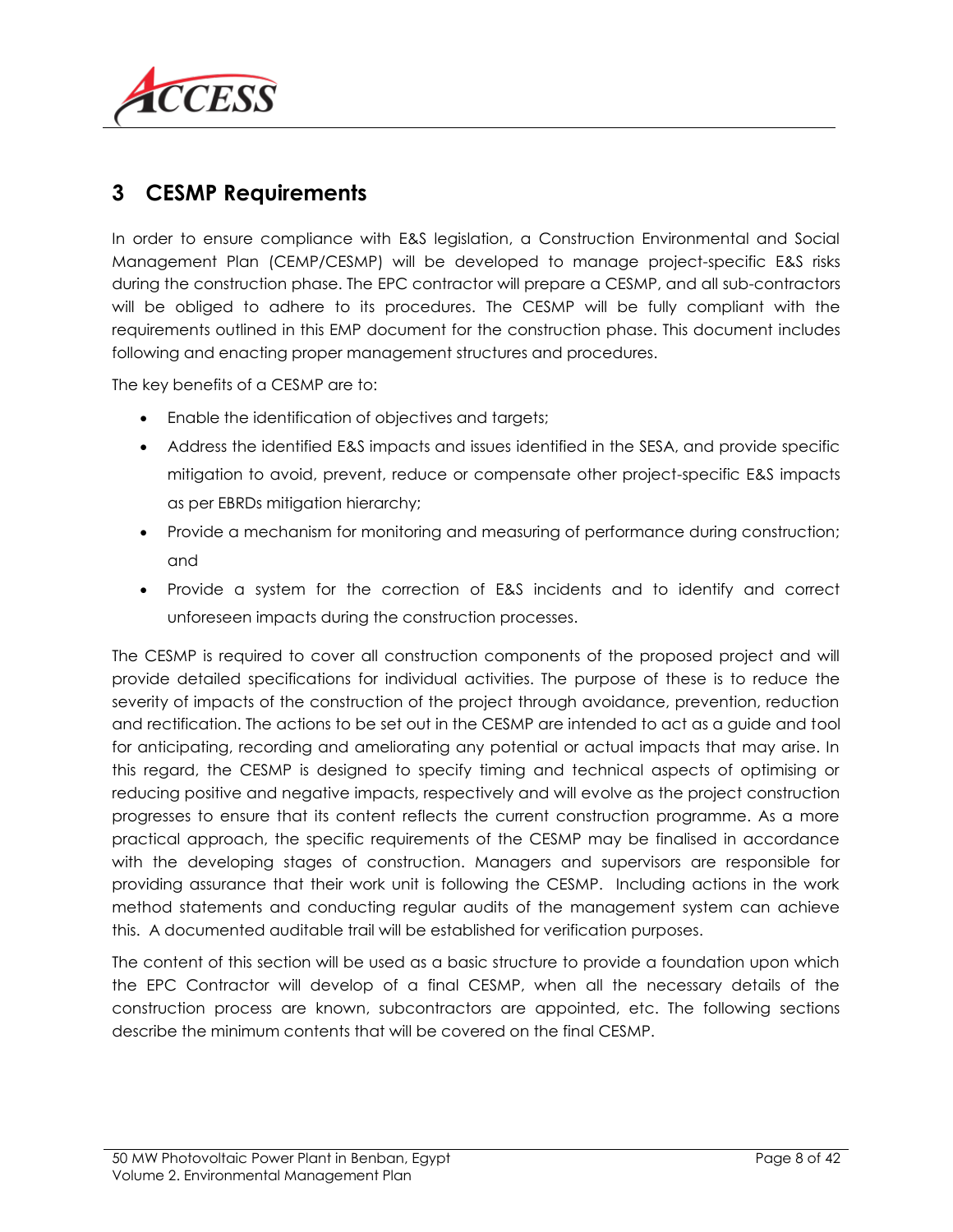

#### **3.1 Applicable Legislation, Policy and Environmental /Social Principles**

The CESMP will need to include a legislation and policy section detailing the following:

- Specifies the overall policy statement for the project which may include aspects such as E&S induction training for all contractors, subcontractors and staff;
- Specifies the contractor's E&S management procedures (usually included in the company Environmental and Social Management Plan) applicable to the project;
- Identifies the applicable national and international legislative requirements, guidelines and standards such as legislation in relation to pollution control, endangered species, hazardous waste standards, contaminated land, heritage and archaeology, and employment and social rights issues. This will include at least all the legislation included in Chapter 2.

#### **3.2 Requirements and Compliance**

The CESMP will be agreed with EEAA, if required, and will include the requirements set out in the approval permit. It will therefore include:

- Procedures for monitoring construction processes against the national and international standards and with regard to the project E&S objectives; and
- Procedures for dealing with major environmental and socio-economic incidents that could unexpectedly occur during the construction phase (including the reporting to the relevant authorities) and which are particularly related to air quality (e.g. dust generation), cultural heritage (e.g. Grave/Burial sites or any other archaeological artefacts), traffic management, ecology (e.g. Priority Biodiversity Features), ground/soil quality (contamination issues), noise and vibration, water resources, and waste management.

#### **3.3 Site Description and Existing Conditions**

The CESMP will be required to include the following:

- Location of Benban 50MW PV Project, including a site map, showing construction site boundaries. This information is included in Volume 1, but if any updates are made before the start of construction, these should be specified;
- Position of the project in relation to any sensitive receptors identified in the SESA and Volume 1; and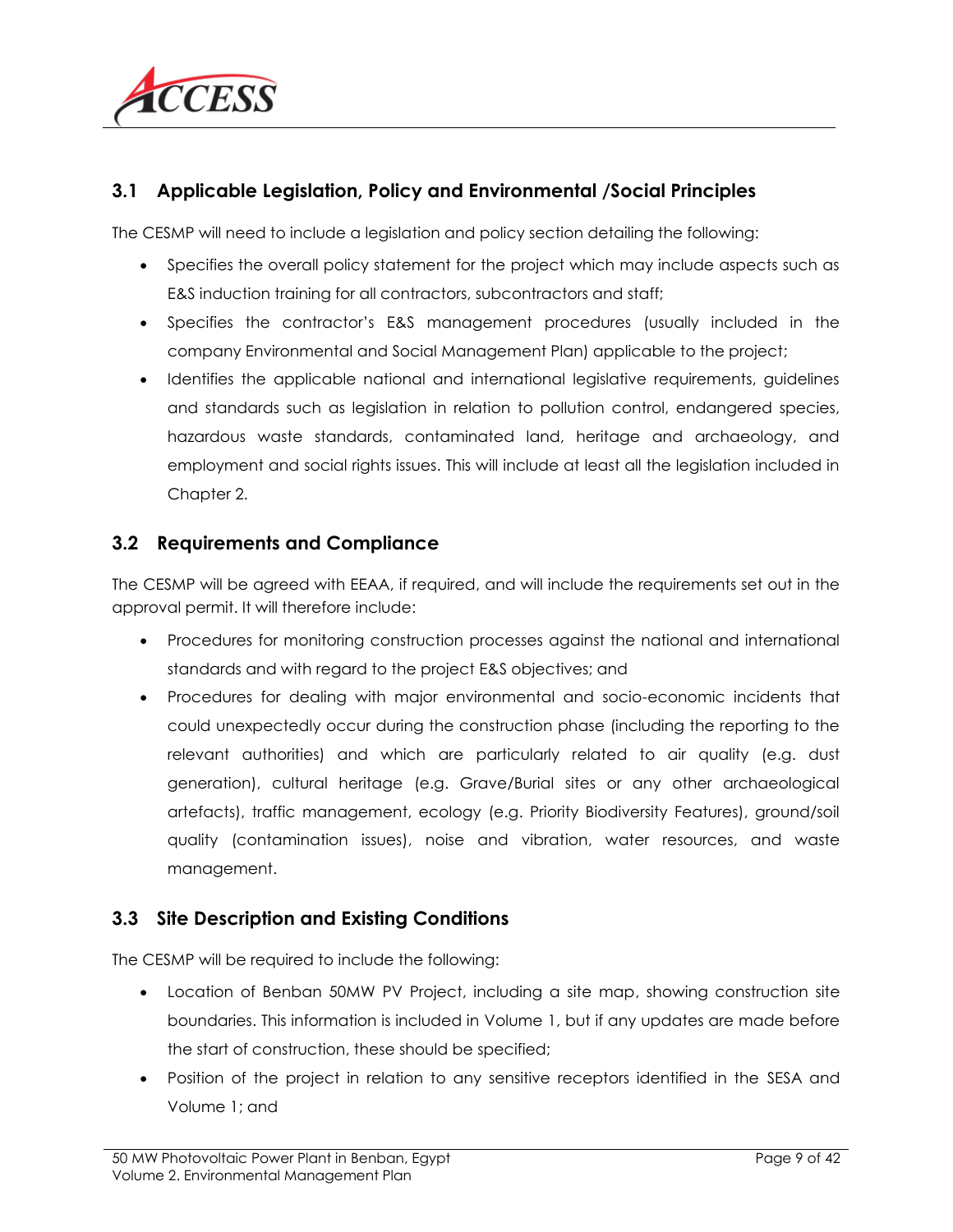

Access roads to the site, specifying the preferred access, as selected by the contractor.

The CESMP will refer to the SESA baseline studies, but it is not necessary to replicate all the baseline information collected for the SESA.

#### **3.4 Description of the Construction Works**

The CESMP will provide a detailed programme of the construction activities of the project and will include, as a minimum:

- Proposed dates and sequences of the planned works with relation to the E&S issues outlined within this report in order to minimise disturbances to the sensitive receptors;
- Details of proposed normal working hours and intended start up and close down times. This will take into consideration the SESA mitigation (e.g. no nigh time work near the workers accommodation);
- List of activities and equipment;
- List of required equipment and site services such as water supply, sanitation, solid waste facilities, power supply, etc.;
- Details of the storage facilities required, e.g. for fuels, hazardous substances, chemicals, etc. and describe the method and minimum requirements for building these storage facilities, including the mitigation to avoid spills and contamination;
- Vehicle access routes/points;
- Methods of the delivery/removal of materials/wastes and equipment;
- Details of proposed site offices; and
- Location of storage facilities for pipe sections, tools, equipment, chemicals etc.

Volume 1 has discussed the machinery that is expected to be used during construction and the construction techniques at a project-specific level. The final CESMP will provide details on the final selected construction equipment, and the final construction techniques.

#### **3.5 Identifying E&S Issues**

A summary of the relevant E&S risks and potential impacts will be prepared based on the findings of the SESA, on a project-specific level.

Any additional risks resulting from the contractors/subcontractors selected methods of working, changes in site conditions, changes in program, and changes in design will also be included in this section, after they are subject to an appropriate risk assessment.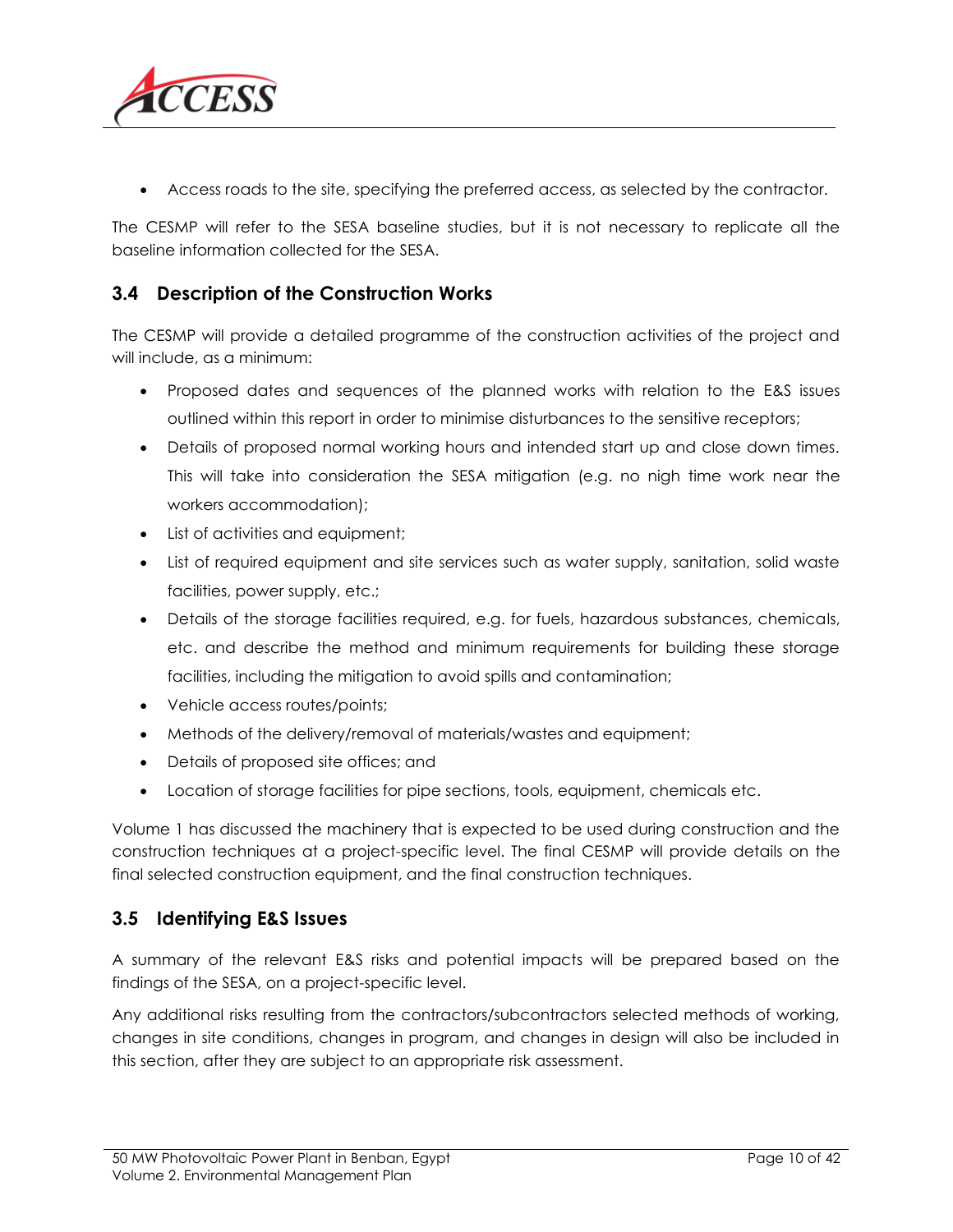

#### **3.6 Mitigation Measures**

This CESMP will include mitigation measures for the identified potential environmental and social risk arising during the construction phase, including commissioning.

The overall effectiveness of the mitigation measures will be assessed by site monitoring programs, which will be implemented during the construction phase of the project. The monitoring and auditing activities will also be designed to evaluate the project's compliance against environmental and social regulatory requirements.

#### **3.7 Monitoring, Recording, Inspection and Auditing Program**

**I**nspections of work areas will be conducted to identify any issues or non-compliance with the CESMP and to monitor the daily work practices. A weekly inspection checklist will be prepared, which will involve all the subcontractors. Regular audits will take place in order to ensure the following:

- Compliance with all standards and regulatory requirements, CESMP and method statements;
- Auditing the contractor and subcontractor activities for non-conformances,
- Checking monitoring records, inspection checklists, and other relevant documentation; and
- Identifying the requirements for corrective actions.

The outcomes of the audit will also need to be documented including the recommendations and corrective actions focusing on a continuous improvement approach.

#### **3.8 Document Control and Review**

All documents relevant to the CESMP will be controlled onsite. The controlled documents include the CESMP report, procedures, audit reports, incident reports, records, and community and workers complaints. The EPC will be responsible for the review and update of the CESMP, its procedures and its implementation on site. If any new machinery or activity is introduced on site, the existing CESMP will be updated accordingly.

#### **3.9 Communication**

Communication, both internally and externally, is an important aspect of successful project delivery. Internal communication includes arranging regular meetings for the Project team to review and co-ordinate project progress with regards to environmental and community issues. External communications, with the local representatives will also need to be conducted regularly.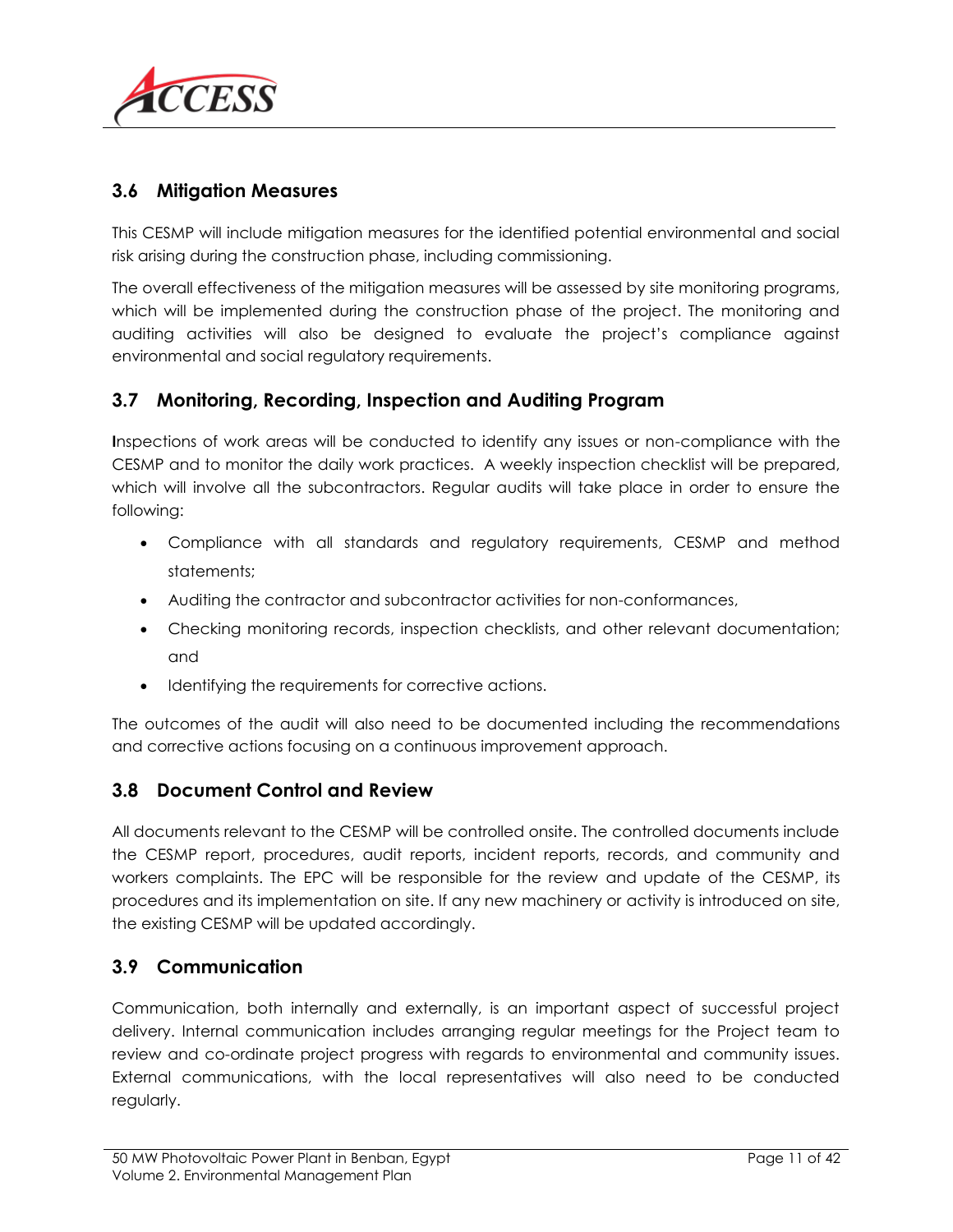

In addition, as a mechanism by which community members can have grievances aired, the site along the project site boundary will need the provision of contact numbers on sign boards easily viewable in order for the local community to be able to contact the Project team.

The following minimum procedures shall be implemented:

- All grievances will be registered and reviewed;
- Determine a mechanism to redress the grievance and identify the party responsible for accomplishing the task and will issue the instruction to complete the action;
- Review the adequacy of the action and approve the completion of the action, and
- All steps of the process will be registered and relevant environmental issues will be updated accordingly (i.e. monitoring, training, material supplies, budgeting, staffing…etc.).

#### **3.10 E&S Training and Awareness Program**

Training and awareness programmes are an extremely important part of the CESMP and of the overall project development. All staff and labourers working on site will be required to attend an E&S awareness and training program prior to commencing work, which will include:

- Induction training for general E&S awareness and the content of the CESMP;
- Site induction training that will highlight the specific E&S requirements and activities being undertaken at the worksite including hours of operation, noise and vibration limits, necessary mitigation measures, soil and water control measures, sensitive receptors and local community issues, traffic access, site entrance and exits, actions to be undertaken in case any archaeological remain is unearthed, etc.;
- Dealing with and handling hazardous and non-hazardous wastes;
- The importance of waste avoidance, reusing, and recycling and associated procedures;
- Training on the emergency preparedness plan;
- Training on incident notification, investigation and reporting; and
- Induction training for construction site visitors.

E&S induction and training can be incorporated with a safety-training programme, which is also required for all employees working on the project site.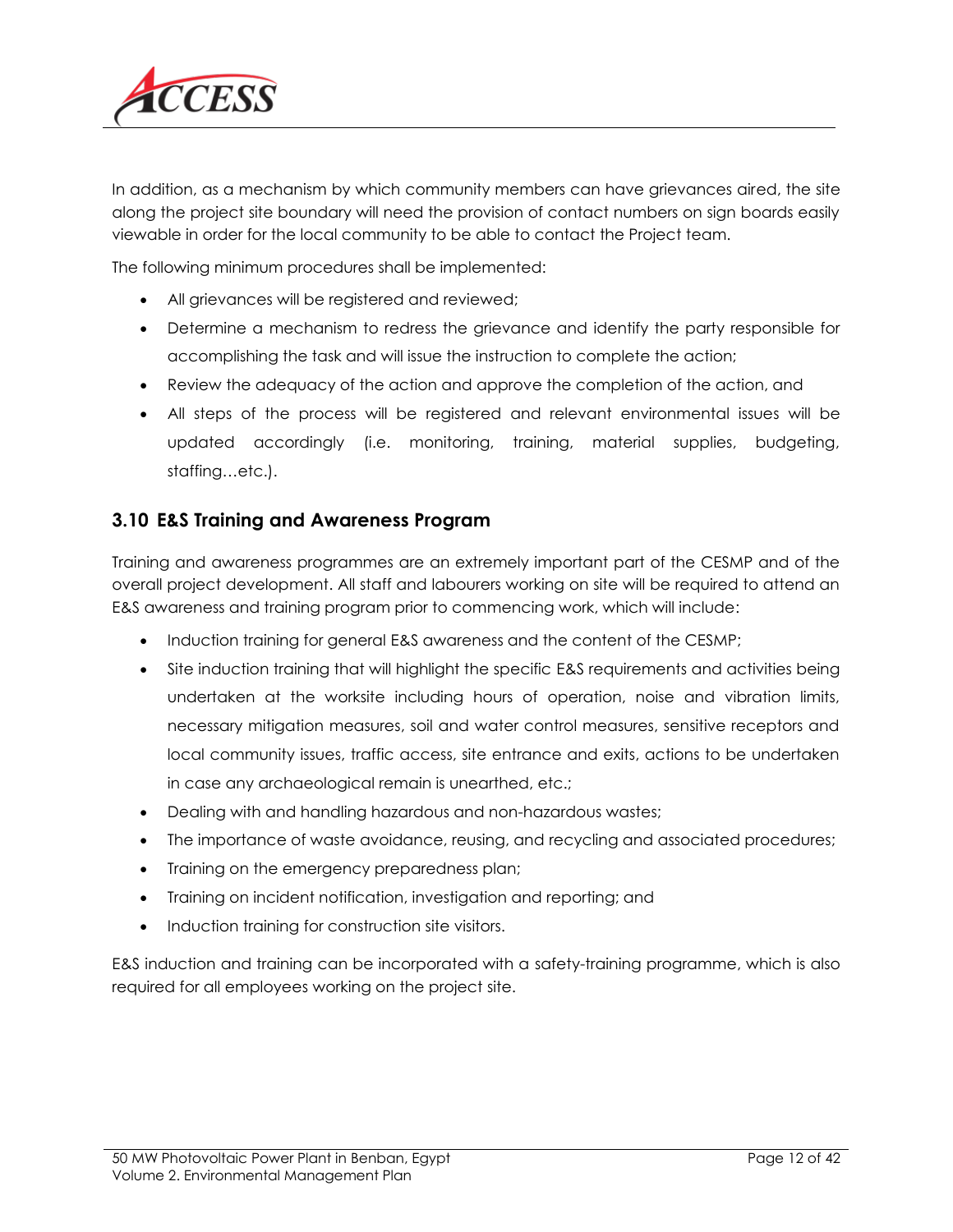

#### **3.11 Roles and Responsibilities**

The CESMP will need to detail the organizational management structure encompassing all staff responsible for environmental work.

# **4 OESMP Requirements**

The Environmental and Social Management Plan for the Operational Phase (Operational Environmental and Social Management Plan or OEMP/OESMP) will serve as a general tool for managing all E&S aspects related to the activities and operations at the PV Plant. The following chapter provides an outline of the E&S management plans, which will be required during the operational life at a project-specific level for Benban 50MWPV.

The OESMP establishes mechanisms for the identification and implementation of E&S protection, mitigation, monitoring and institutional measures that will be taken during the occupation phase of the proposed 50MW PV Project.

The purpose of preparing and implementing the OESMP is to eliminate the potential adverse E&S impacts associated with the occupation of the proposed project that have been identified within the SESA/Volume 1 Form B and then mitigating them or, at the least, offsetting them to acceptable levels.

The OESMP also needs to identity the monitoring objectives, specify the monitoring requirements and measures which will include all the parameters required to be monitored, methods, sampling locations, measurement frequency, detection limits and the threshold where corrective actions are required (see section below).

The final OESMP, to be developed prior to project handover date (i.e. prior to the end of construction and start of operation), will be site specific and clearly state what issues are of specific relevance to the site. It will need to:

- Fulfil statutory requirements;
- Highlight the national and international applicable E&S guidelines, regulations/the legislative context;
- Include the mitigation actions included in the SESA/Project specific Form B;
- Establish operational E&S Objectives;
- Establish significant E&S Aspects;
- Develop and implement relevant procedures;
- Develop a programme of continuous E&S improvement;
- Clearly specify roles and responsibilities; and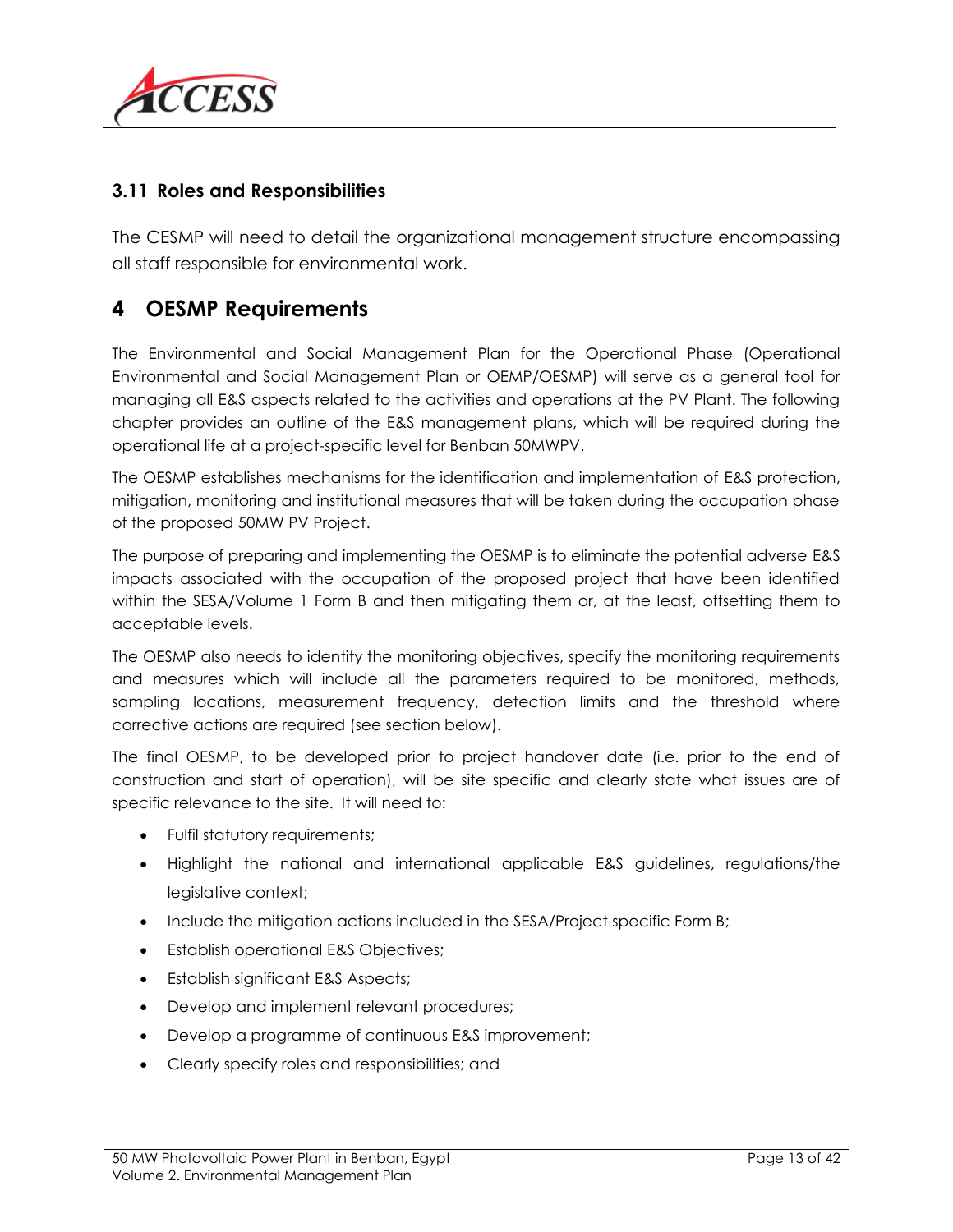

 Highlight the procedures to be considered in the event of an environmental/social monitoring trigger level being breached or an unforeseen impact arising.

An outline of the sections of the OESMP is provided below

#### **4.1 Applicable Legislation, Policy and Environmental /Social Principles**

The OESMP will need to include a section that:

- Specifies the overall policy statement for the project;
- Specifies the O&M E&S management procedures (usually included in the company E&S Management Plan) applicable to the project; and
- Identifies the applicable national and international legislative requirements, guidelines and standards such as legislation in relation to pollution control, Priority Biodiversity Features, wastewater management, employment and social rights issues.

To ensure compliance with applicable laws and standards the OESMP will consider at least all applicable laws, regulations and standards including, at least, all the E&S regulations included in the relevant chapter of this SESA/Form B and in Chapter [2](#page-6-0) of this report, and it will be updated as necessary.

#### **4.2 Requirements and Compliance**

The OESMP will be submitted to EEAA and to the IFIs, and will include the relevant mitigation measures outlined in the SESA and the requirements set out in the approval permit. It will therefore include:

- Procedures for mitigating the identified significant impacts and to identify, assess and mitigate unexpected impacts that may occur;
- Procedures for monitoring operation against the national and international standards and with regard to the project E&S objectives; and
- Procedures for dealing with major pollution incidents that could unexpectedly occur during the operational phase (including the reporting to the relevant authorities).

#### **4.3 Site Description and Existing Conditions**

The OESMP will be required to include the following:

 Location of the Project showing the final layout. This information is included in Volume 1 Form B, but if any updates are made before the start of operations, these should be specified;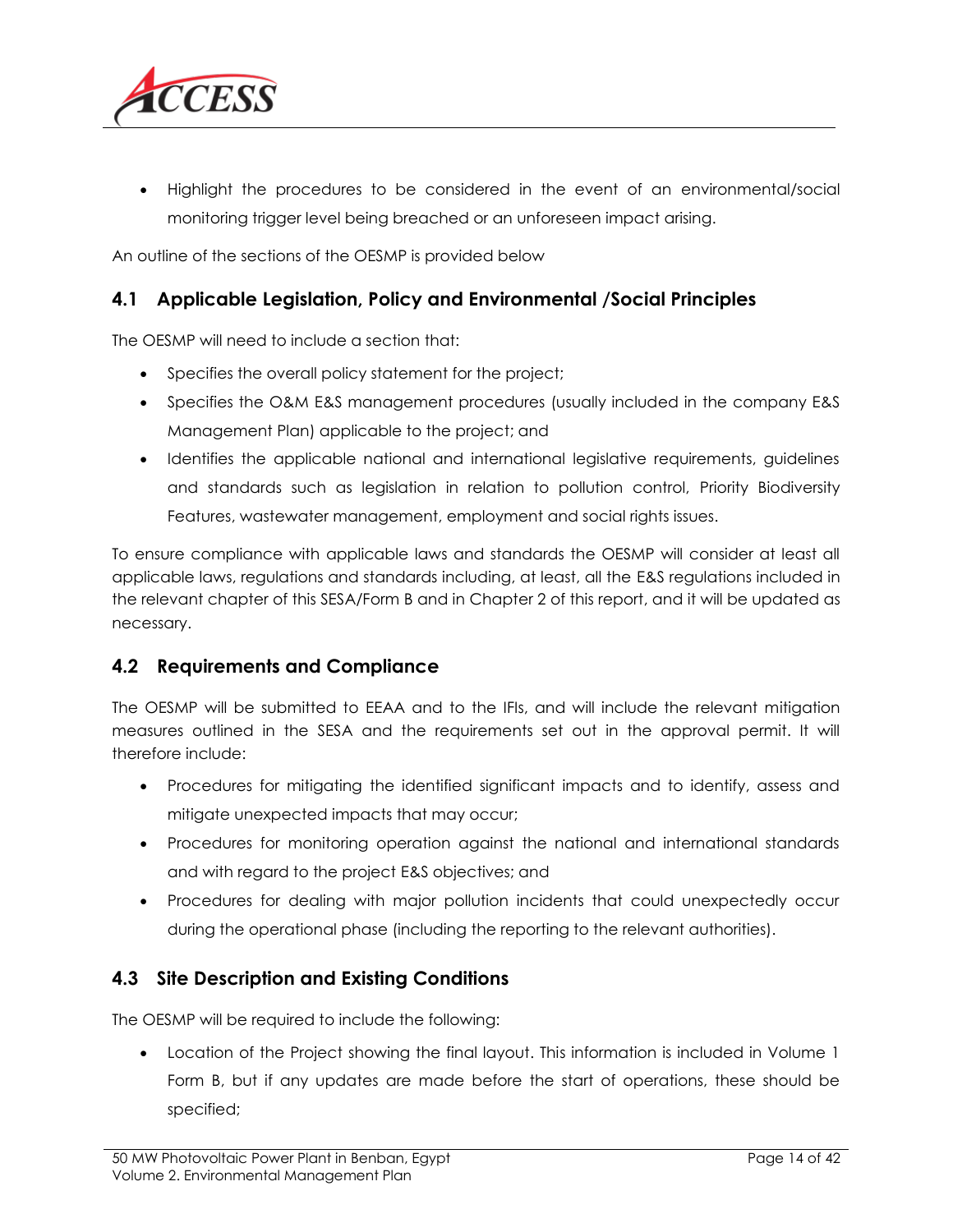

- Position of the project in relation to any sensitive receptors identified in the SESA/Form B and new sensitive receptors if required; and
- Access roads to the site and hierarchy of accesses.

#### **4.4 Description of the Operations**

The OESMP will detail activities of the project-specific PV Plant and will include, as a minimum:

- List of required equipment and site services such as water supply, sanitation, solid waste facilities, power supply, etc.;
- List of operational and maintenance activities;
- Details of the storage facilities required, e.g. coolants and oils for the transformers, etc. and describe the method for storing these substances, as per the mitigation measures outlined below;
- Vehicle access routes/points;
- Methods of the delivery/removal of materials/wastes and equipment; and

#### **4.5 Identifying the E&S Issues**

A summary of the relevant E&S risks and potential impacts will be prepared by the O&M for the OESMP based on the findings of the SESA and project specific Form B.

Any additional risks resulting from the construction phase or from any new activities envisaged by the O&M will also be included in this section.

#### **4.6 Mitigation Measures**

This OESMP will include mitigation measures for the identified potential environmental and social risk arising during the operational phase.

The overall effectiveness of the mitigation measures will be assessed by site monitoring programs, which will be implemented during the operational phase of the project. The monitoring and auditing activities will also be designed to evaluate the project's compliance against environmental and social regulatory requirements.

#### **4.7 Monitoring, Recording, Inspection and Auditing Program**

**I**nspections will be conducted to identify any issues or non-compliance with the OESMP and to monitor the daily work practices. A monthly inspection checklist will be prepared, which will involve all the subcontractors. Regular audits will take place in order to ensure the following: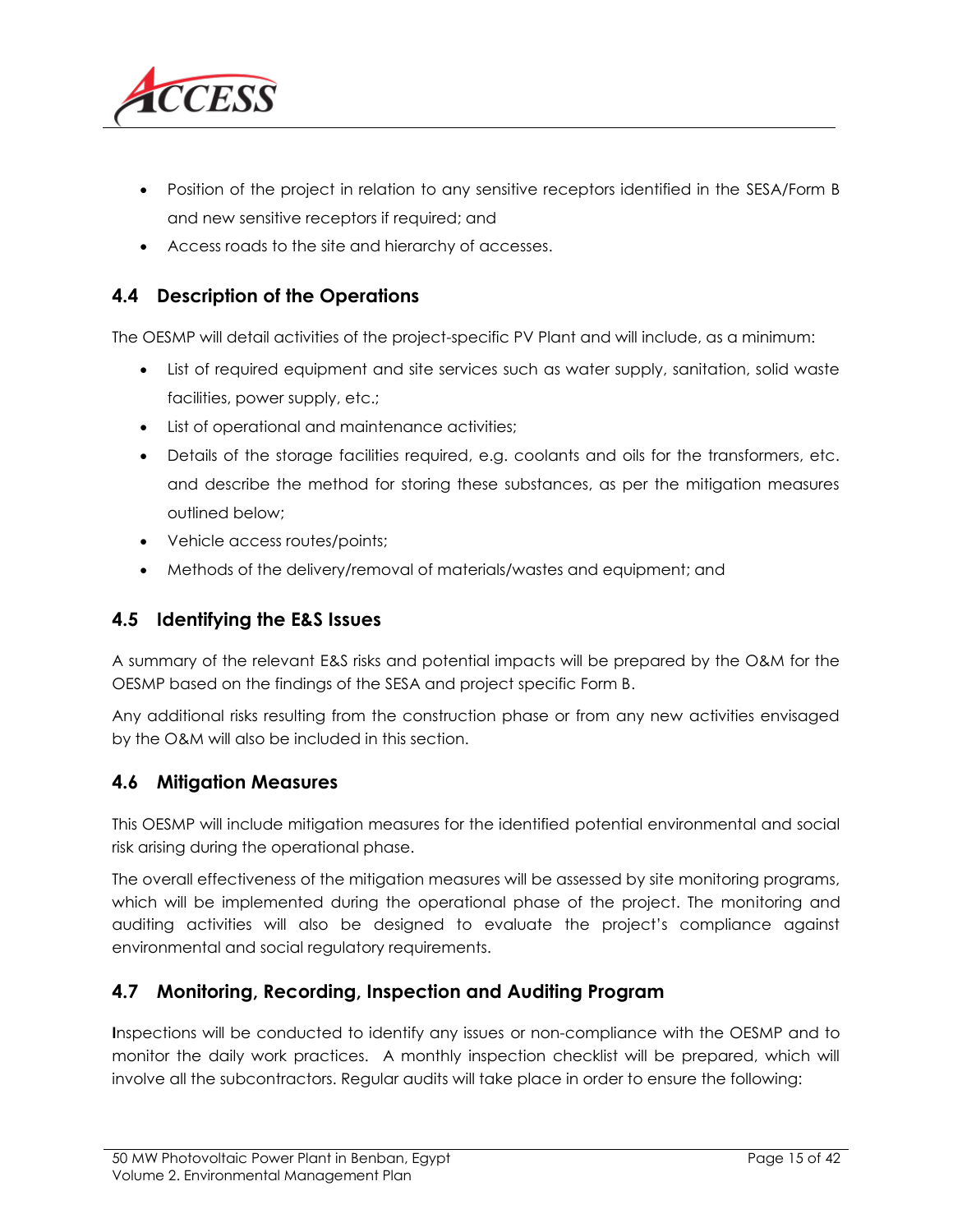

- Compliance with all standards and regulatory requirements, OESMP and method statements;
- Auditing the contractor and subcontractor activities for non-conformances,
- Checking monitoring records, inspection checklists, and other relevant documentation; and
- Identifying the requirements for corrective actions.

The outcomes of the audit will also need to be documented including the recommendations and corrective actions focusing on a continuous improvement approach.

#### **4.8 Document Control and Review**

All documents relevant to the OESMP will be controlled onsite. The controlled documents include the OESMP report, procedures, audit reports, incident reports, records, and community and workers complaints. The O&M will be responsible for the review and update of the OESMP, its procedures and its implementation on site. If any new machinery or activity is introduced on site, the existing OESMP will be updated accordingly.

#### **4.9 Communication**

Communication, both internally and externally, is an important aspect of successful project delivery. Internal communication includes arranging regular meetings for the Project team to review and co-ordinate project progress with regards to environmental and community issues. External communications, with the local representatives will also need to be conducted regularly.

In addition, as a mechanism by which community members can have grievances aired, the site along the project site boundary will need the provision of contact numbers on sign boards easily viewable in order for the local community to be able to contact the Project team.

The following minimum procedures shall be implemented:

- All grievances will be registered and reviewed;
- Determine a mechanism to redress the grievance and identify the party responsible for accomplishing the task and will issue the instruction to complete the action;
- Review the adequacy of the action and approve the completion of the action, and
- All steps of the process will be registered and relevant environmental issues will be updated accordingly (i.e. monitoring, training, material supplies, budgeting, staffing…etc.).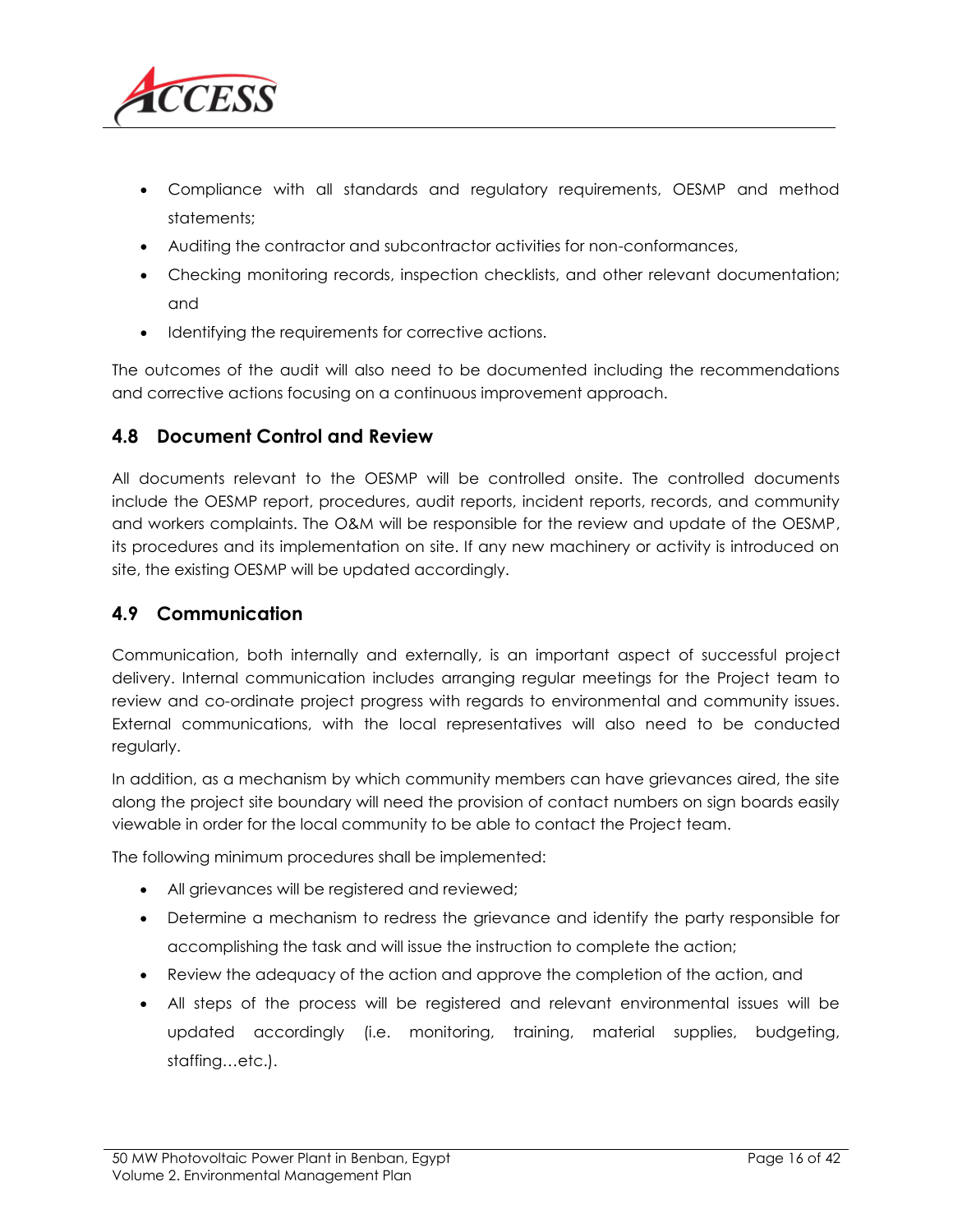

#### **4.10 E&S Training and Awareness Program**

This section will include the training and awareness programmes considered relevant for all the workers onsite or specific personnel. This will include:

- Induction training for general environmental awareness and the content of the OESMP;
- Site induction training that will highlight the specific E&S requirements and activities being undertaken at the site including hours of operation for specific activities, mitigation measures, spill control measures, sensitive receptors (migratory birds, Luxor-Aswan Highway users, etc), traffic access, site entrance and exits etc.;
- Dealing with and handling hazardous and non-hazardous wastes, for the staff that handle these;
- The importance of waste avoidance, reusing, and recycling and associated procedures;
- Training on the emergency preparedness plan, if relevant;
- Training on incident notification, investigation and reporting; and
- Induction training for site visitors.

E&S induction and training can be incorporated with a safety training programme, which is also be required for all employees working on the project site.

#### **4.11 Roles and Responsibilities**

The OESMP will need to detail the organizational management structure encompassing all staff responsible for environmental work.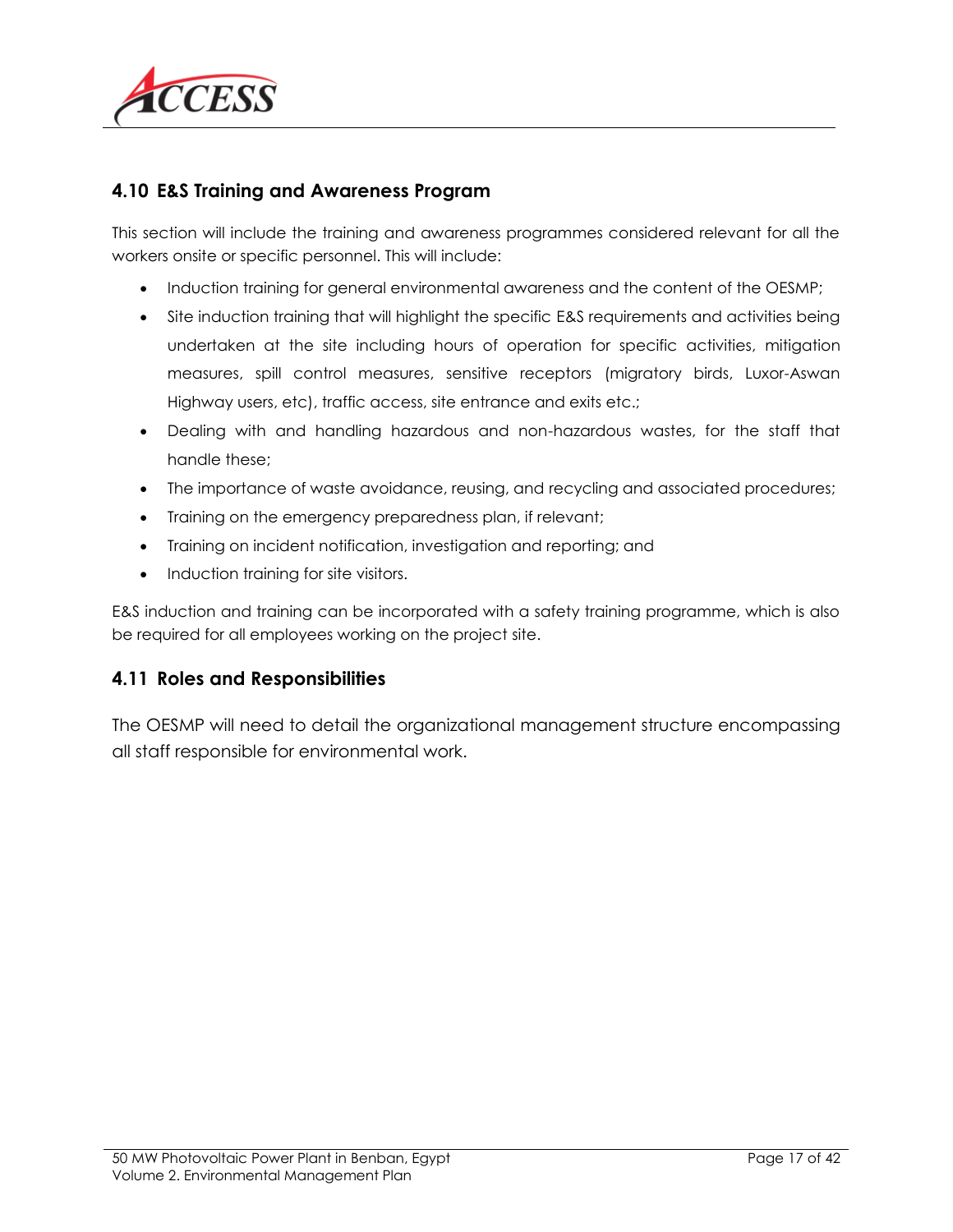

# **5 Environmental and Social Impacts**

Main project-specific impacts generated on the environmental and social elements at the Benban 50MW PV project are described on Chapter 6, Volume 1. Environmental Impact Assessment Form B, Attachments. A brief summary of the impacts generated at a project specific level is provided below:

| <b>Elements</b>              | <b>Phase</b><br>Impact |                                                                                                                                                                                                                                                |  |
|------------------------------|------------------------|------------------------------------------------------------------------------------------------------------------------------------------------------------------------------------------------------------------------------------------------|--|
|                              | <b>CN</b>              | Potential soil contamination due to accidental interactions with<br>hazardous substances including spillage or leakage of<br>hazardous material, inadequate waste management and cross<br>contamination of soil.                               |  |
| Soil and Geology             | OP                     | Soil contamination only expected due to an inadequate<br>handling of storing or transferring fuels, vehicle oils, or clear<br>agents during maintenance activities.                                                                            |  |
| Hydrology and                | <b>CN</b>              | Groundwater located more than 150m deep. No wastewater<br>discharges to any waterbody are expected.                                                                                                                                            |  |
| Hydrogeology                 | OP                     | No impacts on the hydrological/hydrogeological systems are<br>expected.                                                                                                                                                                        |  |
| Ecology and<br>Biodiversity  | <b>CN</b>              | Impacts mainly limited to hunting, fauna entering the project<br>area, vehicles running animals over, and the introduction of<br>invasive species                                                                                              |  |
|                              | OP                     | Impacts on birds expected due to collision with the PV panels.                                                                                                                                                                                 |  |
|                              | <b>CN</b>              | Impacts expected due to increased dust, gaseous and<br>particulate emissions and emissions of VOCs.                                                                                                                                            |  |
| <b>Air Quality</b>           | OP                     | Impacts expected in the form of dust and gaseous and<br>particulate emissions generated by vehicular emissions                                                                                                                                 |  |
| <b>Water Quality</b>         | <b>CN</b><br>OP        | Impacts expected due to an improper management of<br>domestic water generation and storm water runoff events                                                                                                                                   |  |
| Waste and<br>Hazardous waste | <b>CN</b><br>OP        | Impacts could arise if waste and/or hazardous waste are<br>managed improperly                                                                                                                                                                  |  |
| Noise and Vibration          | CN                     | Noise levels likely to be affected by work activities during<br>construction phase, mainly due to site preparation, civil works,<br>construction and installation, drainage and road paving.                                                   |  |
|                              | OP                     | Noise impacts expected during operational phase, mainly<br>generated by vehicles movement and maintenance works                                                                                                                                |  |
| Economic Status              | <b>CN</b>              | Positive and negative impacts likely during construction phase,<br>due to employment creation, dissemination of skills, purchase<br>of goods and materials from the local and global economy<br>and cumulative impacts to the local residents. |  |

#### **Table 5-1: Summary of Impacts**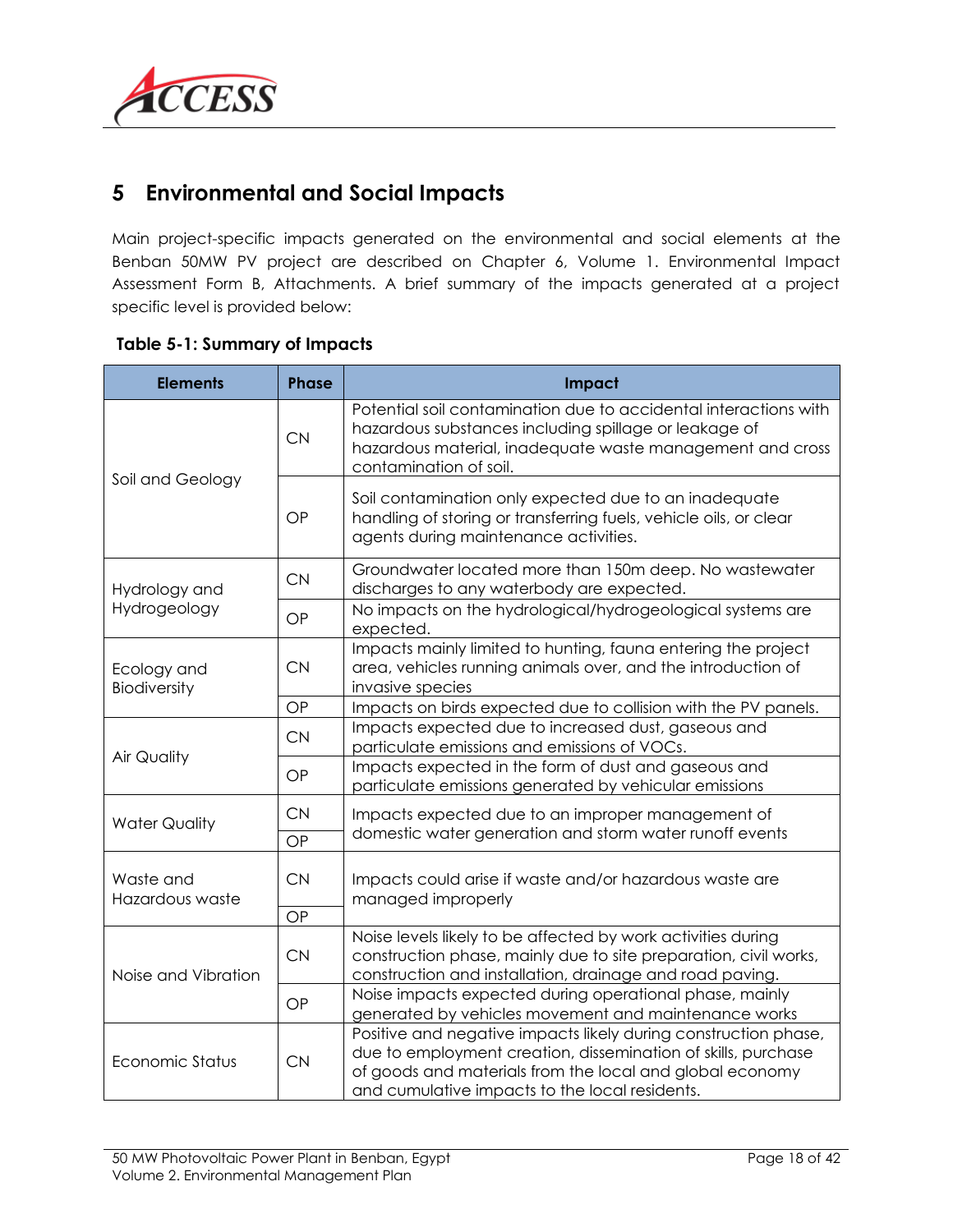

| <b>Elements</b><br><b>Phase</b>     |           | <b>Impact</b>                                                                                                                                                                                                                                                                                  |
|-------------------------------------|-----------|------------------------------------------------------------------------------------------------------------------------------------------------------------------------------------------------------------------------------------------------------------------------------------------------|
|                                     | OP        | Likely lack of available local experts for the PV Plant operation<br>phase will lead to import qualified workers and a reduction in<br>the benefit to the local economy.                                                                                                                       |
| Social Status                       | <b>CN</b> | Impacts expected on vulnerable communities due to the<br>installation of the workers accommodation at the Project site.<br>Impacts on workers if an adequate HR Policy and Workers<br>Accommodation Plan are not yet put in place.                                                             |
|                                     | OP        | Impacts could be expected due to the importation of qualified<br>workers during operational phase.                                                                                                                                                                                             |
| Traffic and<br>Transportation       | <b>CN</b> | Impacts expected due to an increased traffic and<br>transportation levels at Luxor-Aswan Highway. Congestion,<br>increased journey times and higher accident risks, or higher<br>fear of accidents                                                                                             |
|                                     | OP        | No significant impacts expected.                                                                                                                                                                                                                                                               |
|                                     | <b>CN</b> | Visual and landscape impacts due to presence of elements<br>typical of a construction site such as equipment and<br>machinery                                                                                                                                                                  |
| Topography and<br>Landscape         | OP        | Visual impacts (reflectivity of the solar collector arrays of<br>parabolic trough and thin-film PV facilities, depending on the<br>time of day, viewer location, and viewer movement) to Luxor-<br>Aswan Highway, which is located approximately 1km to the<br>east of Benban 50MW PV Project. |
| Cultural Heritage<br>and Archeology | <b>CN</b> | No specific cultural or archaeological features identified at the<br>proposed 50MW PV site. Potential unknown buried artifacts to<br>be disturbed or unearthed during earthworks.                                                                                                              |
|                                     | OP        | No excavation processes expected during maintenance works                                                                                                                                                                                                                                      |

Note 1: CN: Construction Phase, OP: Operational Phase. Note 2: The location of the workers accommodation is not known at this stage.

# **6 E&S Management Plan**

#### **6.1 Impact Mitigation**

The mitigation measures will include:

- All the mitigation measures outlined in the mitigation chapter of the SESA applicable to the construction phase.
- Project-specific mitigation measures recommended for other E&S impacts identified at a project level;
- If any additional risks result from the contractors/subcontractors selected methods of working, changes in site conditions, changes in program, and changes in design are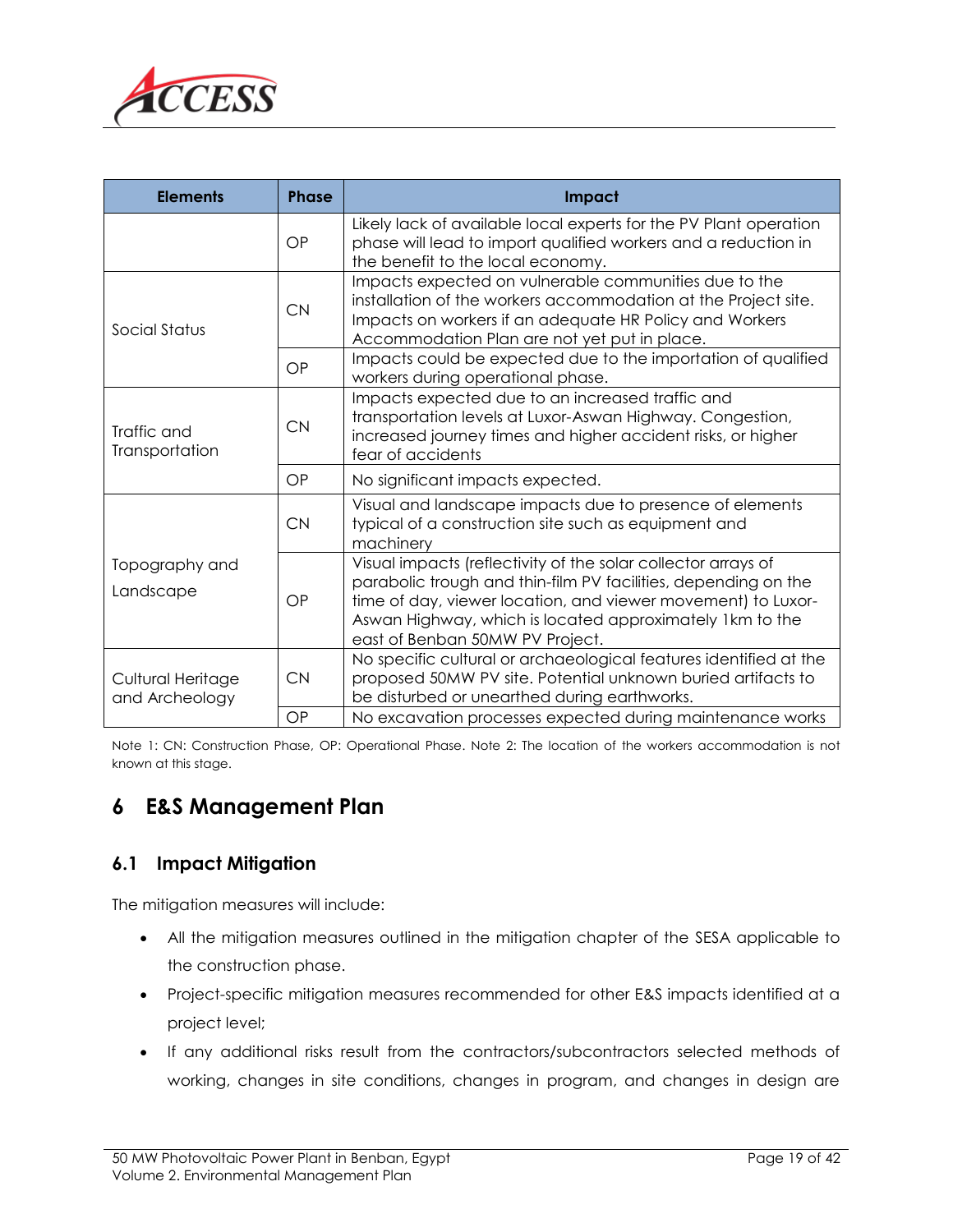

identified, mitigation measures will be designed to eliminate or reduce the impacts following a mitigation hierarchy.

#### **6.1.1 Bio-physical Environment**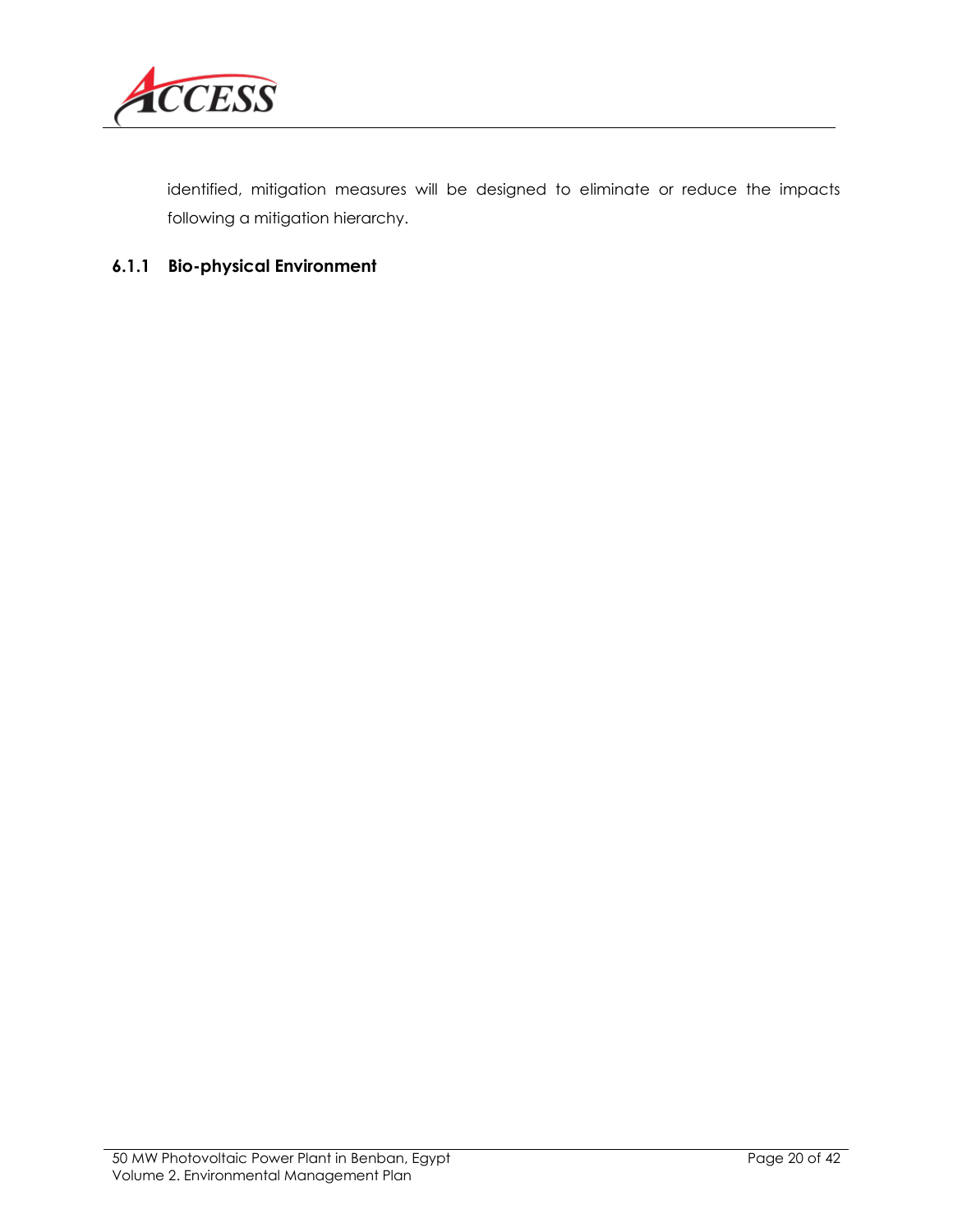

#### 6.1.1.1 Soil and Geology

The following table provides the project-specific mitigation measures for the two project phases.

#### **Table 6-1 Soil and Geology mitigation measures – construction and operation phases**

| Impact/<br><b>Source</b> | <b>Mitigation measure</b>                                                                                                                                           | Location     | <b>Parties</b><br>responsible       | Implementation<br><b>Schedule</b> |
|--------------------------|---------------------------------------------------------------------------------------------------------------------------------------------------------------------|--------------|-------------------------------------|-----------------------------------|
|                          | Develop and implement: Hazardous Materials Handling Plan and<br>Hazardous Waste Management Plan.                                                                    | Project Site |                                     | Previous to the<br>commencement   |
|                          | Develop a Emergency and Response Plan                                                                                                                               |              |                                     | of activities                     |
|                          | Store chemicals, hazardous substances and waste only in purpose built<br>areas / structures. Chemical storage areas will be impermeable and<br>bunded.              | Project Site |                                     |                                   |
|                          | Routinely inspect storage areas and all containers for any spills and leaks                                                                                         |              | Contractor<br>and<br>Subcontractor. | Construction<br>and Operation     |
| Soil Contamination       | Routinely inspect all equipment handling hazardous materials for leaks and<br>spills.                                                                               |              |                                     |                                   |
|                          | Spill kits will be readily available near refuelling stations, chemical storage<br>areas and any potential spillage area. Back-up supplies will also be<br>ensured. | Project Site |                                     |                                   |
|                          | All chemicals will be handled in accordance with relevant instructions                                                                                              |              |                                     |                                   |
|                          | Reduce quantity of chemicals and fuels on site to minimum practicable<br>levels                                                                                     |              |                                     |                                   |
|                          | Only personnel with adequate training will be allowed to handle fuel and<br>chemicals                                                                               |              |                                     |                                   |
|                          | Adequate control measures must be taken to ensure that all servicing,<br>refueling, storage and waste disposal will be carried out in designated,<br>sealed areas.  |              |                                     |                                   |
|                          | Ensure all workers are aware of their responsibilities to avoid soil<br>contamination.                                                                              | Project site |                                     |                                   |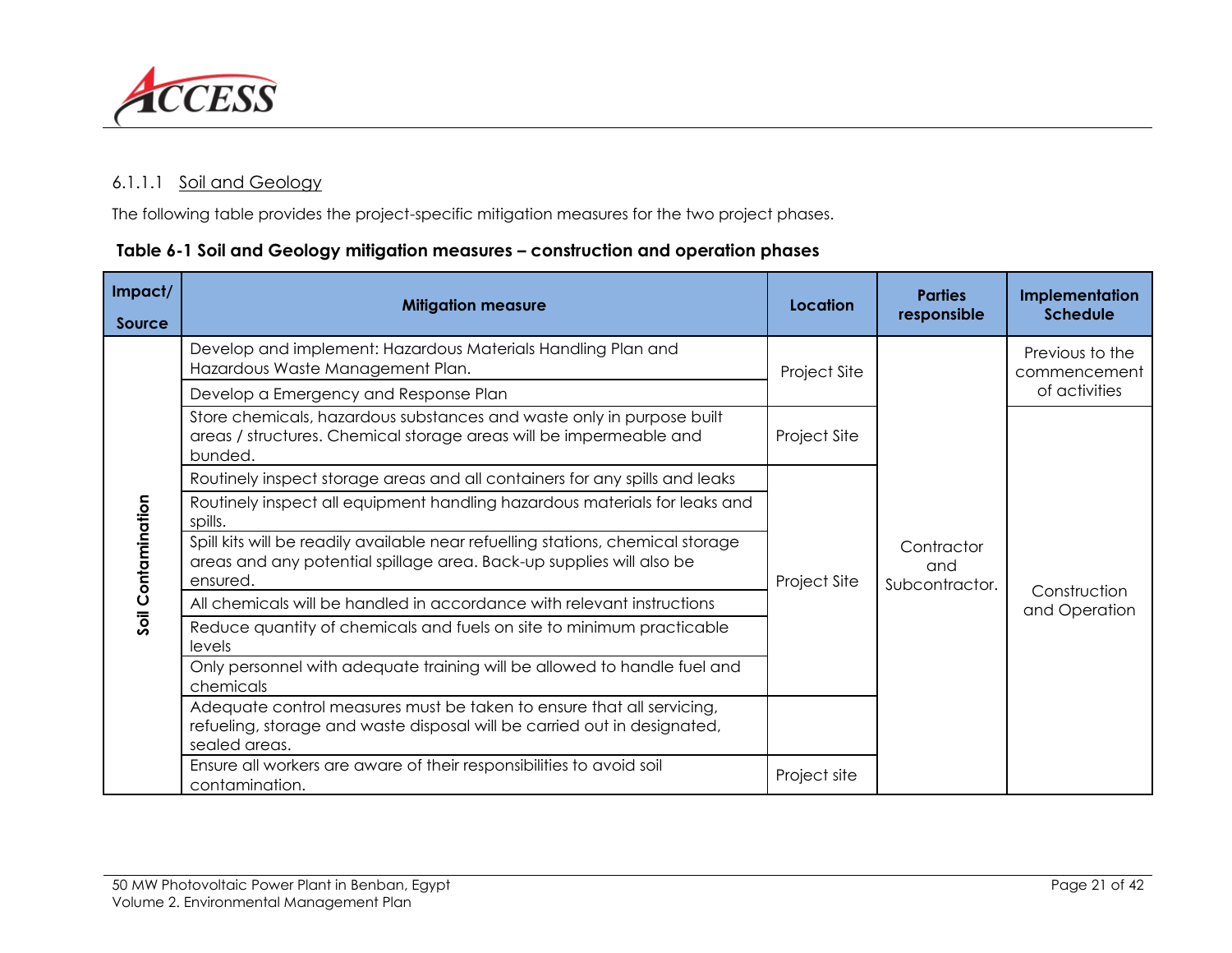

| Impact/ | <b>Mitigation measure</b>                                                                         | Location     | <b>Parties</b><br>responsible | Implementation<br><b>Schedule</b> |  |  |
|---------|---------------------------------------------------------------------------------------------------|--------------|-------------------------------|-----------------------------------|--|--|
|         | Adequate drainage systems will be provided to minimize and control<br>infiltration.               |              |                               |                                   |  |  |
| Erosion | Road gradient will be minimized (contour and slopes) in order reduce run-<br>off induced erosion. | Contractor   |                               |                                   |  |  |
|         | Stockpiles will be located on flat and sealed areas.                                              | Project Site | and<br>Subcontractor          | Construction                      |  |  |
|         | Stockpiles will be covered and the height and slope limited.                                      |              |                               |                                   |  |  |
|         | Regular inspection of the sedimentation/erosion controls will be<br>conducted.                    |              |                               |                                   |  |  |
|         | Disturbed areas will be stabilised to minimise further erosion.                                   |              |                               |                                   |  |  |

#### 6.1.1.2 Hydrology and Hydrogeology

#### **Table 6-2: Hydrology and Hydrogeology - Construction and Operational phase**

| <b>Impact/Source</b>           | <b>Mitigation measures (construction phase)</b>                                                                                                                                                                                                                                            | Location                                 | <b>Parties</b><br>responsible | Implementati<br>on Schedule      |
|--------------------------------|--------------------------------------------------------------------------------------------------------------------------------------------------------------------------------------------------------------------------------------------------------------------------------------------|------------------------------------------|-------------------------------|----------------------------------|
| Hydrological<br><b>Systems</b> | No solid waste, wastewater or hazardous waste will be deployed at any<br>hydrological system (waterbody, natural or man-made drainage, etc.)<br>within the site or on the nearby areas. The contractors will make sure that<br>employees are aware of this measure (e.g. training methods) | Project<br>Site and<br>nearby<br>systems | EPC.<br>Contractor<br>and O&M | Construction<br>and<br>Operation |
|                                | The laydown areas of the site and workers accommodation will be<br>located away from any hydrological systems in order to reduce any<br>degradation and contamination.                                                                                                                     | Project<br>Site &<br>Worker<br>Camp      | EPC<br>Contractor             | Construction                     |

#### 6.1.1.3 Ecology and Biodiversity

#### **Table 6-3 Ecology Mitigation Measures – Construction and Operational phase**

| <b>Impact/Source</b> | Mitigation measures (construction phase) | Location | <b>Parties</b> | <b>Implementati</b> |
|----------------------|------------------------------------------|----------|----------------|---------------------|
|                      |                                          |          | responsible    | <b>on Schedule</b>  |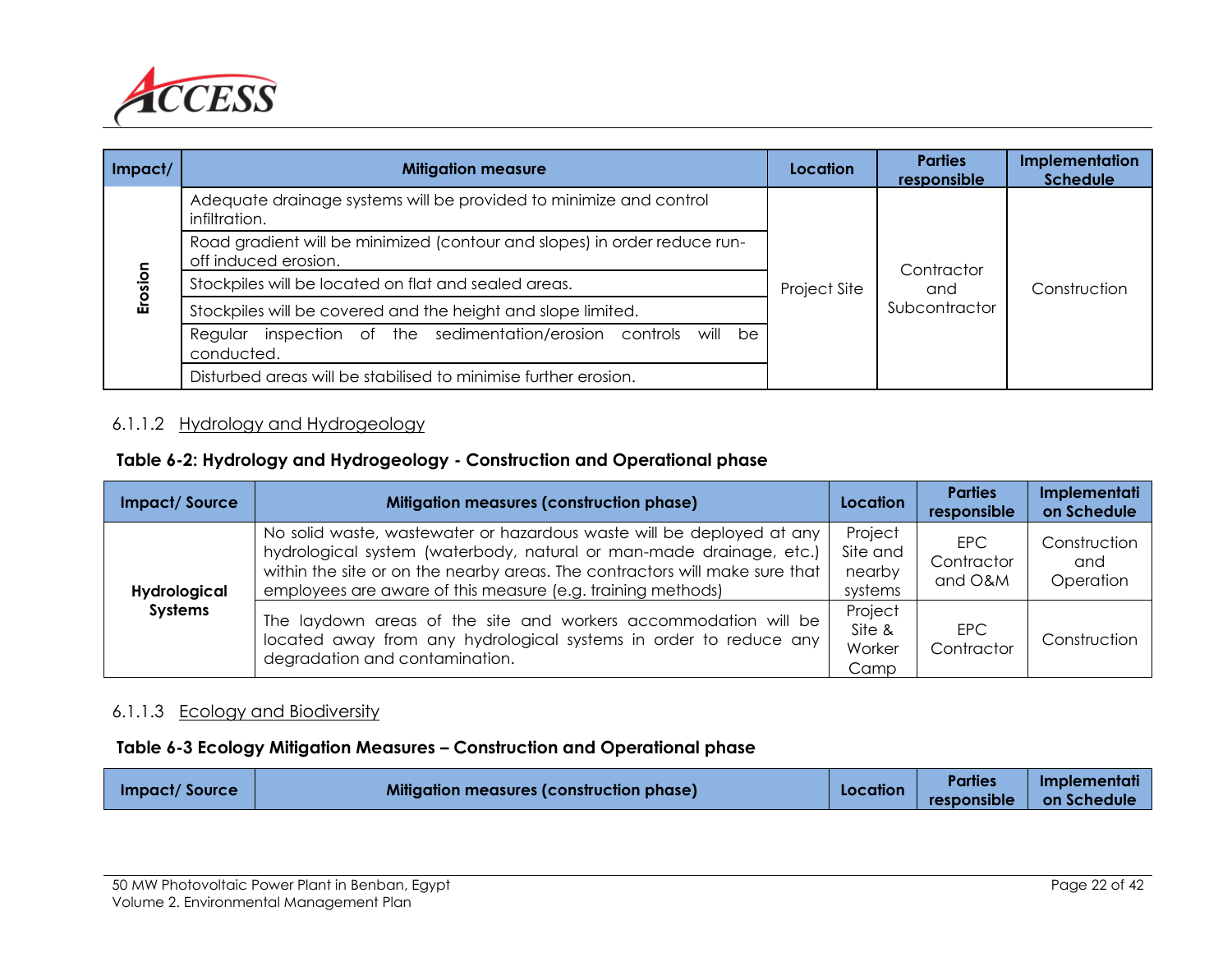

| <b>Impact/Source</b>                                                                 | <b>Mitigation measures (construction phase)</b>                                                                                                                                                                                                                                                                                    | Location                          | <b>Parties</b><br>responsible                  | Implementati<br>on Schedule                                        |
|--------------------------------------------------------------------------------------|------------------------------------------------------------------------------------------------------------------------------------------------------------------------------------------------------------------------------------------------------------------------------------------------------------------------------------|-----------------------------------|------------------------------------------------|--------------------------------------------------------------------|
| Degradation of<br>the terrestrial<br>ecosystem by<br>earthworks and<br>laydown areas | All construction vehicles adhere to clearly defined transportation routes.<br>Transport routes should be identified and training provided to emphasise<br>the need to adhere to the designated routes in order to protect any<br>existing vegetation and reduce encroachment on adjacent land, and<br>reduce dust across the site. | Project<br>Site                   | Contractor<br>and<br>Subcontract<br><b>ors</b> | Construction                                                       |
| Pest                                                                                 | Since human settlement attracts pests and also has a large impact on<br>birds, consideration should be given to developing a plan to manage<br>pests identified on the site attracted by the waste facilities and kitchens.                                                                                                        | Project<br>Site &<br>work<br>camp | Contractor<br>and<br>Subcontract<br><b>ors</b> | Construction<br>and<br>Operation                                   |
|                                                                                      | Landscaping on site (if any) should incorporate indigenous xerophytic<br>plant species to minimise irrigation requirements and the need for<br>fertilisers/pesticides.                                                                                                                                                             |                                   | Contractor                                     | Project design<br>and<br>throughout<br>the<br>landscape<br>contact |
| <b>Loss of Seed</b><br>bank and<br>degradation of<br>terrestrial<br>ecosystem        | Transport routes on site and training will emphasise that vehicles and<br>workers should keep to the designated routes in order to prevent<br>unnecessary land encroachment, thus protecting the natural resources<br>and reducing dust emissions;<br>Appropriate storage of hazardous materials, should be designed in            | Project<br>Site &<br>work<br>camp | Contractor<br>and<br>Subcontract<br><b>Ors</b> | Construction<br>and<br>Operation                                   |
|                                                                                      | accordance with the National Legislation and International Best Practice<br>Guidelines, preventing any major spillages on the site.                                                                                                                                                                                                |                                   |                                                |                                                                    |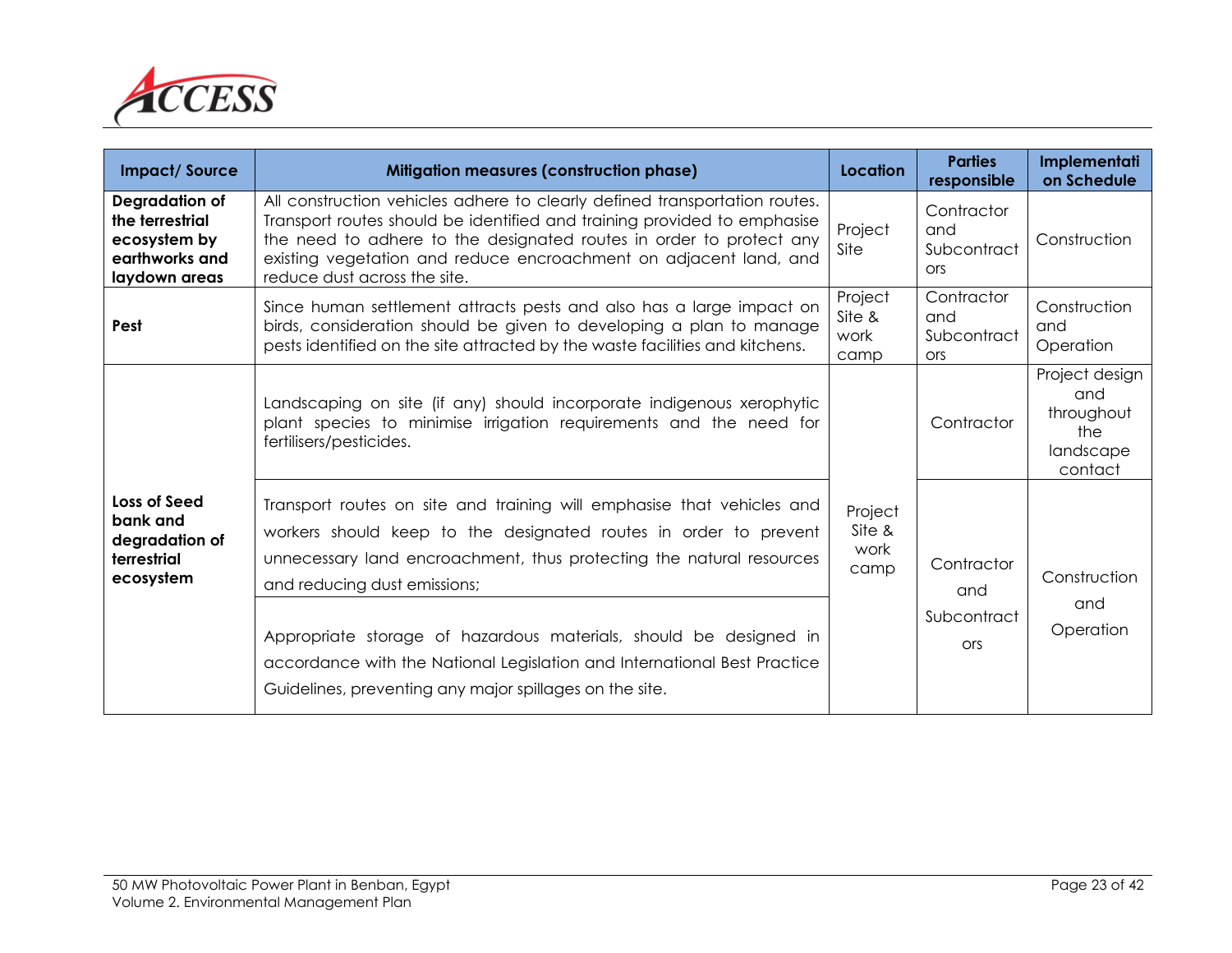

| <b>Impact/Source</b>                | <b>Mitigation measures (construction phase)</b>                                                                                                                | Location                          | <b>Parties</b><br>responsible                  | Implementati<br>on Schedule                             |
|-------------------------------------|----------------------------------------------------------------------------------------------------------------------------------------------------------------|-----------------------------------|------------------------------------------------|---------------------------------------------------------|
| <b>Direct Mortality of</b><br>fauna | Hunting, and trade will be strictly forbidden and penalized on site. Signals<br>will be established onsite.<br>Bird Mortality Monitoring Plans to be developed | Project<br>Site &<br>work<br>camp | Contractor<br>and<br>Subcontract<br>ors<br>O&M | Construction<br>and<br>Operation<br>Previous to         |
| <b>Herbicide</b><br>Pesticide Use   | An integrated pest management scheme will be developed before using<br>pesticides                                                                              | Project<br>Site &<br>work<br>camp | Contractor<br>and<br>Subcontract               | Operation<br>Project design<br>and<br>throughout<br>the |
|                                     |                                                                                                                                                                |                                   | ors                                            | landscape<br>contact                                    |

#### 6.1.1.4 Air Quality

The following table provides the suggested project-specific mitigation measures.

#### **Table 6-4 Air quality mitigation measures – Construction phase**

| <b>Issue</b>       | <b>Mitigation measures</b>                                                                                                  | Location        | <b>Parties</b><br>responsible   | Implementation<br><b>Schedule</b>                               |
|--------------------|-----------------------------------------------------------------------------------------------------------------------------|-----------------|---------------------------------|-----------------------------------------------------------------|
| Dust<br>Generation | Minimise vehicles and plant movements over unpaved roads.<br>Establish paved/tarred access roads in order to minimise dust. |                 | Contractor and<br>Subcontractor |                                                                 |
|                    | Vehicle speeds will be restricted to 15Km/h on haul roads and un-<br>surfaced areas of the site.                            |                 |                                 | As soon as the<br>works start and<br>throughout<br>construction |
|                    | All vehicle loads will be covered by a tarpaulin and will not be<br>overloaded.                                             | Project<br>Site |                                 |                                                                 |
|                    | Regular wetting down of haul roads by water trucks.                                                                         |                 |                                 | period.                                                         |
|                    | Contractor vehicles to access site on newly constructed tarmac road<br>to avoid impact on local traffic                     |                 |                                 |                                                                 |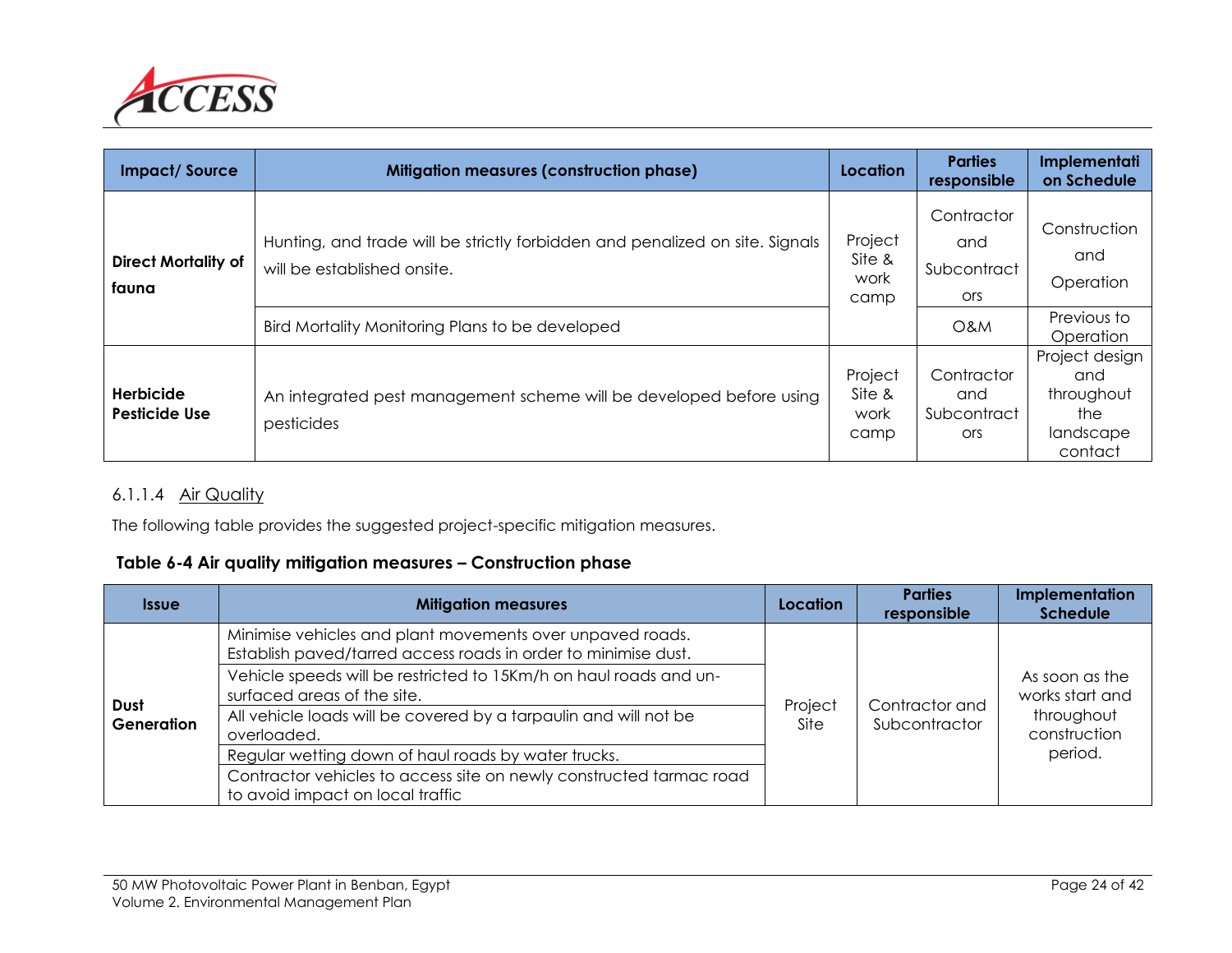

| <b>Issue</b>                                   | <b>Mitigation measures</b>                                                                                                                                                   | Location        | <b>Parties</b><br>responsible   | Implementation<br><b>Schedule</b>               |                |
|------------------------------------------------|------------------------------------------------------------------------------------------------------------------------------------------------------------------------------|-----------------|---------------------------------|-------------------------------------------------|----------------|
|                                                | Any aggregate or dusty material stockpiles will be stored in enclosed<br>structures. Alternatively temporary piles can be covered with<br>impervious sheeting.               |                 |                                 |                                                 |                |
|                                                | Avoid or minimize excavation activities on windy days.                                                                                                                       |                 |                                 |                                                 |                |
|                                                | Site will be fenced using either fabric or boards.                                                                                                                           |                 |                                 |                                                 |                |
|                                                | Routinely inspect dust generation and recommend corrective<br>actions.                                                                                                       |                 |                                 |                                                 |                |
|                                                | No burning of wastes will be allowed on site throughout the<br>construction phase.                                                                                           |                 |                                 |                                                 |                |
|                                                | Modern machinery, with adequate emission control equipment will be<br>used.                                                                                                  |                 |                                 |                                                 |                |
|                                                | Suitable fuels will be used for construction machinery, vessels and<br>vehicles (particularly low sulfur diesel).                                                            | Project<br>Site |                                 |                                                 |                |
|                                                | Trained personnel will operate machinery properly and efficiently.                                                                                                           |                 |                                 |                                                 |                |
| <b>Exhaust</b>                                 | Regular maintenance and inspection for all construction plant,<br>vehicles and vessels (to be documented and checked by site<br>supervisor's representative).                |                 |                                 |                                                 | Contractor and |
| <b>Emissions</b>                               | Minimise idling of construction machinery, maximise efficiency of trip<br>times.                                                                                             |                 | Subcontractor                   | throughout<br>construction<br>period.           |                |
|                                                | Plant maintenance will be carried out off-site in appropriate premises,<br>unless in emergency situations, to contain a spill.                                               | Off-site        |                                 |                                                 |                |
|                                                | Routinely check equipment for smoky exhausts, and recommend<br>appropriate corrective actions.                                                                               | Project         |                                 |                                                 |                |
|                                                | Smoky equipment to be given defect notices until repaired and<br>approved for re-deployment by site supervisor.                                                              | Site            |                                 |                                                 |                |
| <b>Volatile</b><br>Emissions,<br><b>Odours</b> | Chemical storage areas will be purposed built and well maintained. A<br>data log of all chemicals with MSDSs will be provided at the storage<br>facility within easy access. | Project<br>Site | Contractor and<br>Subcontractor | As soon as the<br>works start and<br>throughout |                |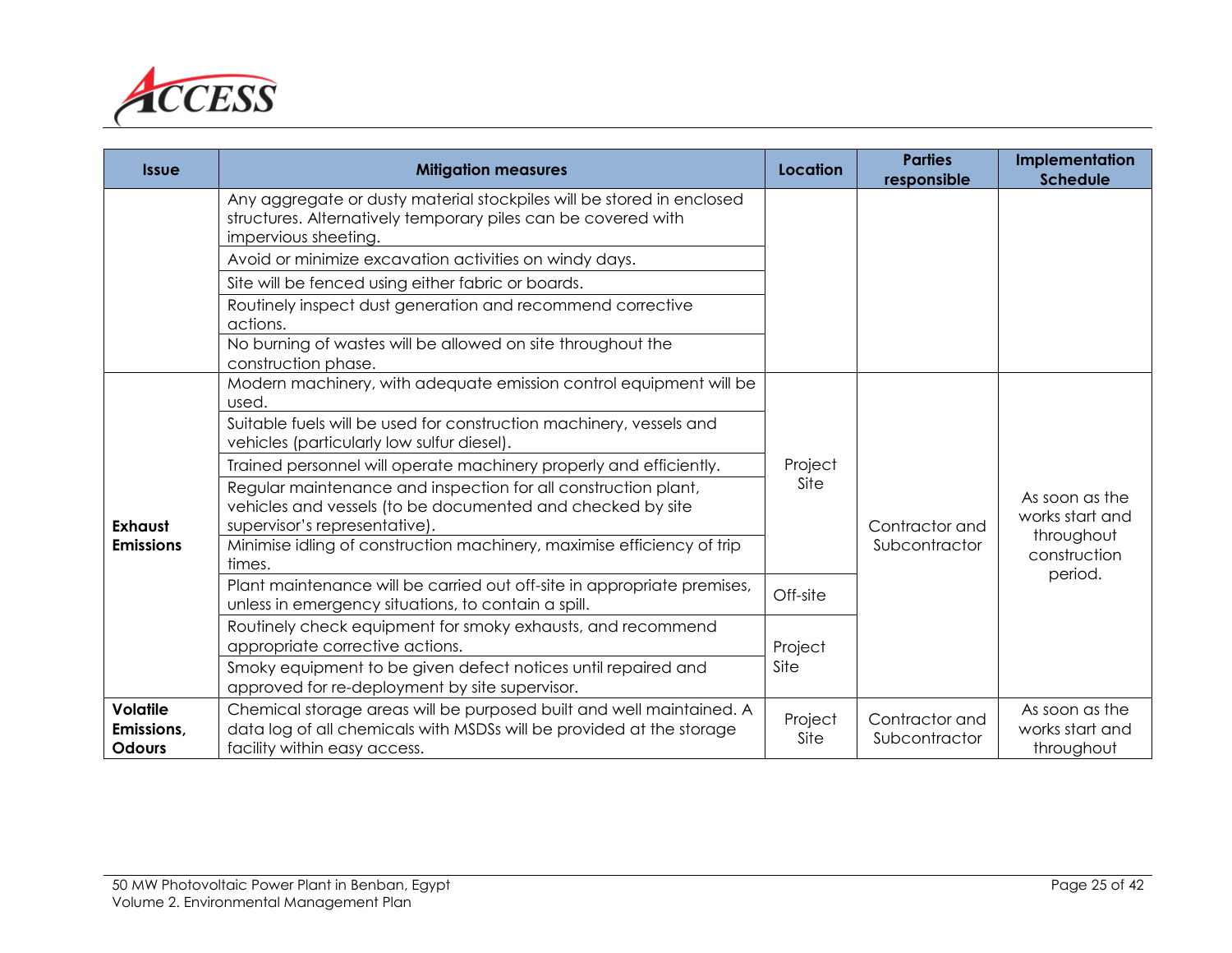

| <b>Issue</b> | <b>Mitigation measures</b>                                                                                                                                                                                 | Location | <b>Parties</b><br>responsible | Implementation<br><b>Schedule</b> |
|--------------|------------------------------------------------------------------------------------------------------------------------------------------------------------------------------------------------------------|----------|-------------------------------|-----------------------------------|
|              | Volatile fuels and chemicals will be in sealed containers. On site<br>storage of large quantities of volatile fuels will be avoided, equally<br>prolonged exposure to direct sun and heat will be avoided. |          |                               | construction<br>period.           |
|              | Pump out any stagnant waters from excavations                                                                                                                                                              |          |                               |                                   |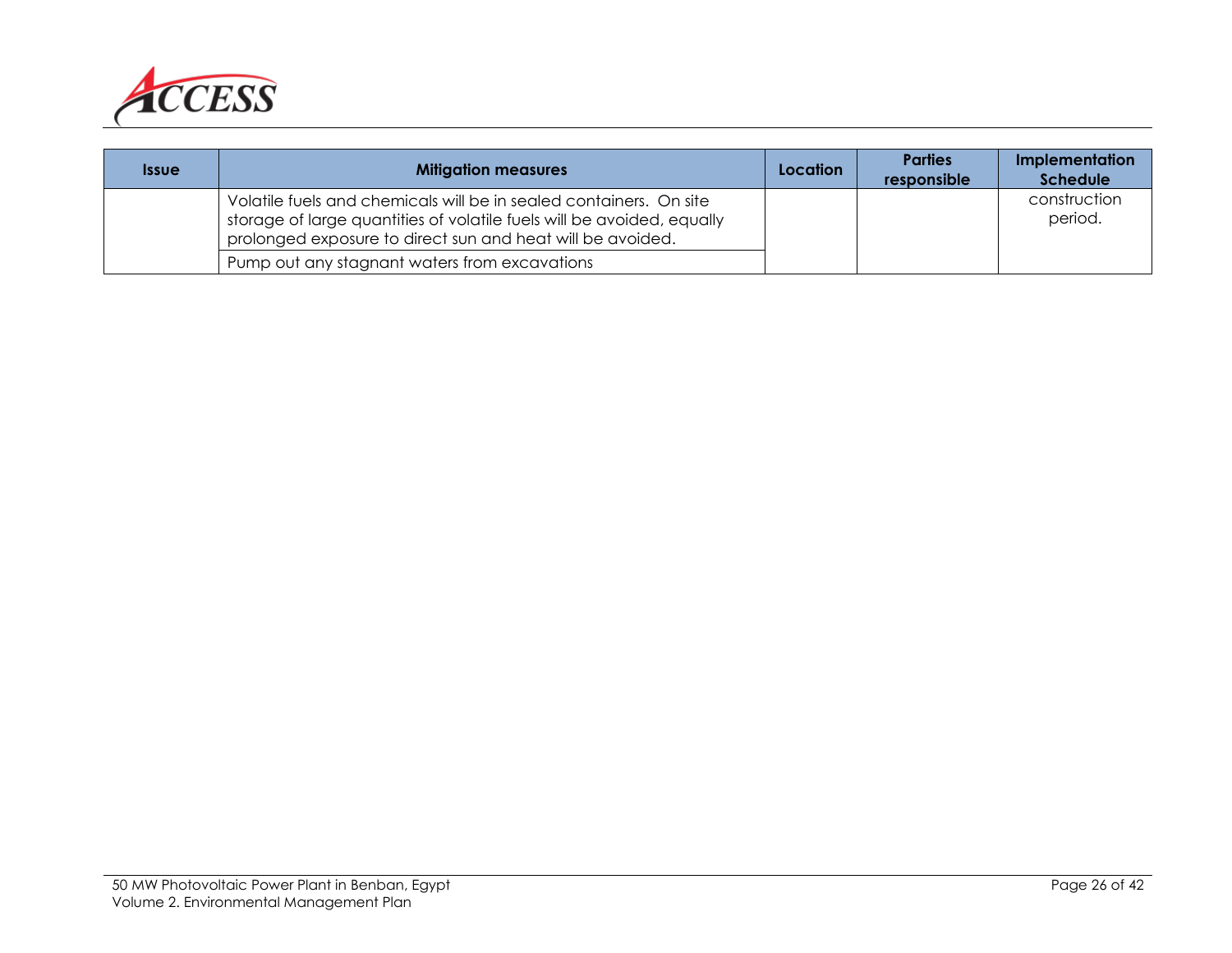

#### **Air quality mitigation measures – Operation phase**

The proposed project will not generate significant emissions to air. Therefore, no mitigation measures are required from the project in order to ensure compliance with National and International Ambient air quality standards.

With regards to the impacts from the existing emissions of vehicles on adjacent roads and highways, the following design options are recommended for integration in the final Master plan:

- Encourage the use of public transport or alternative forms of transport. Discussions should be undertaken in order to explore the opportunities to expand the bus service into the proposed development;
- Reduce the number of vehicle trips outside the project by ensuring that all basic services and amenities are located within the development; and
- Ensure that the design of internal road network controls speeds, and the placement of public amenities promotes the use of alternative transport means.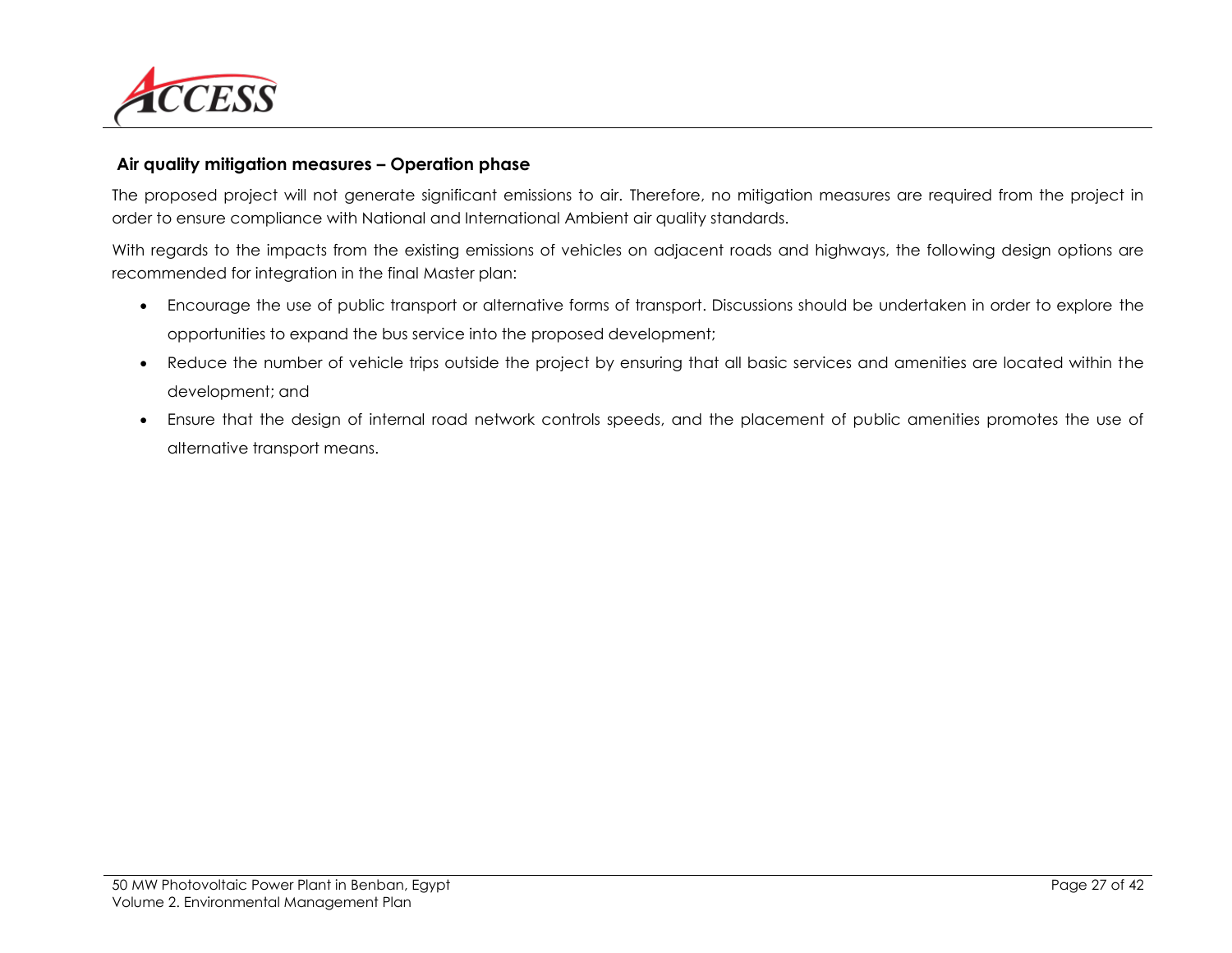

#### 6.1.1.5 Water and Groundwater Quality

The following two tables provide the mitigation measures for project.

#### **Table 6-5 Water and Groundwater quality mitigation measures – construction and operational phase**

| Impact/<br><b>Source</b> | <b>Mitigation measures</b>                                                                                                                                                                                                                                                                                                                                                                                                                                                                                                                                                                                                                                                                                                                                                                                                                                                                                                                                                                                                                                                                                                                     | Location                                                                 | <b>Parties</b><br>responsible           | Implementat<br>ion<br><b>Schedule</b> |
|--------------------------|------------------------------------------------------------------------------------------------------------------------------------------------------------------------------------------------------------------------------------------------------------------------------------------------------------------------------------------------------------------------------------------------------------------------------------------------------------------------------------------------------------------------------------------------------------------------------------------------------------------------------------------------------------------------------------------------------------------------------------------------------------------------------------------------------------------------------------------------------------------------------------------------------------------------------------------------------------------------------------------------------------------------------------------------------------------------------------------------------------------------------------------------|--------------------------------------------------------------------------|-----------------------------------------|---------------------------------------|
| Domestic Wastewater      | Chemical toilets will be available on site and septic tanks will be installed at the<br>workers accommodation and administration buildings. The number of septic tanks<br>will be proportional to the increased of workers on site. These will also be regularly<br>emptied by a licensed waste contractor and transported to an approved sanitary<br>waste facility off site.<br>The EPC contractor will keep records of the disposal events in order to give an<br>indication of required frequency of removal and for auditing purposes. If possible,<br>meters will be installed on the tanks to monitor the volumes and prevent overflows.<br>The septic tanks will be above ground where possible, though if buried, will be<br>placed in secure areas, away from general vehicle traffic, in order to prevent any<br>damage to the tanks.<br>The EPC contractor will develop procedures for the demobilisation of the septic<br>tanks once site construction has ended to<br>that<br>ensure<br>appropriate<br>procedures/methods will be employed and no contamination to the site area will<br>occur during the demobilisation period. | Project<br>Site &<br>worker<br>camp                                      | <b>EPC</b><br>Contractor                | Construction                          |
| Management<br>Wastewater | On all accounts, the spillage and runoff of oils, greases and other toxic liquid waste<br>from the machinery fleet outside this waterproofed area will be avoided.<br>Site inspections will be carried out regularly by the contractor who will ensure that all<br>wastewater generated is properly managed, and no leakages or spill over occur.<br>The sanitary wastewater from the workers at the plant will be treated at a licensed<br>Sewage Treatment Plant (STP).<br>In the event of a spill or overflow, immediate action should be taken in accordance<br>with spill containment procedures.                                                                                                                                                                                                                                                                                                                                                                                                                                                                                                                                         | Specific<br>Areas for<br>wastewa<br>ter within<br>the<br>Project<br>Site | Contractor<br>and<br>Subcontrac<br>tors | Construction                          |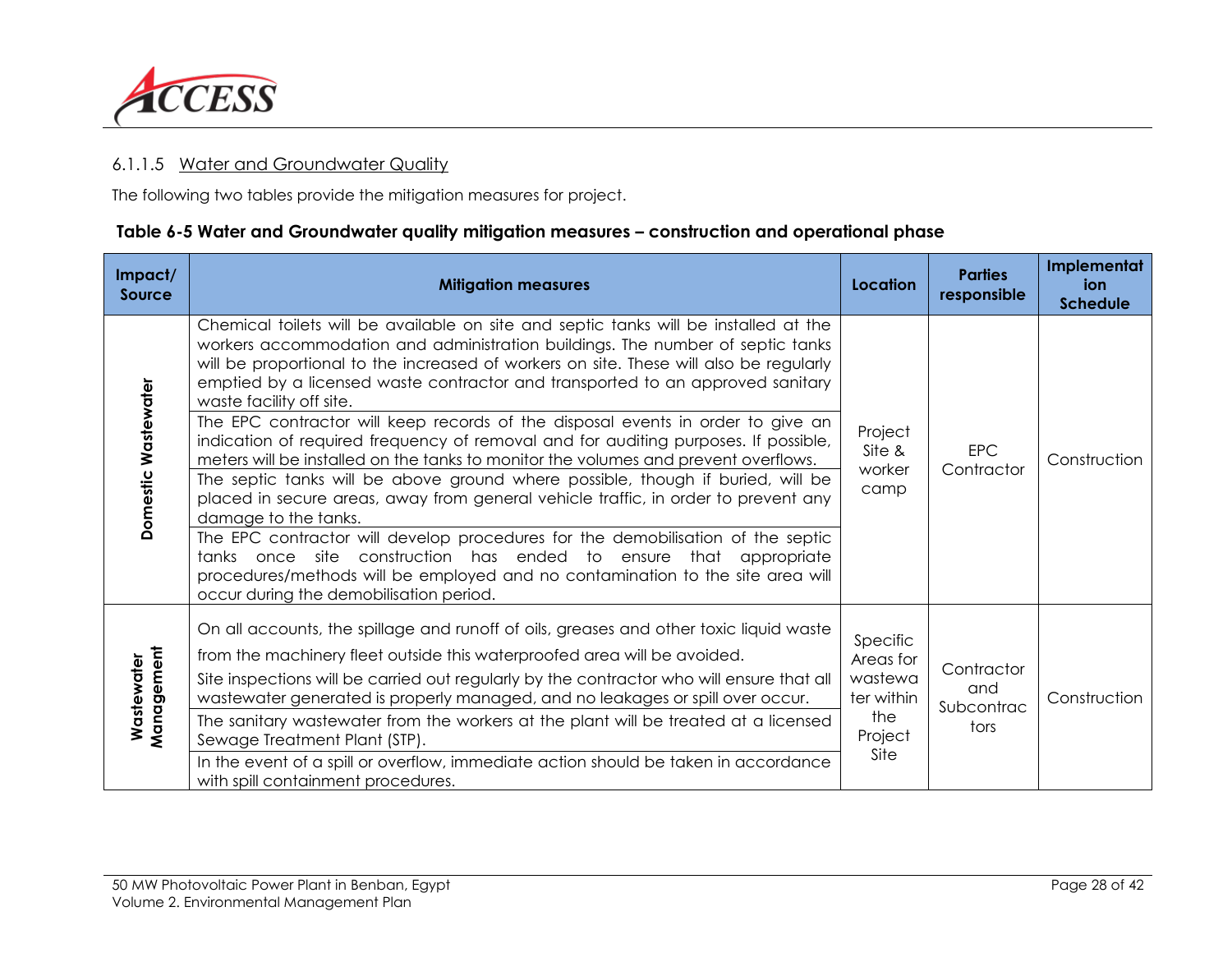

| Impact/<br>Source        | <b>Mitigation measures</b>                                                                                                                                              | Location        | <b>Parties</b><br>responsible | Implementat<br>ion<br><b>Schedule</b>                                |
|--------------------------|-------------------------------------------------------------------------------------------------------------------------------------------------------------------------|-----------------|-------------------------------|----------------------------------------------------------------------|
|                          | Mixing effluent streams – domestic grey water, sewage effluent etc., is prohibited<br>and shall not be permitted anywhere on-site.                                      | Project<br>Site | Contractors                   | <b>Before</b><br>commence<br>ment of<br>Construction<br>Construction |
|                          | Quantities of on-site stored fuel and chemicals will be controlled to a minimum, in<br>order to ensure uninterrupted work.                                              |                 | Contractor                    | Construction                                                         |
|                          | Temporary storage of fuels and chemicals will be in secure bunds. Bunds will have a<br>capacity of 110% of the volume of the container.                                 |                 |                               |                                                                      |
|                          | Copies of the Material Safety Data Sheets (MSDS) will be kept in the bunded area<br>and at the site office.                                                             |                 |                               |                                                                      |
|                          | All site construction/operation equipment will be daily inspected for leaks.                                                                                            |                 | and<br>Subcontrac             | and                                                                  |
|                          | Vehicle maintenance will not be carried out on site. A spill kit and bucket will be<br>included in each vehicle in the event of a breakdown resulting with leak/spills. |                 | tor, O&M                      | Operation                                                            |
|                          | Staff will be trained in the use of the spill kits, and an emergency spill response team<br>will be established.                                                        |                 |                               |                                                                      |
|                          | Chemical handling and refuelling will be conducted over sealed<br>grounds/designated areas, in a controlled by trained personnel.                                       |                 |                               |                                                                      |
| Water<br>Consum<br>ption | Effort will be made in training employees including all sub-contractors at the site to<br>minimise water consumption and ensure an understanding of wastewater issues.  | Project<br>Site | O&M and<br><b>EPC</b>         | Construction<br>and<br>Operation                                     |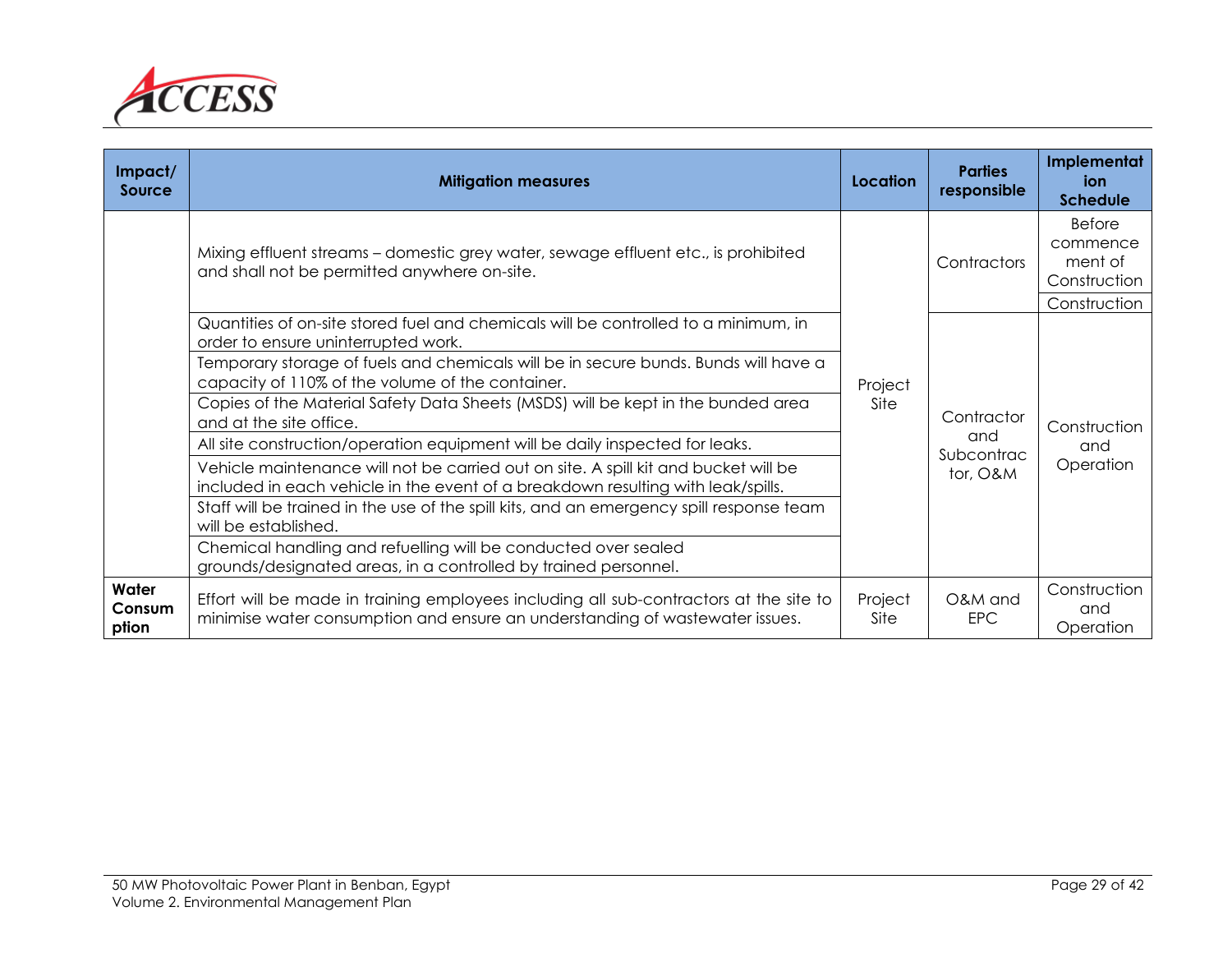

#### 6.1.1.6 Waste and Hazardous Waste

The following table provides the mitigation measures for the project.

#### **Table 6-6 Utilities Management mitigation measures – construction and operational phases**

| Impact/<br><b>Source</b>             | <b>Mitigation measure</b>                                                                                                                                                              | Location        | <b>Parties</b><br>responsible     | <b>Implementation</b><br><b>Schedule</b>                                     |
|--------------------------------------|----------------------------------------------------------------------------------------------------------------------------------------------------------------------------------------|-----------------|-----------------------------------|------------------------------------------------------------------------------|
|                                      | Prepare a site-specific Waste Management Plan (WMP).                                                                                                                                   |                 |                                   | <b>Before</b><br>commencement<br>of Construction<br>and Operational<br>phase |
|                                      | Materials will be purchased with minimum of packaging waste. "Buy-back"<br>arrangements will be made with key suppliers so that any surplus chemicals<br>or materials can be returned. |                 |                                   |                                                                              |
|                                      | Re-use or recycle construction waste such as wood and metal.                                                                                                                           |                 |                                   | Construction and<br>Operation                                                |
|                                      | Ensure appropriate disposal of empty containers (Hazardous Waste<br>Management)                                                                                                        |                 |                                   |                                                                              |
|                                      | Ensure collection and disposal of putrescible waste is fenced in order to<br>avoid any rodents, and other pest vectors                                                                 | Project<br>Site | Contractor and<br>Subcontractors, |                                                                              |
|                                      | Only licensed contractors will carry out waste collection and disposal.                                                                                                                |                 | <b>O&amp;M</b>                    |                                                                              |
| Waste and Hazardous Waste Generation | A log will be kept to record the waste streams and volumes/weight of all<br>wastes generated, treated and transported from the facility.                                               |                 |                                   |                                                                              |
|                                      | Introduce reuse and recycling initiatives. Including allowance in master<br>planning and design phases for additional facilities.                                                      |                 |                                   |                                                                              |
|                                      | Minimise the time and extent of waste stored on site.                                                                                                                                  |                 |                                   |                                                                              |
|                                      | Hazardous waste will be segregated from non-hazardous waste at the<br>source. Hazardous wastes will be handled and stored in accordance with<br>the relevant management plans.         |                 |                                   |                                                                              |
|                                      | The design and maintenance of waste containers will conform to local and<br>international standards.                                                                                   |                 |                                   |                                                                              |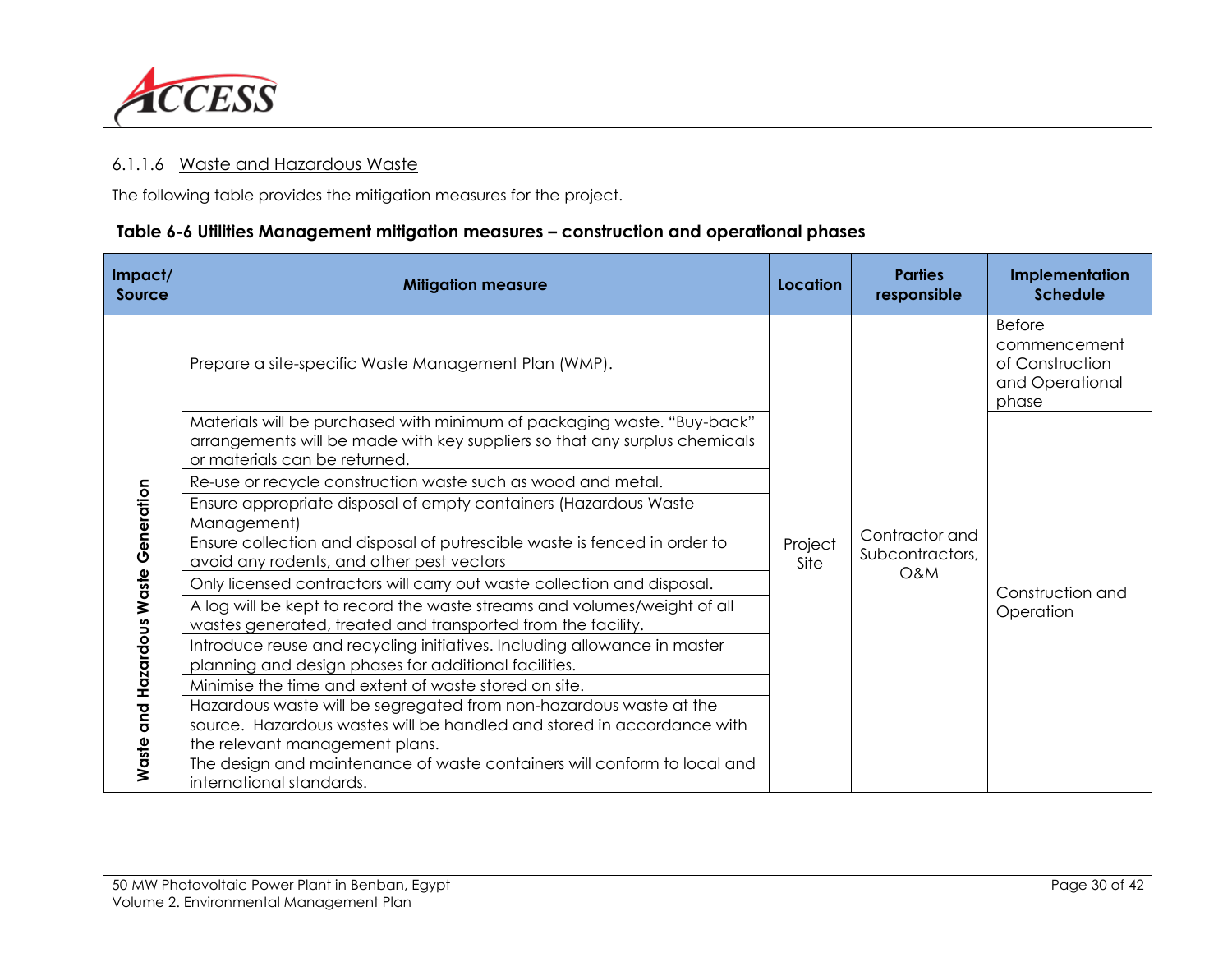

| Impat/<br>Source | <b>Mitigation measure</b>                                                                                                                          | Location | <b>Parties</b><br>responsible | Implementation<br><b>Schedule</b> |
|------------------|----------------------------------------------------------------------------------------------------------------------------------------------------|----------|-------------------------------|-----------------------------------|
|                  | Liquid waste will be stored in tanks designed to international standards and<br>placed in bunds with a capacity equal to 110% of the storage tank. |          |                               |                                   |
|                  | Flammable waste will be appropriately stored to prevent fire risk.                                                                                 |          |                               |                                   |
|                  | Auditing will be carried out to ensure that the Waste Management Plan is                                                                           |          |                               |                                   |
|                  | properly implemented.                                                                                                                              |          |                               |                                   |

#### 6.1.1.7 Noise and Vibration

The following two tables provide the mitigation measures for the construction phase.

| Table 6-7 Noise and Vibration mitigation measures – construction phase |
|------------------------------------------------------------------------|
|------------------------------------------------------------------------|

| Impact/<br><b>Source</b>                      | <b>Mitigation measure</b>                                                                                                                      | Location        | <b>Parties responsible</b>      | Implementation<br><b>Schedule</b>                               |
|-----------------------------------------------|------------------------------------------------------------------------------------------------------------------------------------------------|-----------------|---------------------------------|-----------------------------------------------------------------|
|                                               | Plan activities with the greatest potential to generate noise during the<br>day.                                                               |                 |                                 |                                                                 |
|                                               | Mufflers will be used on all noisy plant and vehicles.                                                                                         |                 |                                 | As soon as the<br>works start and<br>throughout<br>construction |
| vibration<br><b>Para</b><br>Noise<br>ō<br>ion | Regularly maintain all plant, machinery and vehicles. Replace any<br>broken parts immediately.                                                 | Project         | Contractor and<br>Subcontractor |                                                                 |
|                                               | Ensure efficient operation of all plant and vehicles.                                                                                          | Site            |                                 |                                                                 |
|                                               | Switch off the equipment and machineries when not in use i.e. 'no<br>idling'                                                                   |                 |                                 |                                                                 |
|                                               | Provide personnel with hearing protection and advised of its proper<br>use.                                                                    |                 |                                 | period.                                                         |
|                                               | Extremely noisy tasks will be conducted off-site if practicable.                                                                               | Off-site        |                                 |                                                                 |
|                                               | Monitor noise level at the site boundary to assess noise increase<br>against baseline conditions and to ensure compliance with<br>regulations. | Project<br>site |                                 |                                                                 |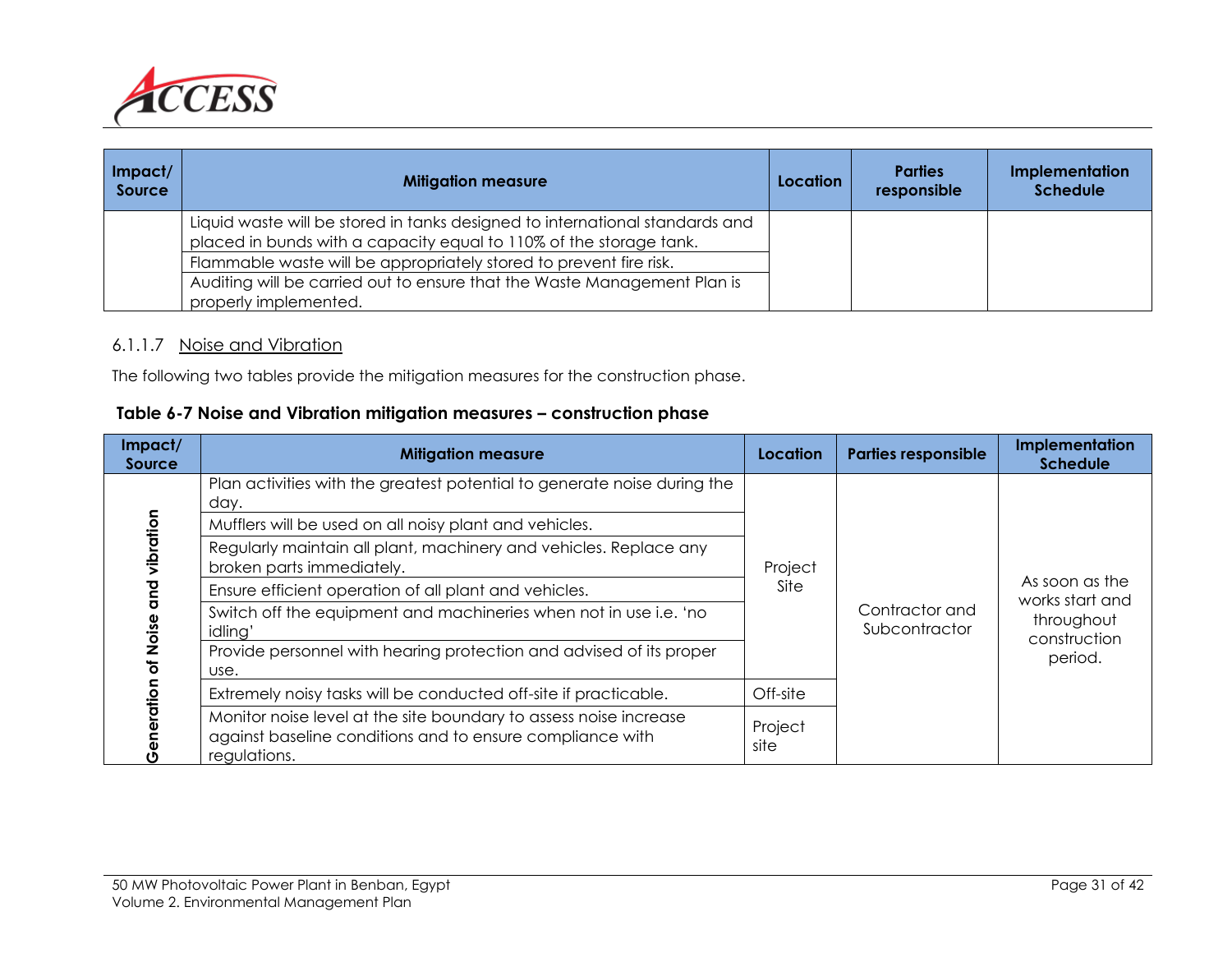

| Impact/<br>Source | <b>Mitigation measure</b>                                                                       | Location | <b>Parties responsible</b> | Implementation<br><b>Schedule</b> |
|-------------------|-------------------------------------------------------------------------------------------------|----------|----------------------------|-----------------------------------|
|                   | Ensure that noisy tasks are NOT undertaken near the Workers<br>Accommodation during night-time. | Onsite   |                            |                                   |

#### **Noise mitigation measures – Operation phase**

The proposed project will not generate significant noise, is not subject to any significant levels of noise and no sensitive receptors are located onsite or the nearby. Therefore no mitigation measures are required from the project.

#### 6.1.1.8 Topography and Landscape

The nearest visual receptor is located approximately 1km to the East of the proposed PV Plant (Luxor-Aswan Highway). The nearest inhabited area was identified more than 12km to the proposed Benban Project.

#### **Table 6-8 Topography and Landscape – construction and operation phases**

| Impect/<br>Source | <b>Mitigation measure</b>                                                                                                                                                               | Location     | <b>Parties responsible</b> | Implementation<br><b>Schedule</b> |
|-------------------|-----------------------------------------------------------------------------------------------------------------------------------------------------------------------------------------|--------------|----------------------------|-----------------------------------|
| Visual<br>Impact  | Only use flood lighting during construction if absolutely<br>necessary.<br><sup>1</sup> Do not use flood lighting during the operational phase<br>unless required for security reasons. | Project Site | <b>Project Company</b>     | Previous to Operational<br>Phase  |

#### **Table 6-9 Traffic mitigation measures – Construction and Operation phase**

| <b>Issues</b>         | <b>Mitigation Measure (Construction and Operation phase)</b>                                                                                     | Location | <b>Parties</b><br>responsible    | Implementation<br><b>Schedule</b>                                                               |
|-----------------------|--------------------------------------------------------------------------------------------------------------------------------------------------|----------|----------------------------------|-------------------------------------------------------------------------------------------------|
| Traffic<br>Generation | Schedule major deliveries for off-peak hour traffic.                                                                                             |          |                                  | As soon as the<br>works start and<br>throughout<br>construction<br>period.<br>Project lifecycle |
|                       | Encourage car pooling for workers at construction phase                                                                                          | Off-site |                                  |                                                                                                 |
|                       | Designate parking/staging areas. Provide adequate parking stations for<br>the estimated numbers of visitors to the site (workers and suppliers). |          | Contractor and<br>Subcontractor. |                                                                                                 |
|                       | Clearly identify truck routes and entry points for heavy vehicles entering<br>the site.                                                          |          |                                  |                                                                                                 |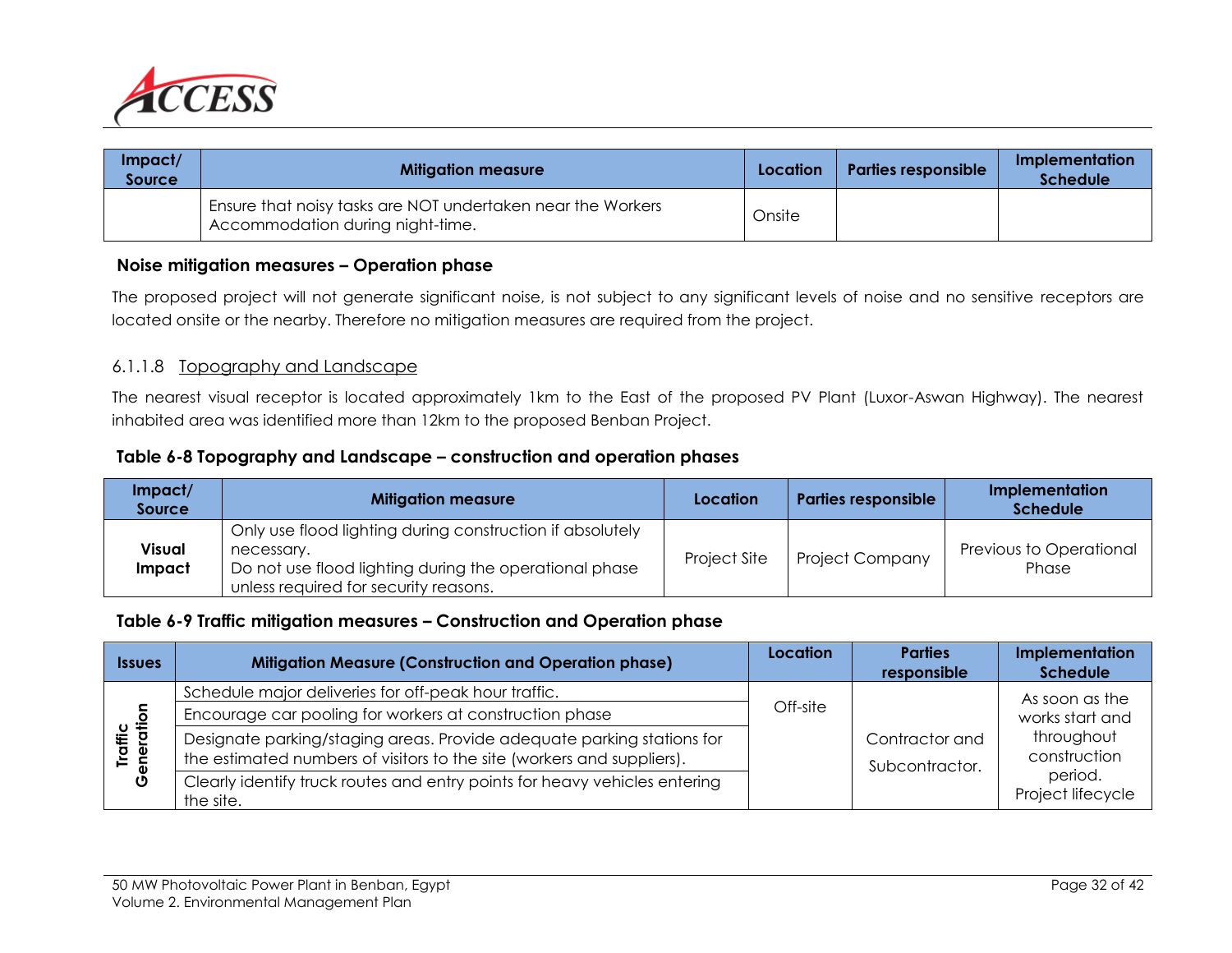

| <b>Issues</b> | <b>Mitigation Measure (Construction and Operation phase)</b>                                                                         | Location     | <b>Parties</b><br>responsible | <b>Implementation</b><br><b>Schedule</b> |
|---------------|--------------------------------------------------------------------------------------------------------------------------------------|--------------|-------------------------------|------------------------------------------|
|               | Develop a Traffic Management Plan                                                                                                    |              |                               |                                          |
|               | Clearly post site entry / exit signs. Use 24hr security and document all<br>vehicles entering/exiting the site.                      | Project Site |                               |                                          |
|               | Clearly post on-site speed limits, recommended 15Km/h on haul roads<br>and un-surfaced areas of the site, and 20km/h on paved roads. |              |                               |                                          |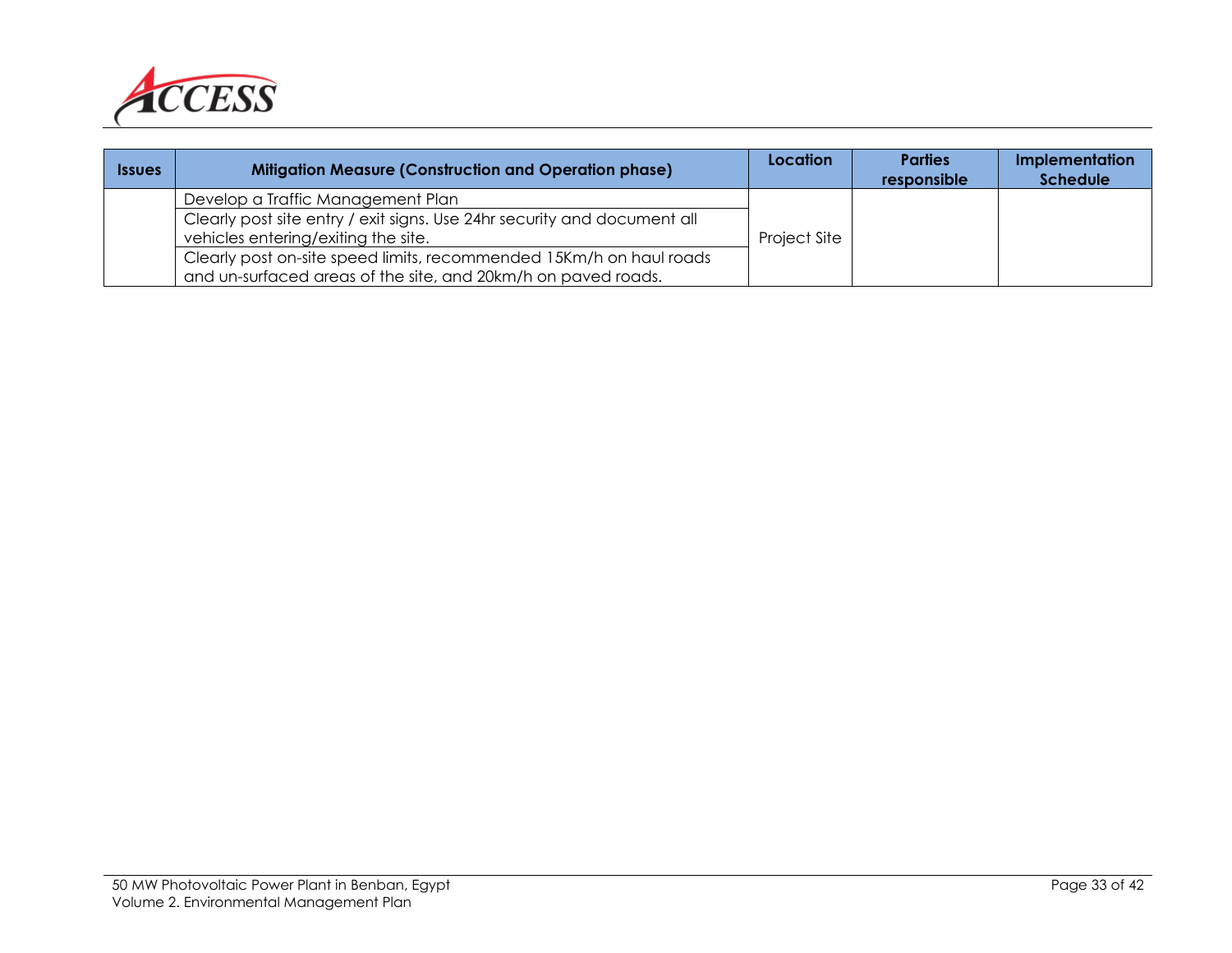

#### 6.1.1.9 Archaeology and Cultural Heritage

No archeologically significant or cultural heritage sights have been identified within the project site or in the immediate adjacent areas. Potential heritage items or relics can include: Evidence of historical occupation (such as aged building remains), pottery, flint and other tools; Evidence of early industrial heritage; Articles of religious heritage value; and Items or places of importance to the ethnic groups and tribes.

However, in the event that any artefacts are unearthed during the excavation works, the following steps will be implemented to prevent and minimise any further damage to the site. The possible or confirmed existence of heritage objects or places, and any suspected heritage discoveries, will be communicated to all staff including machinery operators. When work is conducted near identified heritage items, the items will be clearly marked with temporary flagging or fencing prior to the commencement of works. When work is conducted near identified heritage items, an exclusion zone will be created around the items to prevent damage by excavation, vehicle movement and vibration, resulting from vehicles and equipment. An experienced archaeologist will then examine the findings and will determine if the Competent Authorities need to be notified.

#### **6.1.2 Socio-Economic Environment**

#### 6.1.2.1 Social and Economic

In order to maximise the socio-economic benefit, the project will seek to employ local workers where possible and where appropriate will offer training to enhance the development of skills within the local workforce.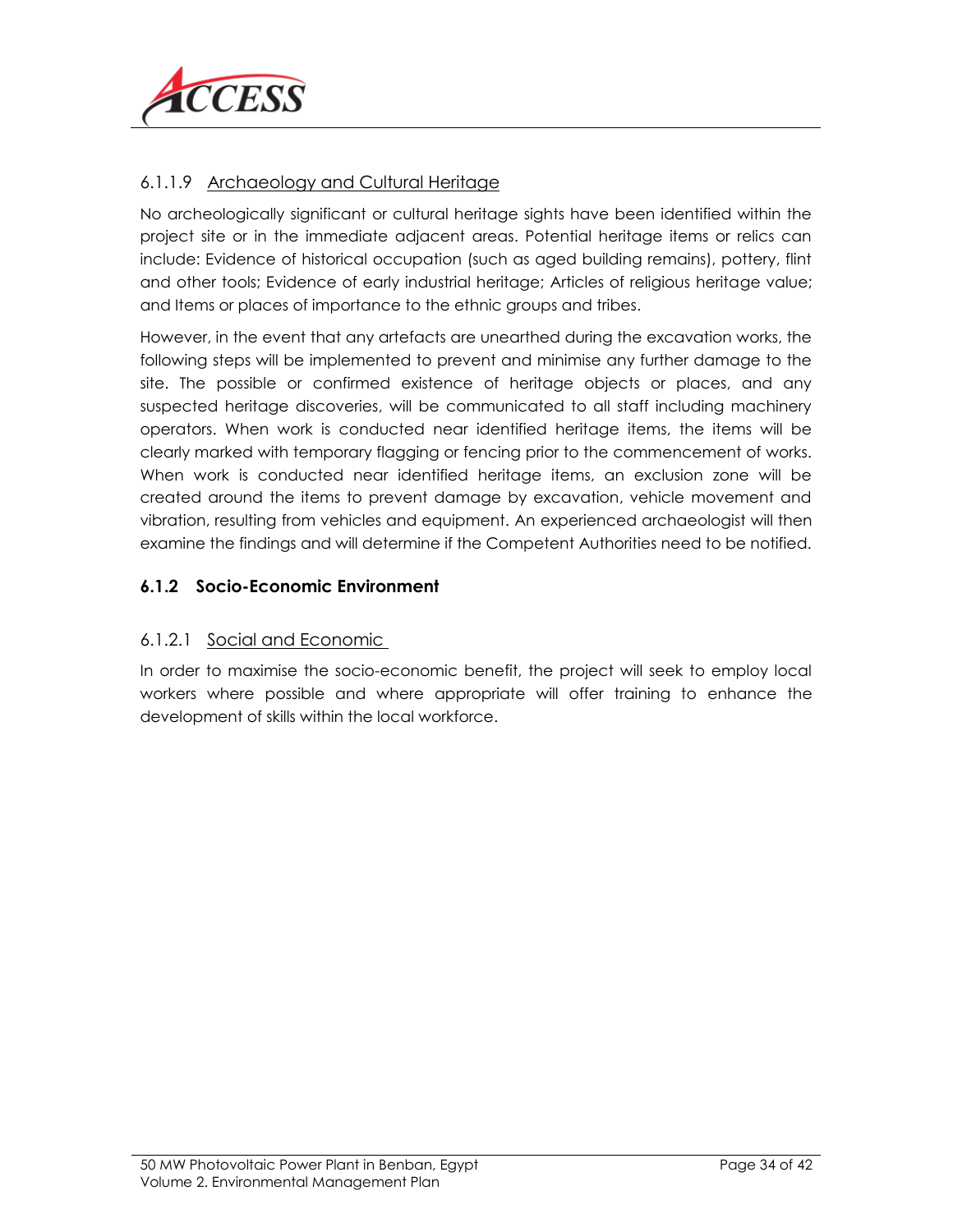

#### **Table 6-10 Socioeconomic mitigation measures – Construction and Operational phase**

|       | <b>Issue</b>                  | <b>Mitigation Measures</b>                                                                                                                                                                                                    | Location                 | <b>Parties</b><br>responsible   | <b>Implementation Schedule</b>                                                                             |
|-------|-------------------------------|-------------------------------------------------------------------------------------------------------------------------------------------------------------------------------------------------------------------------------|--------------------------|---------------------------------|------------------------------------------------------------------------------------------------------------|
|       | Employees and Work Conditions | Establish and maintain HR Policy, which covers the<br>following: Child labor and forced labor; Non-<br>discrimination and equal opportunities and Workers'<br>Organizations                                                   | N/A                      | Contractor and<br>Subcontractor | Prior to the designation of<br>the contractors and<br>throughout the<br>construction/operational<br>period |
|       |                               | Prepare an employee handbook outlining employee<br>rights conferred by national laws on labor and<br>employment and benefits offered by the Company                                                                           |                          |                                 | Prior to the designation of<br>the contractors                                                             |
|       |                               | Provide complaints mechanism for employees and an<br>action plan to address them.                                                                                                                                             |                          |                                 | Prior to the designation of<br>the contractors                                                             |
|       |                               | Introduce in tenders and contracts a requirement to hire<br>a percentage or a fixed number of local workers                                                                                                                   |                          |                                 | Prior to the designation of<br>the contractors and<br>throughout the<br>construction/operational<br>period |
|       |                               | Protect and promote the health of employees, especially<br>by promoting safe and healthy working conditions                                                                                                                   |                          |                                 |                                                                                                            |
|       |                               | Establish and maintain a sound worker-management<br>relationship                                                                                                                                                              |                          |                                 |                                                                                                            |
| ers   | odati<br>Acc<br>omm           | Design workers accommodation facilities aligned with<br>the principles detailed on the following Best Practice<br>Guidelines:                                                                                                 | Workers<br>Accommodation | <b>EPC Contractor</b>           | Construction                                                                                               |
|       |                               | Maintain open communication channels with local<br>communities                                                                                                                                                                |                          |                                 |                                                                                                            |
| Local | Community                     | A point of contact and their details will be published at<br>the entrance of the project site, in order receive<br>complaints regarding any environmental or social<br>grievances resulting from the construction activities. | Local<br>communities     | Subcontractors                  | Construction and<br><b>Operational Phase</b>                                                               |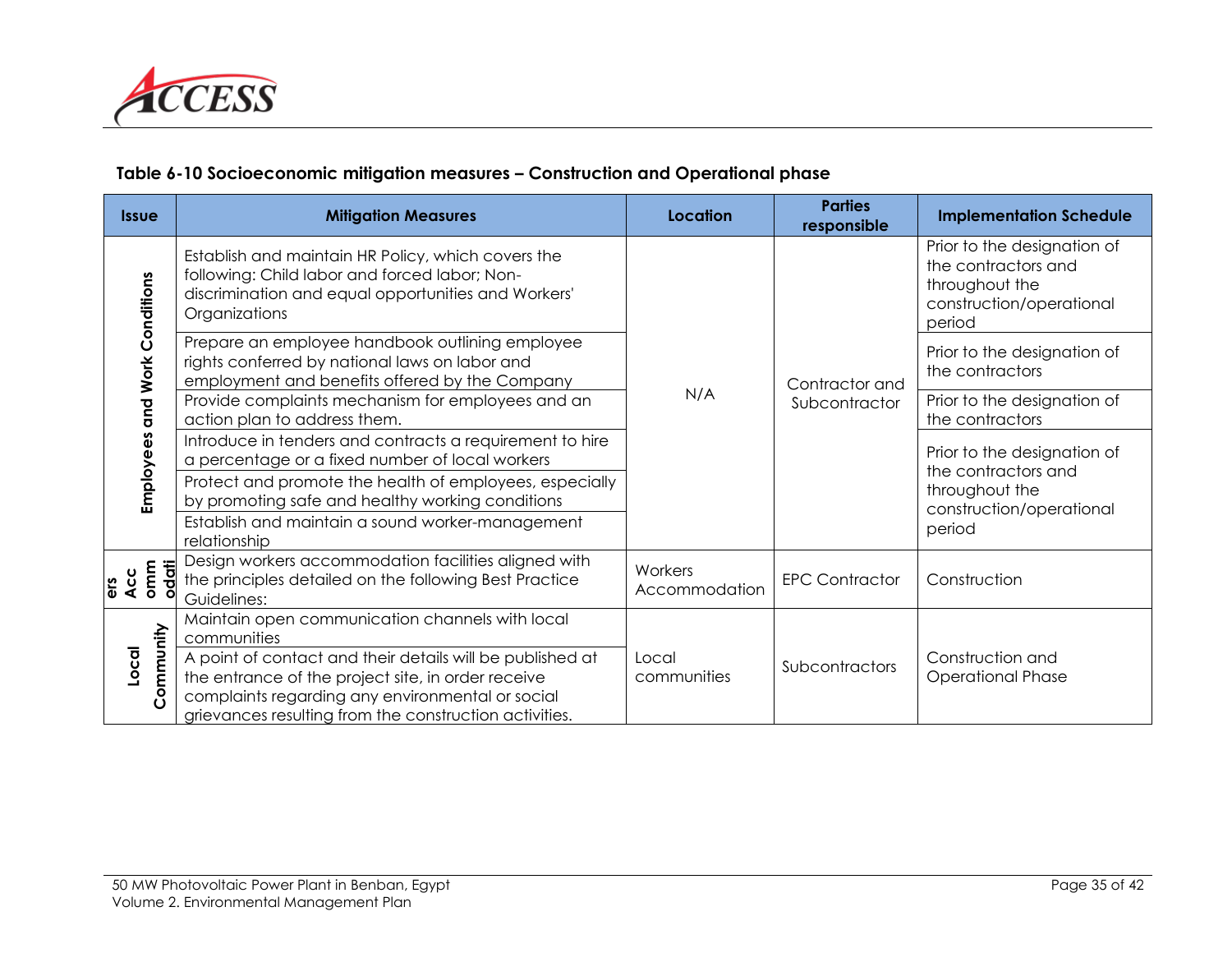

#### 6.1.2.2 Traffic and Transport

The following tables provide mitigation actions for the construction and operational phases. In the event that alternative traffic management practices are needed, the following options will be considered:

- Increasing public transport services;
- Revising the timing and frequency of deliveries; and
- Providing alternative parking.

#### **6.2 Environmental and Social Monitoring Plan**

The overall effectiveness of the mitigation measures will be assessed by site monitoring programs, which will be implemented during both construction and operational phase. The monitoring activities will also be designed to evaluate the project's compliance against E&S guidelines.

#### **6.2.1 Inspections and Audits**

Daily inspections of work areas by the EPC/O&M Supervisor and weekly inspections as a minimum by the E&S Coordinator will be conducted to identify any issues or noncompliance with the CESMP/OESMP and to monitor the daily work practices.

A weekly inspection checklist will be prepared in a discussion involving all the subcontractors. All the mitigation measures will be checked in the weekly inspection checklist.

The main subcontractors will be required to prepare their own checklist with the mitigation measures relevant to their work.

External audits will also need to be undertaken quarterly during construction period and annually during operational phase by an external, independent auditor, as required by the EBRD PRs. This audit will take place at least twice during the construction period, in order to ensure the following:

- Compliance with all standards and regulatory requirements and the CESMP/OESMP;
- Auditing the contractor and subcontractor activities for non-conformances;
- Checking monitoring records, inspection checklists, grievance records and other relevant documentation; and
- Consulting with the Local Communities representatives regarding the implementation of the social mitigation and their perception of the project; and
- Identifying the requirements for corrective actions.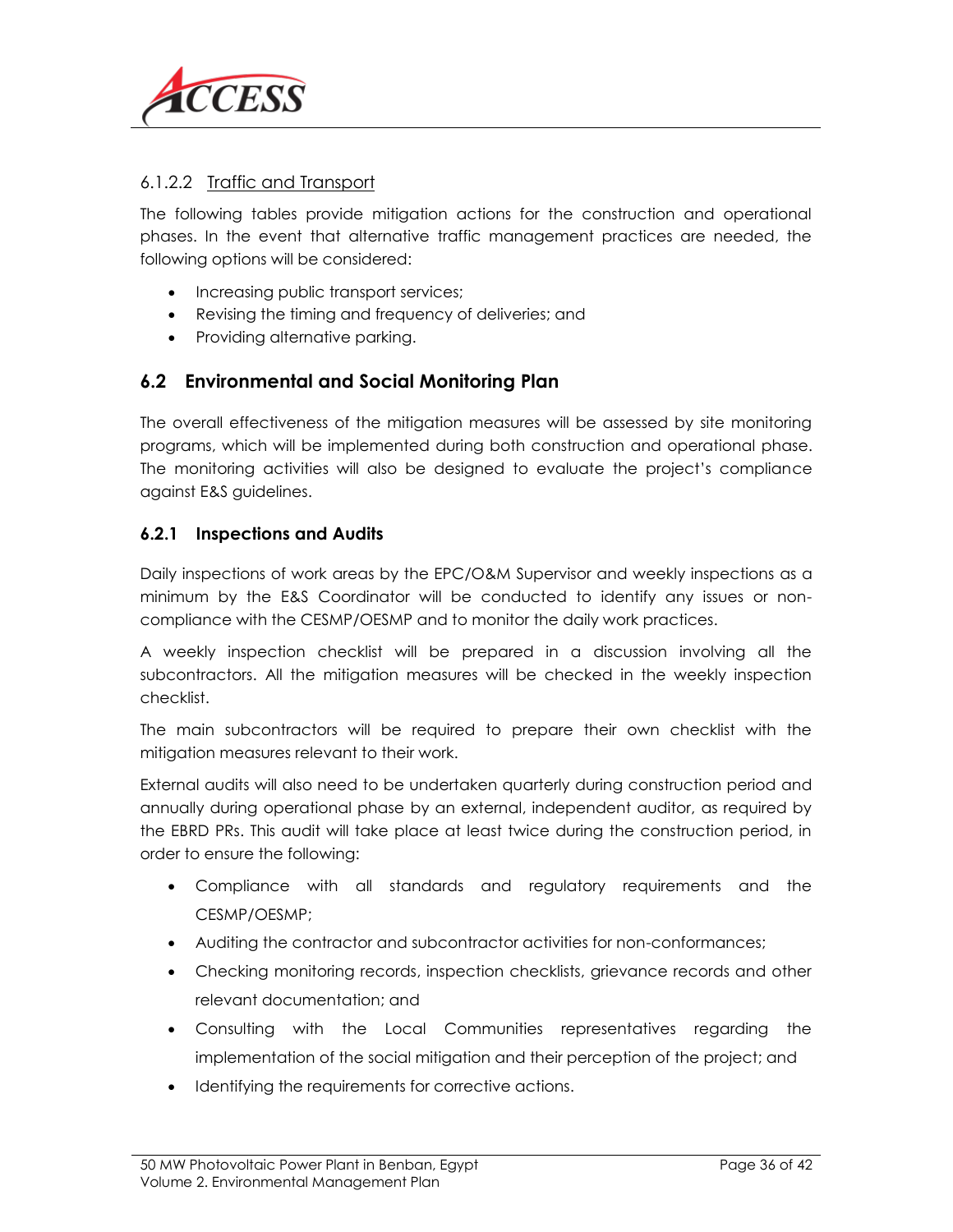

#### **6.2.2 E&S Monitoring**

The objective of an E&S Monitoring Plan is to establish the baseline indicators to assess the overall performance and effectiveness of the E&S management programs. A monitoring program has the underlying objective of ensuring that the intended mitigation measures are realised and that minimal deterioration occurs to the environmental and socio-economic parameters. The E&S Monitoring Plan will aid management in redefining the E&S program objectives and where necessary, reallocate the budget for implementing pollution control systems, employees' awareness and training programs, implementing pollution prevention opportunities etc. The broad objectives of the E&S Monitoring Plan are:

- To evaluate the performance of mitigation measures proposed in the CESMP/OESMP;
- To evaluate the adequacy of the E&S Assessment;
- To suggest on-going improvements in the management plan based on the monitoring and to devise fresh monitoring on the basis of the improved CESMP/OESMP;
- To enhance E&S quality through proper implementation of new suggested mitigation measures; and
- To meet the requirements of the existing E&S regulatory guidelines.

The following parameters, at a minimum, will be regularly monitored during both construction and operational phases. Procedures for undertaking this monitoring must be incorporated within the monitoring plan:

- Biophysical Environment
	- o Air Quality (including Workplace dust/ Exhaust Air Quality);
	- o Ecology and Biodiversity (bird mortality during operational phase only);
	- o Wastewater Generation;
	- o Waste and Hazardous Waste; and
	- o Noise and Vibration;
- Socio-economic Environment
	- o Grievance Mechanism;
	- o Work Conditions; and
	- o Traffic.

A general monitoring plan for the construction phase is included below, to be incorporated by the contractor in the final CESMP/OESMP.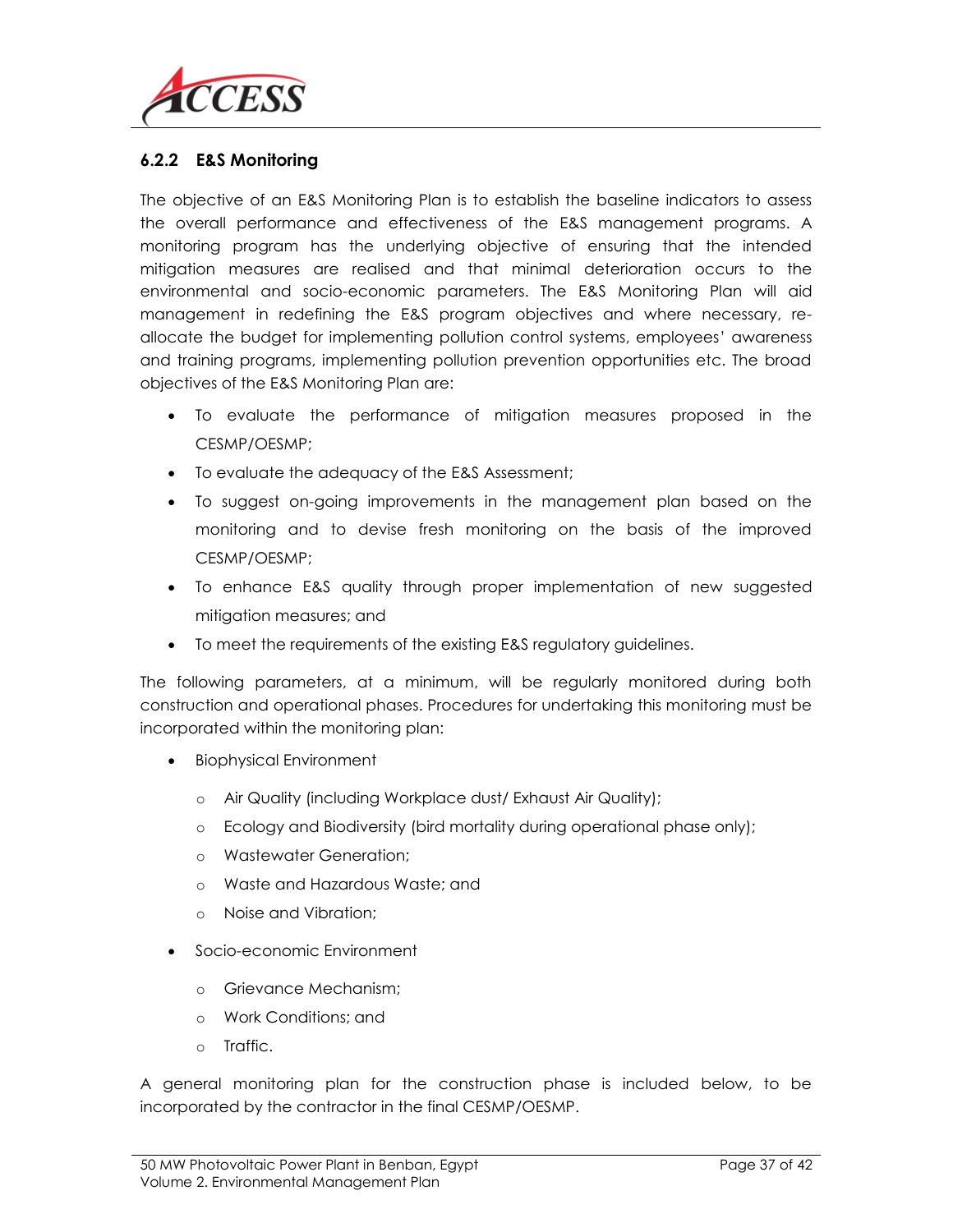

All monitoring results will be recorded in the site E&S Monitoring Program register.

Based on the mitigation recommendations in the SESA, at least the following environmental parameters will be monitored. It should be noted that this table is a summary only, and the details of the methods, parameters and frequencies will be provided in the final CESMP/OESMP by the sub-contractor.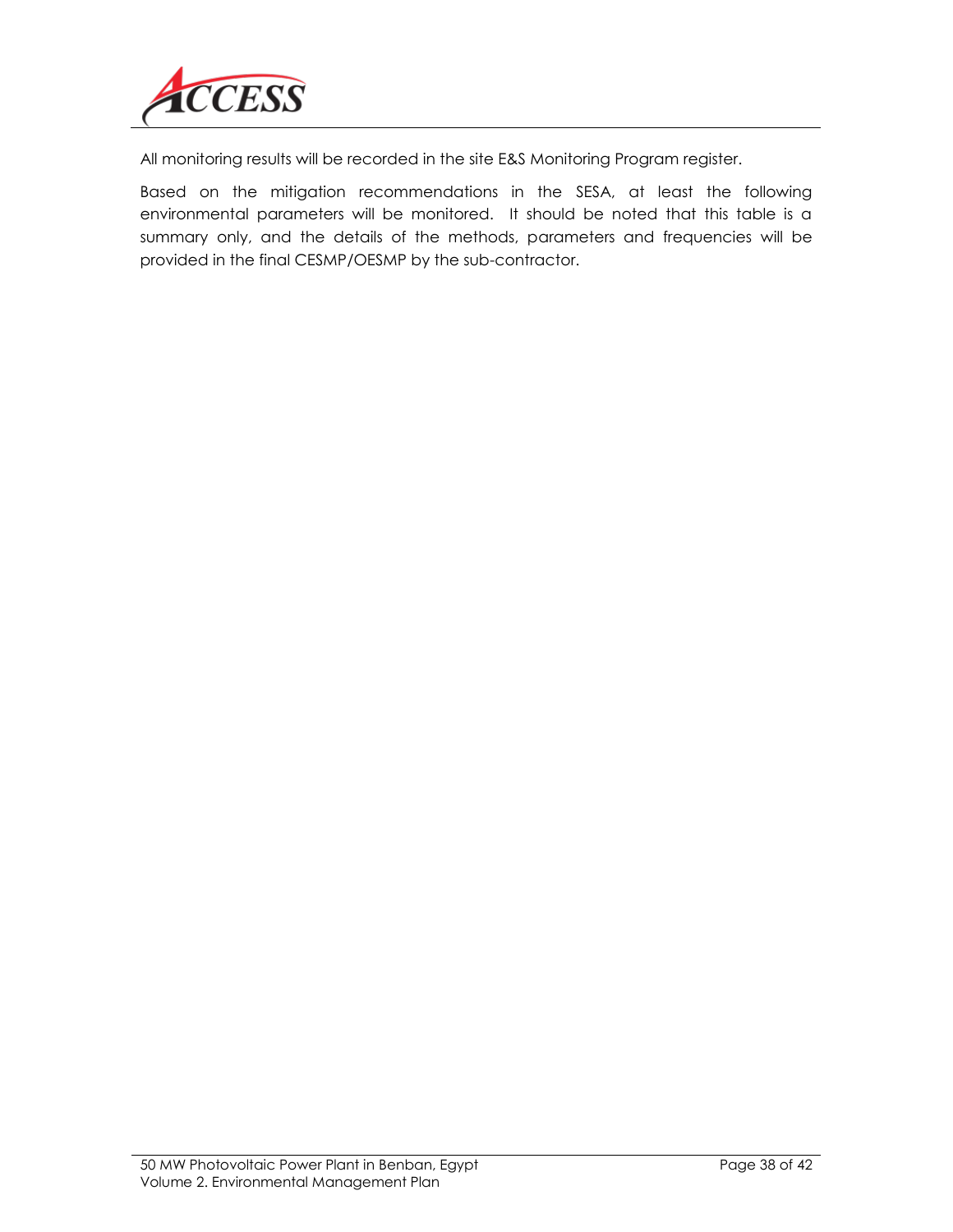

#### **Table 6-11: E&S Parameters to be monitored - Construction**

| <b>Environmental</b><br><b>Aspect</b>                       | Monitoring<br><b>Location</b>                        | <b>Methodology / Parameters</b>                                                                                                                                                                                                                                                                                                                                                                                                                                                                                                                                                                                                                                | <b>Frequency</b>                                                                                                                                                             | <b>Responsibility</b>                        |
|-------------------------------------------------------------|------------------------------------------------------|----------------------------------------------------------------------------------------------------------------------------------------------------------------------------------------------------------------------------------------------------------------------------------------------------------------------------------------------------------------------------------------------------------------------------------------------------------------------------------------------------------------------------------------------------------------------------------------------------------------------------------------------------------------|------------------------------------------------------------------------------------------------------------------------------------------------------------------------------|----------------------------------------------|
| <b>Air Quality</b>                                          | Site and access<br>road and workers<br>accommodation | Monitoring of construction related dust will be<br>carried out visually, and by using air filters for the<br>measurement of PM (if required).<br>Vehicle exhausts will be monitored visually. If visual<br>checks reveal smoky or malodorous fumes, this is<br>particularly applicable to fixed site plant and<br>specialized equipment.                                                                                                                                                                                                                                                                                                                       | Monitoring will be Daily<br>during significant dust<br>generating activities (for<br>dust monitoring) or during<br>periods of high winds<br>(>20Knots), otherwise<br>Monthly | <b>EPC</b>                                   |
| <b>Ecology and</b><br><b>Biodiversity</b>                   | Onsite                                               | Any ecological impacts occurring during site<br>clearance, land preparation, cut and fill activities<br>need to be monitored and recorded. Trenches will<br>be covered at night and inspected on a daily<br>basis to avoid direct mortality of fauna.                                                                                                                                                                                                                                                                                                                                                                                                          | <b>Daily</b>                                                                                                                                                                 | <b>EPC</b>                                   |
| Wastewater                                                  | Onsite and<br>workers<br>accommodation               | Wastewater will be tankered and transported and<br>managed offsite. No wastewater will be discharge<br>in the project site or boundaries.                                                                                                                                                                                                                                                                                                                                                                                                                                                                                                                      | N/A                                                                                                                                                                          |                                              |
| <b>Waste and</b><br><b>Hazardous</b><br>Waste<br>Management | Onsite and<br>workers<br>accommodation               | A log on waste management will be maintained<br>to record information on waste reuse, recycling<br>and disposal to demonstrate achieved levels of<br>waste minimisation. The waste log will include the<br>following information:<br>(1) Quantities and types of waste taken off site,<br>the approved handler, and where the waste was<br>disposed;<br>Estimates of the quantities and types of waste<br>recycled, reused, or recovered;<br>List of persons that approved waste removal;<br>Indication if waste disposal has met intended<br>construction phase recycling, recovery or reuse<br>targets.<br>(2) Site construction equipment will be inspected | (1) Biweekly<br>(2) Daily                                                                                                                                                    | <b>EPC</b><br>Contractor /<br>subcontractors |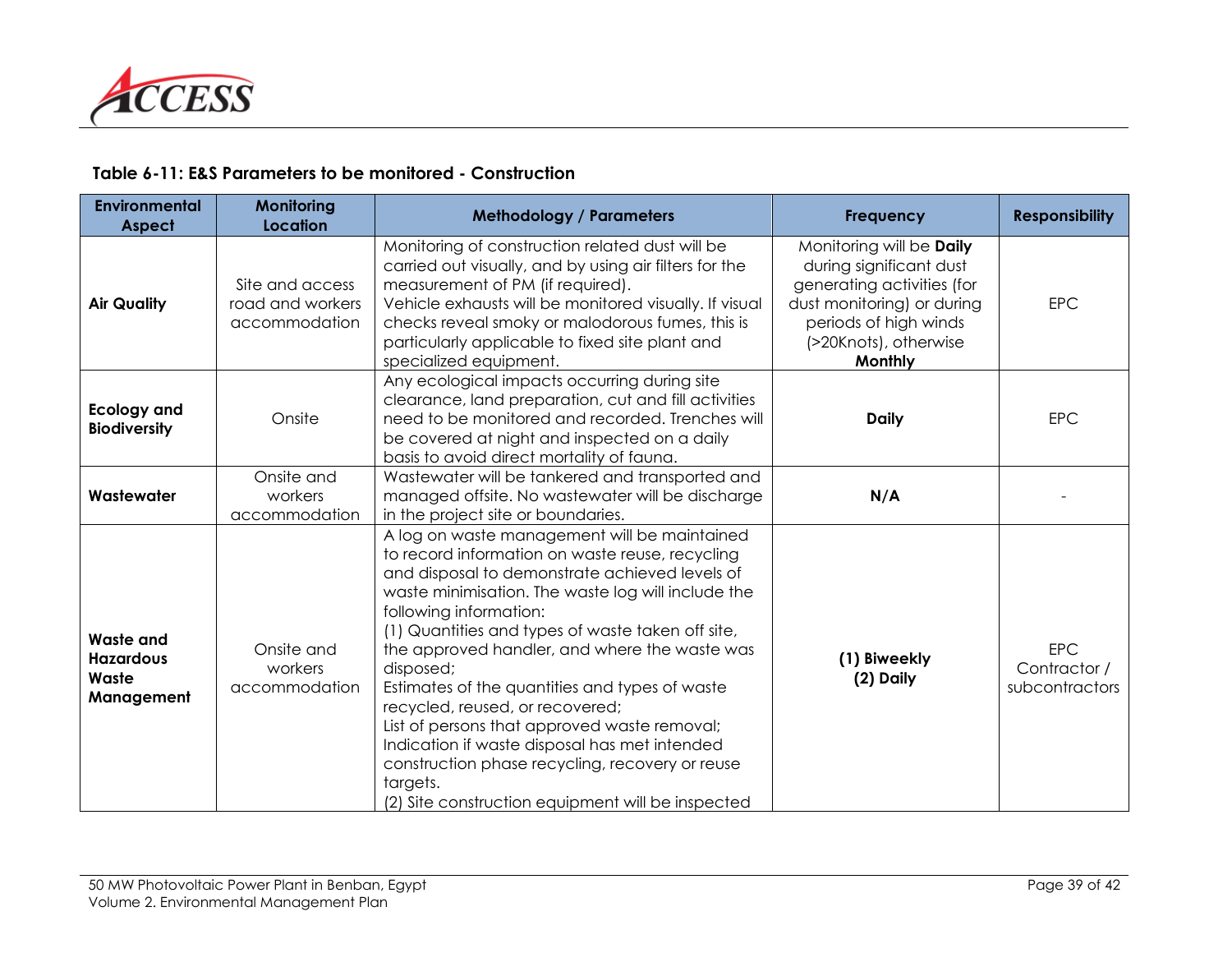

| <b>Environmental</b><br><b>Aspect</b> | Monitoring<br>Location                        | <b>Methodology / Parameters</b>                                                                                                                                                                                                      | <b>Frequency</b>                                                           | <b>Responsibility</b> |
|---------------------------------------|-----------------------------------------------|--------------------------------------------------------------------------------------------------------------------------------------------------------------------------------------------------------------------------------------|----------------------------------------------------------------------------|-----------------------|
|                                       |                                               | for leaks.                                                                                                                                                                                                                           |                                                                            |                       |
| <b>Noise</b>                          | Site boundary and<br>workers<br>accommodation | The noise levels will be monitored according to<br>guidelines for construction noise, taking into<br>consideration the proximity of any sensitive<br>receptors (workers accommodation), time of day<br>and location of the activity. | <b>Biweekly</b> and during noisy<br>activities near sensitive<br>receptors | <b>EPC</b>            |
| <b>Grievance</b><br>Mechanism         | Onsite                                        | All complaints will be registered in the CESMP,<br>including follow up results actions.                                                                                                                                              | Monthly                                                                    | <b>EPC</b>            |
| Work<br><b>Conditions</b>             | Onsite                                        | The number of local population employed in the<br>project need to be monitored to assess the<br>effectiveness of the Recruitment Policy that will be<br>developed for the construction phase of the<br>project.                      | Monthly                                                                    | <b>EPC</b>            |
| <b>Traffic</b><br>Management          | Onsite and<br>Aswan-Luxor<br>Highway          | A Traffic-Monitoring plan will be implemented,<br>traffic will be monitored in order to make sure that<br>mitigation measures are followed                                                                                           | Monthly                                                                    | <b>EPC</b>            |

#### **Table 6-12: E&S Parameters to be monitored - Operation**

| <b>Environmental</b><br><b>Aspect</b> | <b>Monitoring Location</b> | <b>Methodology / Parameters</b>                                                                                                                                                                                                                                                                                           | <b>Frequency</b> | <b>Responsibility</b> |
|---------------------------------------|----------------------------|---------------------------------------------------------------------------------------------------------------------------------------------------------------------------------------------------------------------------------------------------------------------------------------------------------------------------|------------------|-----------------------|
| Ecology and<br><b>Biodiversity</b>    | Onsite                     | A Bird Monitoring Plan will be designed and<br>developed in consultation with the regulator in<br>order to determine bird mortality due to the<br>installation of the PV panels. Mortality will be<br>monitored on a monthly basis. A detailed<br>Monitoring Programme will be designed and<br>incorporated in the OESMP. | <b>Monthly</b>   | O&M                   |
| Wastewater<br>Discharge and           | Onsite                     | Wastewater will be tinkered and transported and<br>managed offsite. No wastewater will be                                                                                                                                                                                                                                 | N/A              | O&M                   |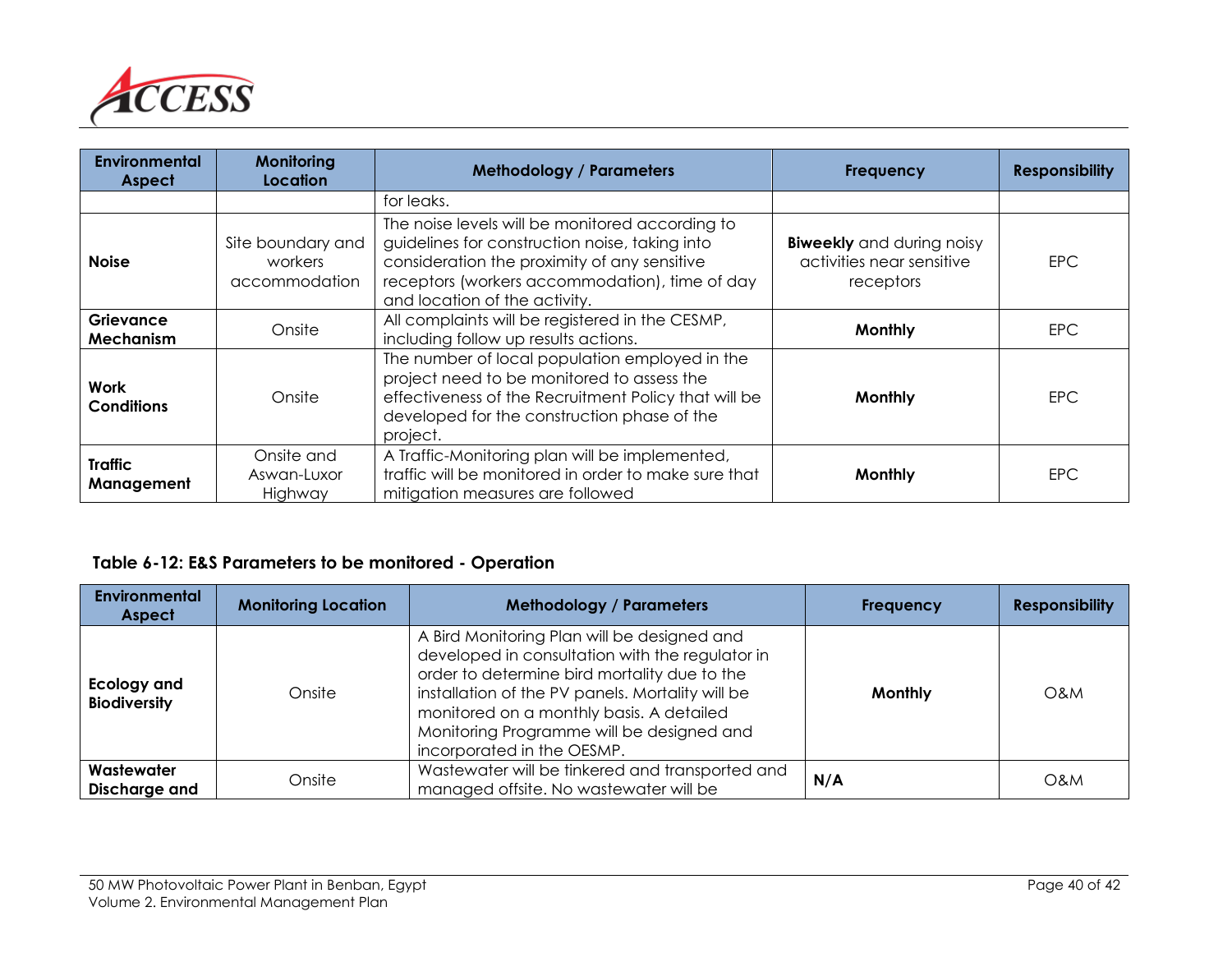

| <b>Environmental</b><br><b>Aspect</b>                       | <b>Monitoring Location</b>         | <b>Methodology / Parameters</b>                                                                                                                                                                                                                                                                                                                                                                                                                                                                                                                                                                      | <b>Frequency</b>  | <b>Responsibility</b> |
|-------------------------------------------------------------|------------------------------------|------------------------------------------------------------------------------------------------------------------------------------------------------------------------------------------------------------------------------------------------------------------------------------------------------------------------------------------------------------------------------------------------------------------------------------------------------------------------------------------------------------------------------------------------------------------------------------------------------|-------------------|-----------------------|
| quality                                                     |                                    | discharge in the project site or boundaries.                                                                                                                                                                                                                                                                                                                                                                                                                                                                                                                                                         |                   |                       |
| <b>Waste and</b><br><b>Hazardous</b><br>Waste<br>Management | Onsite                             | A log on waste management will be maintained<br>to record information on waste reuse, recycling<br>and disposal to demonstrate achieved levels of<br>waste minimisation. The waste log will include the<br>following information:<br>Qantities and types of waste taken off site, the<br>approved handler, and where the waste was<br>disposed;<br>Estimates of the quantities and types of waste<br>recycled, reused, or recovered;<br>List of persons that approved waste removal;<br>Indication if waste disposal has met intended<br>construction phase recycling, recovery or reuse<br>targets. | <b>Monthly</b>    | O&M                   |
|                                                             | Onsite                             | Containers and storage areas will be inspected<br>for leaks                                                                                                                                                                                                                                                                                                                                                                                                                                                                                                                                          | <b>Daily</b>      | O&M                   |
| <b>Grievance</b><br>Mechanism                               | Onsite                             | All complaints will be registered in the OESMP,<br>including follow up results actions.                                                                                                                                                                                                                                                                                                                                                                                                                                                                                                              | Quarterly         | O&M                   |
| <b>Work</b><br><b>Conditions</b>                            | Onsite                             | The number of local population employed in the<br>project need to be monitored to assess the<br>effectiveness of the Recruitment Policy.                                                                                                                                                                                                                                                                                                                                                                                                                                                             | <b>Biannually</b> | <b>O&amp;M</b>        |
| <b>Traffic</b><br>Management                                | Onsite and Aswan-<br>Luxor Highway | A Traffic-Monitoring plan will be implemented,<br>traffic will be monitored in order to make sure that<br>mitigation measures are follower                                                                                                                                                                                                                                                                                                                                                                                                                                                           | Quarterly         | O&M                   |